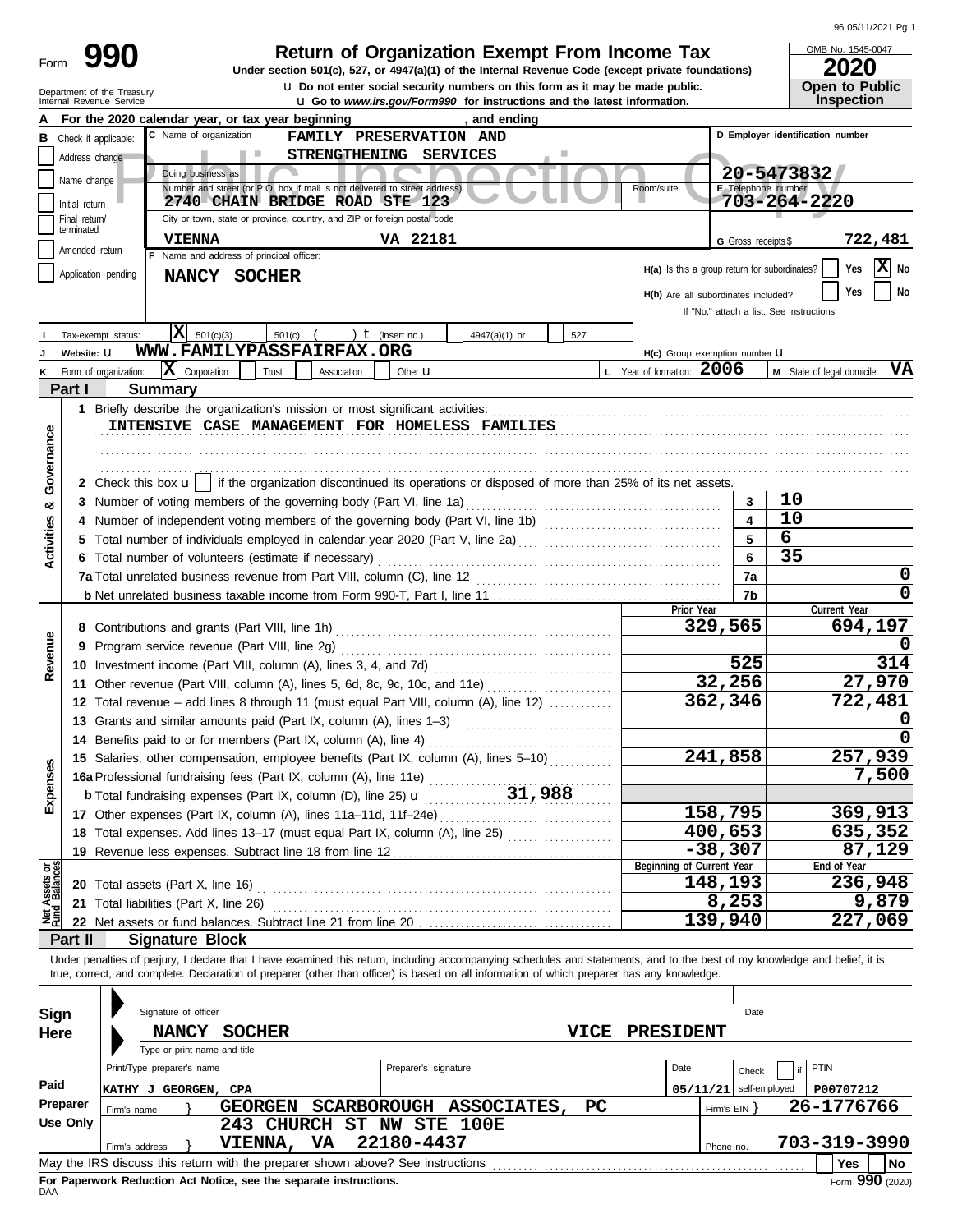|              | Form 990 (2020) FAMILY PRESERVATION AND                                                                                                                                                                                                                                                                                                                |                                   | 20-5473832             |               | Page 2                |
|--------------|--------------------------------------------------------------------------------------------------------------------------------------------------------------------------------------------------------------------------------------------------------------------------------------------------------------------------------------------------------|-----------------------------------|------------------------|---------------|-----------------------|
| Part III     | <b>Statement of Program Service Accomplishments</b>                                                                                                                                                                                                                                                                                                    |                                   |                        |               |                       |
| $1 \quad$    | Briefly describe the organization's mission:<br>INTENSIVE CASE MANAGEMENT FOR HOMELESS FAMILIES                                                                                                                                                                                                                                                        |                                   |                        |               |                       |
|              | ш                                                                                                                                                                                                                                                                                                                                                      |                                   |                        |               |                       |
| $\mathbf{2}$ | Did the organization undertake any significant program services during the year which were not listed on the<br>prior Form 990 or 990-EZ?                                                                                                                                                                                                              |                                   |                        |               | Yes $ X $ No          |
|              | If "Yes," describe these new services on Schedule O.                                                                                                                                                                                                                                                                                                   |                                   |                        |               |                       |
| 3            | Did the organization cease conducting, or make significant changes in how it conducts, any program<br>services?<br>If "Yes," describe these changes on Schedule O.                                                                                                                                                                                     |                                   |                        |               | Yes $ \mathbf{X} $ No |
| 4            | Describe the organization's program service accomplishments for each of its three largest program services, as measured by                                                                                                                                                                                                                             |                                   |                        |               |                       |
|              | expenses. Section 501(c)(3) and 501(c)(4) organizations are required to report the amount of grants and allocations to others,                                                                                                                                                                                                                         |                                   |                        |               |                       |
|              | the total expenses, and revenue, if any, for each program service reported.                                                                                                                                                                                                                                                                            |                                   |                        |               |                       |
|              | AND 384 CHILDREN) FINANCIAL ASSISTANCE FOR RENT AND OTHER NEEDS LIKE CAR<br>REPAIRS, METRO FARE, CHILD CARE, UTILITY BILLS, MEDICAL BILLS, AND<br>TRAINING/EDUCATION AND REFERRALS TO COMMUNITY RESOURCES FOR PHYSICAL AND<br>MENTAL HEALTH, EMPLOYMENT AND FINANCIAL COUNSELING, CHILD ENRICHMENT, FOOD,<br>CLOTHING, HOUSEHOLD GOODS, AND FURNITURE. |                                   |                        |               |                       |
|              |                                                                                                                                                                                                                                                                                                                                                        |                                   |                        |               |                       |
|              |                                                                                                                                                                                                                                                                                                                                                        |                                   |                        |               |                       |
|              | 4b (Code:<br>) (Expenses $\frac{1}{2}$ (Expenses $\frac{1}{2}$ )                                                                                                                                                                                                                                                                                       |                                   |                        |               |                       |
| N/A          |                                                                                                                                                                                                                                                                                                                                                        |                                   |                        |               |                       |
|              |                                                                                                                                                                                                                                                                                                                                                        |                                   |                        |               |                       |
|              |                                                                                                                                                                                                                                                                                                                                                        |                                   |                        |               |                       |
|              |                                                                                                                                                                                                                                                                                                                                                        |                                   |                        |               |                       |
|              |                                                                                                                                                                                                                                                                                                                                                        |                                   |                        |               |                       |
|              |                                                                                                                                                                                                                                                                                                                                                        |                                   |                        |               |                       |
|              |                                                                                                                                                                                                                                                                                                                                                        |                                   |                        |               |                       |
|              |                                                                                                                                                                                                                                                                                                                                                        |                                   |                        |               |                       |
|              |                                                                                                                                                                                                                                                                                                                                                        |                                   |                        |               |                       |
|              |                                                                                                                                                                                                                                                                                                                                                        |                                   |                        |               |                       |
|              |                                                                                                                                                                                                                                                                                                                                                        |                                   |                        |               |                       |
|              | 4c (Code:<br>) (Expenses \$                                                                                                                                                                                                                                                                                                                            |                                   | including grants of \$ | ) (Revenue \$ |                       |
| N/A          |                                                                                                                                                                                                                                                                                                                                                        |                                   |                        |               |                       |
|              |                                                                                                                                                                                                                                                                                                                                                        |                                   |                        |               |                       |
|              |                                                                                                                                                                                                                                                                                                                                                        |                                   |                        |               |                       |
|              |                                                                                                                                                                                                                                                                                                                                                        |                                   |                        |               |                       |
|              |                                                                                                                                                                                                                                                                                                                                                        |                                   |                        |               |                       |
|              |                                                                                                                                                                                                                                                                                                                                                        |                                   |                        |               |                       |
|              |                                                                                                                                                                                                                                                                                                                                                        |                                   |                        |               |                       |
|              |                                                                                                                                                                                                                                                                                                                                                        |                                   |                        |               |                       |
|              |                                                                                                                                                                                                                                                                                                                                                        |                                   |                        |               |                       |
|              |                                                                                                                                                                                                                                                                                                                                                        |                                   |                        |               |                       |
|              |                                                                                                                                                                                                                                                                                                                                                        |                                   |                        |               |                       |
|              | 4d Other program services (Describe on Schedule O.)                                                                                                                                                                                                                                                                                                    |                                   |                        |               |                       |
|              | (Expenses \$                                                                                                                                                                                                                                                                                                                                           | including grants of \$<br>525,521 |                        | (Revenue \$   |                       |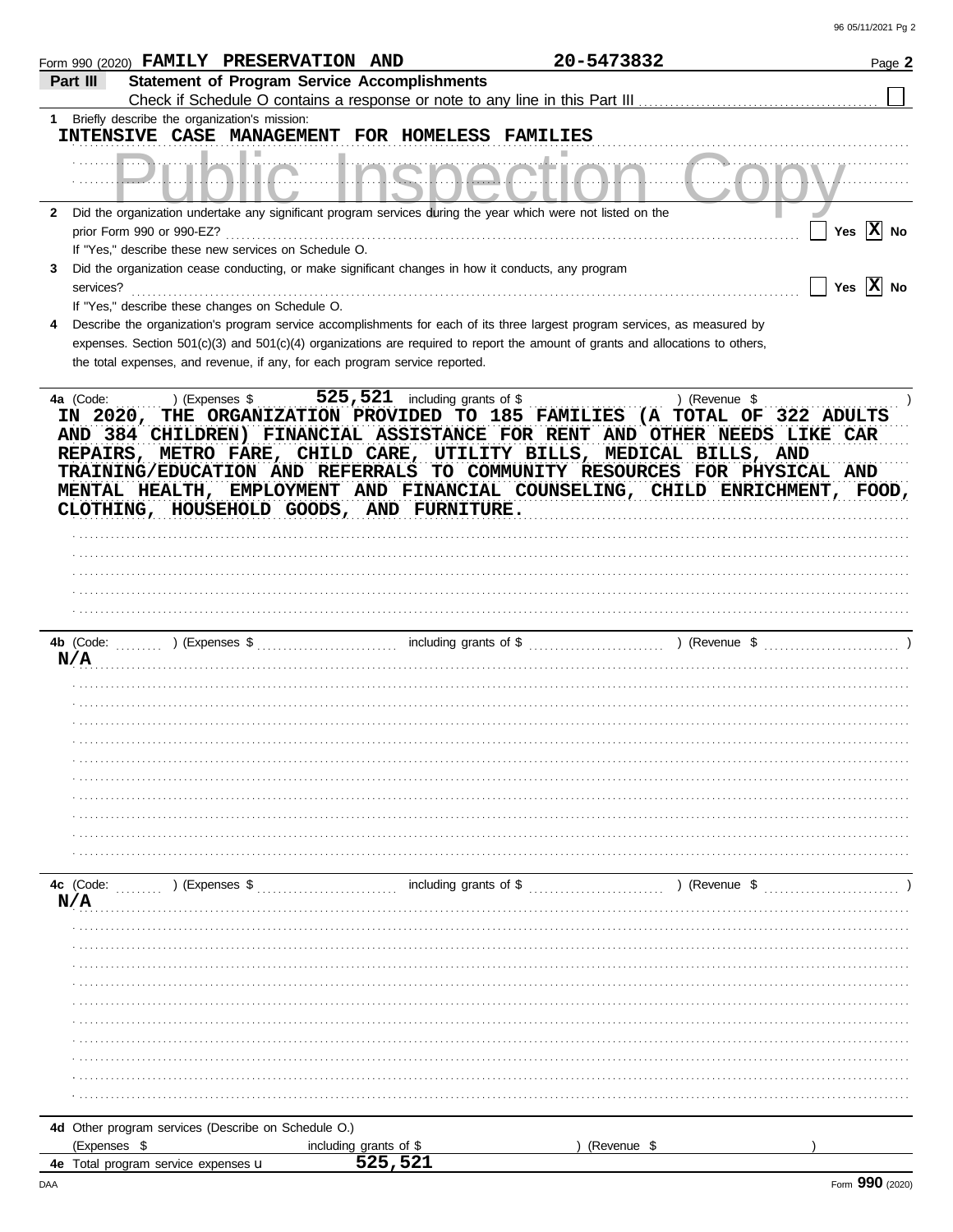| Form 990 (2020) | <b>FAMILY</b> | <b>PRESERVATION</b>                    | <b>AND</b> | 20-5473832 | Page 3 |
|-----------------|---------------|----------------------------------------|------------|------------|--------|
| Part IV         |               | <b>Checklist of Required Schedules</b> |            |            |        |

|             |                                                                                                                                                                                                                              |                 | Yes         | No     |
|-------------|------------------------------------------------------------------------------------------------------------------------------------------------------------------------------------------------------------------------------|-----------------|-------------|--------|
|             | Is the organization described in section $501(c)(3)$ or $4947(a)(1)$ (other than a private foundation)? If "Yes,"                                                                                                            |                 |             |        |
|             | complete Schedule A                                                                                                                                                                                                          | 1               | X           |        |
| 2           | Is the organization required to complete Schedule B, Schedule of Contributors (see instructions)?                                                                                                                            | $\overline{2}$  | $\mathbf x$ |        |
| 3           | Did the organization engage in direct or indirect political campaign activities on behalf of or in opposition to<br>candidates for public office? If "Yes," complete Schedule C, Part New York Contract of the C.            | 3               |             | X      |
| 4           | Section 501(c)(3) organizations. Did the organization engage in lobbying activities, or have a section 501(h)<br>election in effect during the tax year? If "Yes," complete Schedule C, Part II                              | 4               |             | X      |
| 5           | Is the organization a section $501(c)(4)$ , $501(c)(5)$ , or $501(c)(6)$ organization that receives membership dues,                                                                                                         |                 |             |        |
|             | assessments, or similar amounts as defined in Revenue Procedure 98-19? If "Yes," complete Schedule C, Part III                                                                                                               | 5               |             | X      |
| 6           | Did the organization maintain any donor advised funds or any similar funds or accounts for which donors                                                                                                                      |                 |             |        |
|             | have the right to provide advice on the distribution or investment of amounts in such funds or accounts? If                                                                                                                  |                 |             |        |
|             | "Yes," complete Schedule D, Part I                                                                                                                                                                                           | 6               |             | X      |
| 7           | Did the organization receive or hold a conservation easement, including easements to preserve open space,                                                                                                                    |                 |             |        |
|             | the environment, historic land areas, or historic structures? If "Yes," complete Schedule D, Part II                                                                                                                         | $\overline{7}$  |             | X      |
| 8           | Did the organization maintain collections of works of art, historical treasures, or other similar assets? If "Yes,"                                                                                                          |                 |             |        |
|             | complete Schedule D, Part III                                                                                                                                                                                                | 8               |             | x      |
| 9           | Did the organization report an amount in Part X, line 21, for escrow or custodial account liability, serve as a                                                                                                              |                 |             |        |
|             | custodian for amounts not listed in Part X; or provide credit counseling, debt management, credit repair, or                                                                                                                 |                 |             |        |
|             | debt negotiation services? If "Yes," complete Schedule D, Part IV                                                                                                                                                            | 9               |             | x      |
| 10          | Did the organization, directly or through a related organization, hold assets in donor-restricted endowments                                                                                                                 |                 |             |        |
|             | or in quasi endowments? If "Yes," complete Schedule D, Part V                                                                                                                                                                | 10              |             | x      |
| 11          | If the organization's answer to any of the following questions is "Yes," then complete Schedule D, Parts VI,                                                                                                                 |                 |             |        |
|             | VII, VIII, IX, or X as applicable.                                                                                                                                                                                           |                 |             |        |
| а           | Did the organization report an amount for land, buildings, and equipment in Part X, line 10? If "Yes,"                                                                                                                       |                 |             |        |
|             | complete Schedule D, Part VI                                                                                                                                                                                                 | 11a             | X           |        |
| b           | Did the organization report an amount for investments—other securities in Part X, line 12, that is 5% or more                                                                                                                |                 |             |        |
|             | of its total assets reported in Part X, line 16? If "Yes," complete Schedule D, Part VII                                                                                                                                     | 11 b            |             | X      |
| c           | Did the organization report an amount for investments—program related in Part X, line 13, that is 5% or more                                                                                                                 |                 |             |        |
|             | of its total assets reported in Part X, line 16? If "Yes," complete Schedule D, Part VIII                                                                                                                                    | 11c             |             | x      |
| d           | Did the organization report an amount for other assets in Part X, line 15, that is 5% or more of its total assets                                                                                                            |                 |             |        |
|             | reported in Part X, line 16? If "Yes," complete Schedule D, Part IX                                                                                                                                                          | 11d             |             | X      |
|             | Did the organization report an amount for other liabilities in Part X, line 25? If "Yes," complete Schedule D, Part X                                                                                                        | 11e             |             | X      |
| f           | Did the organization's separate or consolidated financial statements for the tax year include a footnote that addresses                                                                                                      |                 |             |        |
|             | the organization's liability for uncertain tax positions under FIN 48 (ASC 740)? If "Yes," complete Schedule D, Part X                                                                                                       | 11f             |             | x      |
|             | 12a Did the organization obtain separate, independent audited financial statements for the tax year? If "Yes," complete                                                                                                      |                 |             |        |
|             |                                                                                                                                                                                                                              | 12a             | X           |        |
|             | Was the organization included in consolidated, independent audited financial statements for the tax year? If                                                                                                                 |                 |             |        |
|             | "Yes," and if the organization answered "No" to line 12a, then completing Schedule D, Parts XI and XII is optional                                                                                                           | 12b             |             | X<br>X |
| 13          |                                                                                                                                                                                                                              | 13              |             | X      |
| 14a         | Did the organization maintain an office, employees, or agents outside of the United States?                                                                                                                                  | 14a             |             |        |
| b           | Did the organization have aggregate revenues or expenses of more than \$10,000 from grantmaking,                                                                                                                             |                 |             |        |
|             | fundraising, business, investment, and program service activities outside the United States, or aggregate<br>foreign investments valued at \$100,000 or more? If "Yes," complete Schedule F, Parts I and IV [[[[[[[[[[[[[[[[ | 14b             |             | X      |
| 15          | Did the organization report on Part IX, column (A), line 3, more than \$5,000 of grants or other assistance to or                                                                                                            |                 |             |        |
|             | for any foreign organization? If "Yes," complete Schedule F, Parts II and IV                                                                                                                                                 | 15              |             | X      |
| 16          | Did the organization report on Part IX, column (A), line 3, more than \$5,000 of aggregate grants or other                                                                                                                   |                 |             |        |
|             | assistance to or for foreign individuals? If "Yes," complete Schedule F, Parts III and IV                                                                                                                                    | 16              |             | X      |
| 17          | Did the organization report a total of more than \$15,000 of expenses for professional fundraising services on                                                                                                               |                 |             |        |
|             |                                                                                                                                                                                                                              | 17              |             | X      |
| 18          | Did the organization report more than \$15,000 total of fundraising event gross income and contributions on                                                                                                                  |                 |             |        |
|             | Part VIII, lines 1c and 8a? If "Yes," complete Schedule G, Part II                                                                                                                                                           | 18              |             | X      |
| 19          | Did the organization report more than \$15,000 of gross income from gaming activities on Part VIII, line 9a?                                                                                                                 |                 |             |        |
|             |                                                                                                                                                                                                                              | 19              |             | x      |
| 20a         | Did the organization operate one or more hospital facilities? If "Yes," complete Schedule H                                                                                                                                  | 20a             |             | х      |
| $\mathbf b$ | If "Yes" to line 20a, did the organization attach a copy of its audited financial statements to this return?                                                                                                                 | 20 <sub>b</sub> |             |        |
| 21          | Did the organization report more than \$5,000 of grants or other assistance to any domestic organization or                                                                                                                  |                 |             |        |
|             |                                                                                                                                                                                                                              | 21              |             | x      |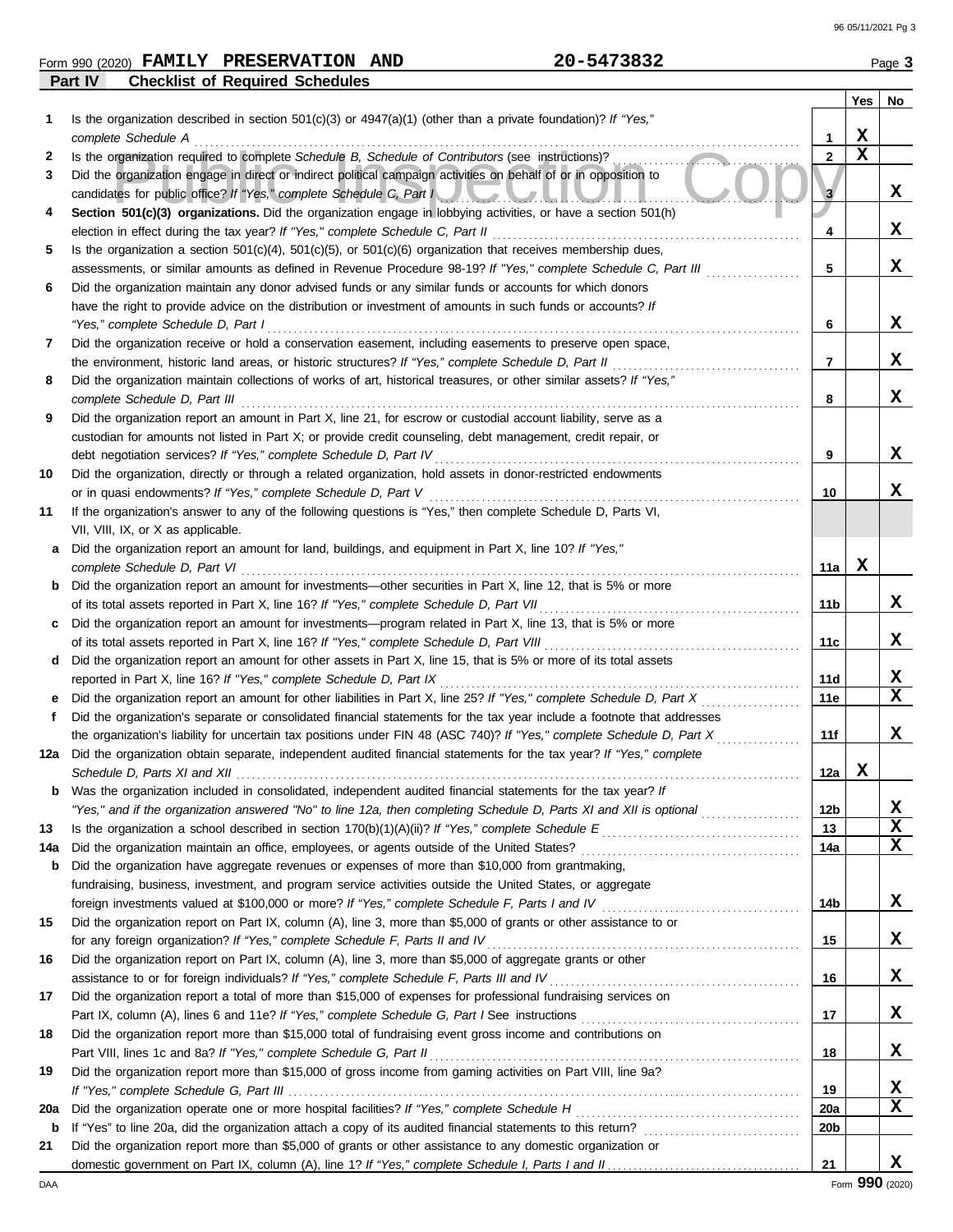**Yes No**

 $\sqrt{ }$ 

| Form 990 (2020) $\textbf{FAMILY}$ | <b>PRESERVATION</b>                                | <b>AND</b> | 73832<br>20–547 | Page |
|-----------------------------------|----------------------------------------------------|------------|-----------------|------|
| Part IV                           | <b>Checklist of Required Schedules (continued)</b> |            |                 |      |

| 22       | Did the organization report more than \$5,000 of grants or other assistance to or for domestic individuals on                                                                                                              |                 |     |                              |  |  |  |  |  |  |
|----------|----------------------------------------------------------------------------------------------------------------------------------------------------------------------------------------------------------------------------|-----------------|-----|------------------------------|--|--|--|--|--|--|
|          | Part IX, column (A), line 2? If "Yes," complete Schedule I, Parts I and III                                                                                                                                                | 22              |     | x                            |  |  |  |  |  |  |
| 23       | Did the organization answer "Yes" to Part VII, Section A, line 3, 4, or 5 about compensation of the                                                                                                                        |                 |     |                              |  |  |  |  |  |  |
|          | organization's current and former officers, directors, trustees, key employees, and highest compensated                                                                                                                    | 23              |     | x                            |  |  |  |  |  |  |
| 24a      | employees? If "Yes," complete Schedule J<br><u> HEROIOUA ALITU</u><br>Did the organization have a tax-exempt bond issue with an outstanding principal amount of more than                                                  |                 |     |                              |  |  |  |  |  |  |
|          | \$100,000 as of the last day of the year, that was issued after December 31, 2002? If "Yes," answer lines 24b                                                                                                              |                 |     |                              |  |  |  |  |  |  |
|          | through 24d and complete Schedule K. If "No," go to line 25a                                                                                                                                                               | 24a             |     | x                            |  |  |  |  |  |  |
| b        | Did the organization invest any proceeds of tax-exempt bonds beyond a temporary period exception?                                                                                                                          | 24b             |     |                              |  |  |  |  |  |  |
|          | Did the organization maintain an escrow account other than a refunding escrow at any time during the year                                                                                                                  |                 |     |                              |  |  |  |  |  |  |
|          | to defease any tax-exempt bonds?                                                                                                                                                                                           |                 |     |                              |  |  |  |  |  |  |
| d        | Did the organization act as an "on behalf of" issuer for bonds outstanding at any time during the year?                                                                                                                    | 24c<br>24d      |     |                              |  |  |  |  |  |  |
| 25a      | Section 501(c)(3), 501(c)(4), and 501(c)(29) organizations. Did the organization engage in an excess benefit                                                                                                               |                 |     |                              |  |  |  |  |  |  |
|          | transaction with a disqualified person during the year? If "Yes," complete Schedule L, Part I                                                                                                                              | 25a             |     | x                            |  |  |  |  |  |  |
| b        | Is the organization aware that it engaged in an excess benefit transaction with a disqualified person in a prior                                                                                                           |                 |     |                              |  |  |  |  |  |  |
|          | year, and that the transaction has not been reported on any of the organization's prior Forms 990 or 990-EZ?                                                                                                               |                 |     |                              |  |  |  |  |  |  |
|          | If "Yes," complete Schedule L, Part I                                                                                                                                                                                      | 25 <sub>b</sub> |     | x                            |  |  |  |  |  |  |
| 26       | Did the organization report any amount on Part X, line 5 or 22, for receivables from or payables to any current                                                                                                            |                 |     |                              |  |  |  |  |  |  |
|          | or former officer, director, trustee, key employee, creator or founder, substantial contributor, or 35%                                                                                                                    |                 |     |                              |  |  |  |  |  |  |
|          | controlled entity or family member of any of these persons? If "Yes," complete Schedule L, Part II                                                                                                                         | 26              |     | x                            |  |  |  |  |  |  |
| 27       | Did the organization provide a grant or other assistance to any current or former officer, director, trustee, key                                                                                                          |                 |     |                              |  |  |  |  |  |  |
|          | employee, creator or founder, substantial contributor or employee thereof, a grant selection committee                                                                                                                     |                 |     |                              |  |  |  |  |  |  |
|          | member, or to a 35% controlled entity (including an employee thereof) or family member of any of these                                                                                                                     |                 |     |                              |  |  |  |  |  |  |
|          | persons? If "Yes," complete Schedule L, Part III                                                                                                                                                                           | 27              |     | x                            |  |  |  |  |  |  |
| 28       | Was the organization a party to a business transaction with one of the following parties (see Schedule L, Part                                                                                                             |                 |     |                              |  |  |  |  |  |  |
|          | IV instructions, for applicable filing thresholds, conditions, and exceptions):                                                                                                                                            |                 |     |                              |  |  |  |  |  |  |
| а        | A current or former officer, director, trustee, key employee, creator or founder, or substantial contributor? If                                                                                                           |                 |     |                              |  |  |  |  |  |  |
|          | "Yes," complete Schedule L, Part IV                                                                                                                                                                                        |                 |     |                              |  |  |  |  |  |  |
|          | A family member of any individual described in line 28a? If "Yes," complete Schedule L, Part IV<br>28 <sub>b</sub>                                                                                                         |                 |     |                              |  |  |  |  |  |  |
| c        | A 35% controlled entity of one or more individuals and/or organizations described in lines 28a or 28b? If                                                                                                                  |                 |     |                              |  |  |  |  |  |  |
|          | "Yes," complete Schedule L, Part IV                                                                                                                                                                                        | 28c<br>29       |     | X<br>$\overline{\mathbf{x}}$ |  |  |  |  |  |  |
| 29<br>30 | Did the organization receive more than \$25,000 in non-cash contributions? If "Yes," complete Schedule M<br>Did the organization receive contributions of art, historical treasures, or other similar assets, or qualified |                 |     |                              |  |  |  |  |  |  |
|          | conservation contributions? If "Yes," complete Schedule M                                                                                                                                                                  | 30              |     | X                            |  |  |  |  |  |  |
| 31       | Did the organization liquidate, terminate, or dissolve and cease operations? If "Yes," complete Schedule N, Part I                                                                                                         | 31              |     | $\overline{\mathbf{x}}$      |  |  |  |  |  |  |
| 32       | Did the organization sell, exchange, dispose of, or transfer more than 25% of its net assets? If "Yes,"                                                                                                                    |                 |     |                              |  |  |  |  |  |  |
|          | complete Schedule N, Part II                                                                                                                                                                                               | 32              |     | X                            |  |  |  |  |  |  |
| 33       | Did the organization own 100% of an entity disregarded as separate from the organization under Regulations                                                                                                                 |                 |     |                              |  |  |  |  |  |  |
|          | sections 301.7701-2 and 301.7701-3? If "Yes," complete Schedule R, Part I                                                                                                                                                  | 33              |     | x                            |  |  |  |  |  |  |
| 34       | Was the organization related to any tax-exempt or taxable entity? If "Yes," complete Schedule R, Part II, III,                                                                                                             |                 |     |                              |  |  |  |  |  |  |
|          | or IV, and Part V, line 1                                                                                                                                                                                                  | 34              |     | X                            |  |  |  |  |  |  |
| 35a      |                                                                                                                                                                                                                            | 35a             |     | $\overline{\mathbf{x}}$      |  |  |  |  |  |  |
| b        | If "Yes" to line 35a, did the organization receive any payment from or engage in any transaction with a                                                                                                                    |                 |     |                              |  |  |  |  |  |  |
|          | controlled entity within the meaning of section 512(b)(13)? If "Yes," complete Schedule R, Part V, line 2                                                                                                                  | 35 <sub>b</sub> |     |                              |  |  |  |  |  |  |
| 36       | Section 501(c)(3) organizations. Did the organization make any transfers to an exempt non-charitable                                                                                                                       |                 |     |                              |  |  |  |  |  |  |
|          | related organization? If "Yes," complete Schedule R, Part V, line 2                                                                                                                                                        | 36              |     | x                            |  |  |  |  |  |  |
| 37       | Did the organization conduct more than 5% of its activities through an entity that is not a related organization                                                                                                           |                 |     |                              |  |  |  |  |  |  |
|          | and that is treated as a partnership for federal income tax purposes? If "Yes," complete Schedule R, Part VI                                                                                                               | 37              |     | x                            |  |  |  |  |  |  |
| 38       | Did the organization complete Schedule O and provide explanations in Schedule O for Part VI, lines 11b and                                                                                                                 |                 |     |                              |  |  |  |  |  |  |
|          | 19? Note: All Form 990 filers are required to complete Schedule O.                                                                                                                                                         | 38              | X   |                              |  |  |  |  |  |  |
|          | Statements Regarding Other IRS Filings and Tax Compliance<br>Part V                                                                                                                                                        |                 |     |                              |  |  |  |  |  |  |
|          | Check if Schedule O contains a response or note to any line in this Part V [11] Check if Schedule O contains a response or note to any line in this Part V                                                                 |                 | Yes | No                           |  |  |  |  |  |  |
|          | 3<br>Enter the number reported in Box 3 of Form 1096. Enter -0- if not applicable<br>1a                                                                                                                                    |                 |     |                              |  |  |  |  |  |  |
| 1а<br>b  | $\overline{0}$<br>1 <sub>b</sub><br>Enter the number of Forms W-2G included in line 1a. Enter -0- if not applicable                                                                                                        |                 |     |                              |  |  |  |  |  |  |
| c        | Did the organization comply with backup withholding rules for reportable payments to vendors and                                                                                                                           |                 |     |                              |  |  |  |  |  |  |
|          |                                                                                                                                                                                                                            | 1c              |     |                              |  |  |  |  |  |  |
| DAA      |                                                                                                                                                                                                                            |                 |     | Form 990 (2020)              |  |  |  |  |  |  |

**28**

**27**

**26**

**23**

**31 32**

**33**

**34**

**36**

**37**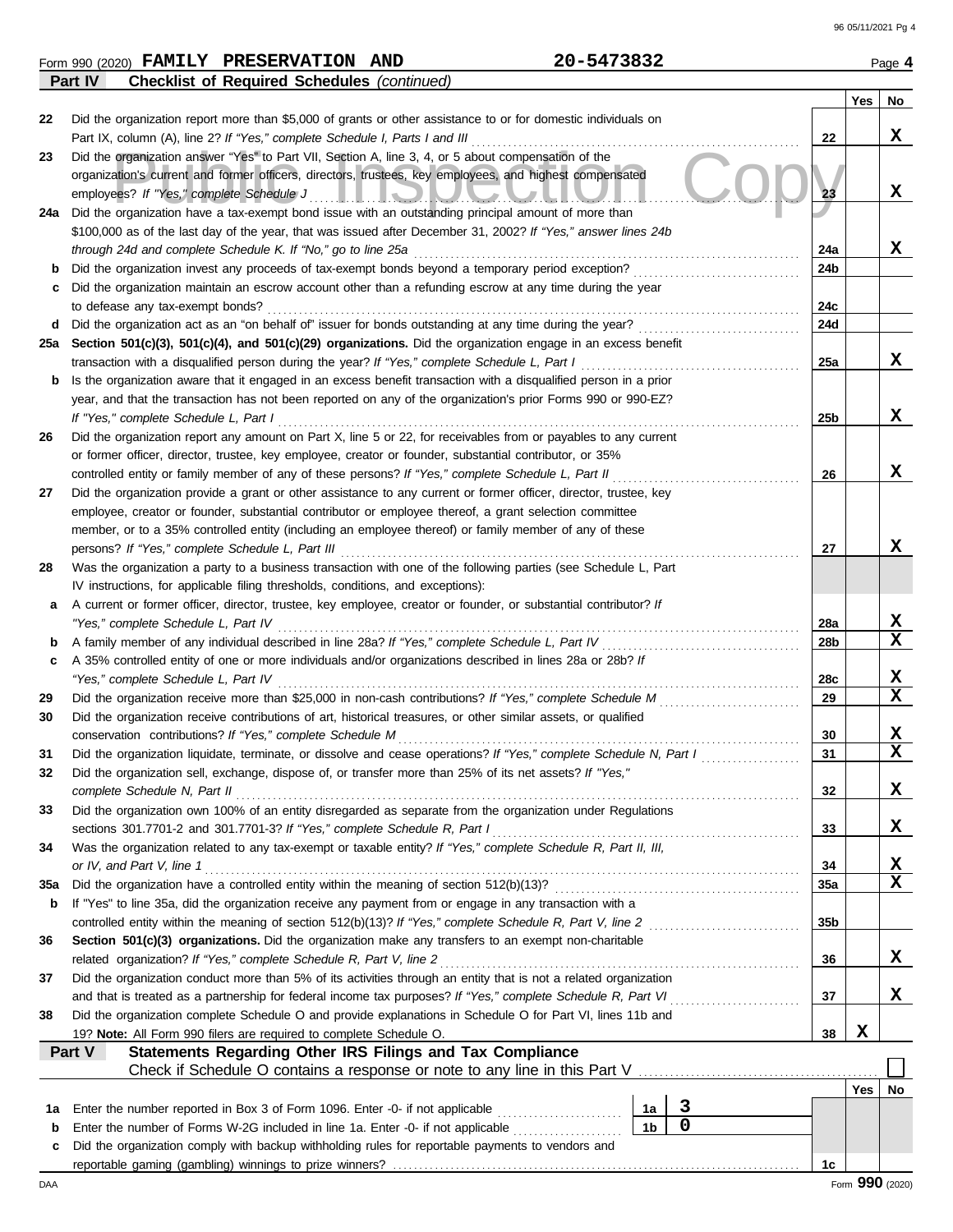| 20-5473832<br>Form 990 (2020) FAMILY PRESERVATION AND<br>Page 5 |                                                                                                                                                                                                                                           |                 |                |     |             |  |  |  |  |  |
|-----------------------------------------------------------------|-------------------------------------------------------------------------------------------------------------------------------------------------------------------------------------------------------------------------------------------|-----------------|----------------|-----|-------------|--|--|--|--|--|
|                                                                 | Statements Regarding Other IRS Filings and Tax Compliance (continued)<br>Part V                                                                                                                                                           |                 |                |     |             |  |  |  |  |  |
|                                                                 |                                                                                                                                                                                                                                           |                 |                | Yes | No          |  |  |  |  |  |
|                                                                 | 2a Enter the number of employees reported on Form W-3, Transmittal of Wage and Tax                                                                                                                                                        |                 |                |     |             |  |  |  |  |  |
|                                                                 | Statements, filed for the calendar year ending with or within the year covered by this return                                                                                                                                             | 6<br>2a         |                |     |             |  |  |  |  |  |
| b                                                               | If at least one is reported on line 2a, did the organization file all required federal employment tax returns?                                                                                                                            |                 | 2b             | X   |             |  |  |  |  |  |
|                                                                 | Note: If the sum of lines 1a and 2a is greater than 250, you may be required to e-file (see instructions)                                                                                                                                 |                 |                |     |             |  |  |  |  |  |
| За                                                              | Did the organization have unrelated business gross income of \$1,000 or more during the year?                                                                                                                                             |                 | 3a             |     | X           |  |  |  |  |  |
| b                                                               | If "Yes," has it filed a Form 990-T for this year? If "No" to line 3b, provide an explanation on Schedule O                                                                                                                               |                 | 3 <sub>b</sub> |     |             |  |  |  |  |  |
| 4а                                                              | At any time during the calendar year, did the organization have an interest in, or a signature or other authority over,                                                                                                                   |                 |                |     |             |  |  |  |  |  |
|                                                                 | a financial account in a foreign country (such as a bank account, securities account, or other financial account)?                                                                                                                        |                 | 4a             |     | x           |  |  |  |  |  |
| b                                                               | If "Yes," enter the name of the foreign country <b>u</b>                                                                                                                                                                                  |                 |                |     |             |  |  |  |  |  |
|                                                                 | See instructions for filing requirements for FinCEN Form 114, Report of Foreign Bank and Financial Accounts (FBAR).                                                                                                                       |                 |                |     |             |  |  |  |  |  |
| 5a                                                              | Was the organization a party to a prohibited tax shelter transaction at any time during the tax year?                                                                                                                                     |                 | 5a             |     | X           |  |  |  |  |  |
| b                                                               | Did any taxable party notify the organization that it was or is a party to a prohibited tax shelter transaction?                                                                                                                          |                 | 5b             |     | $\mathbf x$ |  |  |  |  |  |
| c                                                               | If "Yes" to line 5a or 5b, did the organization file Form 8886-T?                                                                                                                                                                         |                 | 5c             |     |             |  |  |  |  |  |
| 6а                                                              | Does the organization have annual gross receipts that are normally greater than \$100,000, and did the                                                                                                                                    |                 |                |     |             |  |  |  |  |  |
|                                                                 | organization solicit any contributions that were not tax deductible as charitable contributions?                                                                                                                                          |                 | 6a             |     | x           |  |  |  |  |  |
| b                                                               | If "Yes," did the organization include with every solicitation an express statement that such contributions or                                                                                                                            |                 |                |     |             |  |  |  |  |  |
|                                                                 | gifts were not tax deductible?                                                                                                                                                                                                            |                 | 6b             |     |             |  |  |  |  |  |
| 7                                                               | Organizations that may receive deductible contributions under section 170(c).                                                                                                                                                             |                 |                |     |             |  |  |  |  |  |
| а                                                               | Did the organization receive a payment in excess of \$75 made partly as a contribution and partly for goods                                                                                                                               |                 |                |     | X           |  |  |  |  |  |
|                                                                 | and services provided to the payor?<br>If "Yes," did the organization notify the donor of the value of the goods or services provided?<br>If "Yes," did the organization notify the donor of the value of the goods or services provided? |                 | 7а<br>7b       |     |             |  |  |  |  |  |
| b                                                               | Did the organization sell, exchange, or otherwise dispose of tangible personal property for which it was                                                                                                                                  |                 |                |     |             |  |  |  |  |  |
| c                                                               |                                                                                                                                                                                                                                           |                 | 7с             |     | X           |  |  |  |  |  |
| d                                                               |                                                                                                                                                                                                                                           | 7d              |                |     |             |  |  |  |  |  |
| е                                                               | Did the organization receive any funds, directly or indirectly, to pay premiums on a personal benefit contract?                                                                                                                           |                 | 7e             |     | X           |  |  |  |  |  |
| f                                                               | Did the organization, during the year, pay premiums, directly or indirectly, on a personal benefit contract?                                                                                                                              |                 | 7f             |     | X           |  |  |  |  |  |
| g                                                               | If the organization received a contribution of qualified intellectual property, did the organization file Form 8899 as required?                                                                                                          |                 | 7g             |     | X           |  |  |  |  |  |
| h                                                               | If the organization received a contribution of cars, boats, airplanes, or other vehicles, did the organization file a Form 1098-C?                                                                                                        |                 | 7h             |     | $\mathbf x$ |  |  |  |  |  |
| 8                                                               | Sponsoring organizations maintaining donor advised funds. Did a donor advised fund maintained by the                                                                                                                                      |                 |                |     |             |  |  |  |  |  |
|                                                                 | sponsoring organization have excess business holdings at any time during the year?                                                                                                                                                        |                 | 8              |     |             |  |  |  |  |  |
| 9                                                               | Sponsoring organizations maintaining donor advised funds.                                                                                                                                                                                 |                 |                |     |             |  |  |  |  |  |
| а                                                               | Did the sponsoring organization make any taxable distributions under section 4966?                                                                                                                                                        |                 | 9а             |     |             |  |  |  |  |  |
| b                                                               | Did the sponsoring organization make a distribution to a donor, donor advisor, or related person?                                                                                                                                         |                 | 9b             |     |             |  |  |  |  |  |
| 10                                                              | Section 501(c)(7) organizations. Enter:                                                                                                                                                                                                   |                 |                |     |             |  |  |  |  |  |
|                                                                 | Initiation fees and capital contributions included on Part VIII, line 12 [11] [11] [12] [11] [11] [12] [11] [1                                                                                                                            | 10a             |                |     |             |  |  |  |  |  |
| b                                                               | Gross receipts, included on Form 990, Part VIII, line 12, for public use of club facilities                                                                                                                                               | 10 <sub>b</sub> |                |     |             |  |  |  |  |  |
| 11                                                              | Section 501(c)(12) organizations. Enter:                                                                                                                                                                                                  |                 |                |     |             |  |  |  |  |  |
| а                                                               | Gross income from members or shareholders                                                                                                                                                                                                 | 11a             |                |     |             |  |  |  |  |  |
| b                                                               | Gross income from other sources (Do not net amounts due or paid to other sources                                                                                                                                                          |                 |                |     |             |  |  |  |  |  |
|                                                                 | against amounts due or received from them.)                                                                                                                                                                                               | 11 <sub>b</sub> |                |     |             |  |  |  |  |  |
| 12a                                                             | Section 4947(a)(1) non-exempt charitable trusts. Is the organization filing Form 990 in lieu of Form 1041?                                                                                                                                |                 | 12a            |     |             |  |  |  |  |  |
| b                                                               |                                                                                                                                                                                                                                           |                 |                |     |             |  |  |  |  |  |
| 13                                                              | Section 501(c)(29) qualified nonprofit health insurance issuers.                                                                                                                                                                          |                 |                |     |             |  |  |  |  |  |
| а                                                               | Is the organization licensed to issue qualified health plans in more than one state?                                                                                                                                                      |                 | 13a            |     |             |  |  |  |  |  |
|                                                                 | Note: See the instructions for additional information the organization must report on Schedule O.                                                                                                                                         |                 |                |     |             |  |  |  |  |  |
| b                                                               | Enter the amount of reserves the organization is required to maintain by the states in which                                                                                                                                              |                 |                |     |             |  |  |  |  |  |
|                                                                 |                                                                                                                                                                                                                                           | 13b             |                |     |             |  |  |  |  |  |
| c                                                               | Enter the amount of reserves on hand                                                                                                                                                                                                      | 13 <sub>c</sub> |                |     |             |  |  |  |  |  |
| 14a                                                             | Did the organization receive any payments for indoor tanning services during the tax year?                                                                                                                                                |                 | 14a            |     | X           |  |  |  |  |  |
| b                                                               |                                                                                                                                                                                                                                           |                 | 14b            |     |             |  |  |  |  |  |
| 15                                                              | Is the organization subject to the section 4960 tax on payment(s) of more than \$1,000,000 in remuneration or                                                                                                                             |                 |                |     |             |  |  |  |  |  |
|                                                                 | excess parachute payment(s) during the year?                                                                                                                                                                                              |                 | 15             |     | X           |  |  |  |  |  |
|                                                                 | If "Yes," see instructions and file Form 4720, Schedule N.                                                                                                                                                                                |                 |                |     |             |  |  |  |  |  |
| 16                                                              | Is the organization an educational institution subject to the section 4968 excise tax on net investment income?                                                                                                                           |                 | 16             |     | X           |  |  |  |  |  |
|                                                                 | If "Yes," complete Form 4720, Schedule O.                                                                                                                                                                                                 |                 |                |     |             |  |  |  |  |  |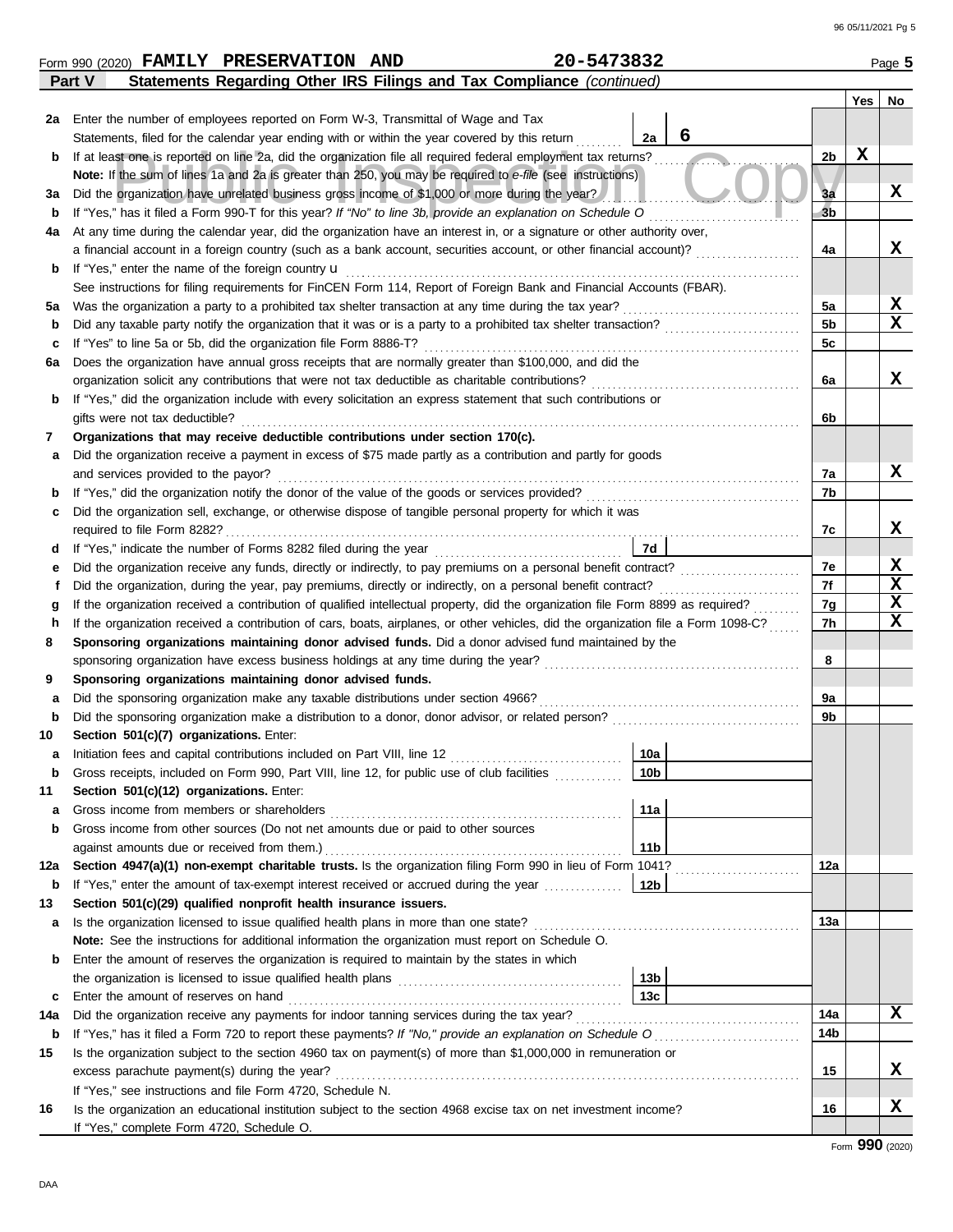|     | 20-5473832<br>Form 990 (2020) FAMILY PRESERVATION AND                                                                               |                 |       | Page 6           |  |  |  |  |  |
|-----|-------------------------------------------------------------------------------------------------------------------------------------|-----------------|-------|------------------|--|--|--|--|--|
|     | Part VI<br>Governance, Management, and Disclosure For each "Yes" response to lines 2 through 7b below, and for a "No"               |                 |       |                  |  |  |  |  |  |
|     | response to line 8a, 8b, or 10b below, describe the circumstances, processes, or changes on Schedule O. See instructions.           |                 |       |                  |  |  |  |  |  |
|     |                                                                                                                                     |                 |       |                  |  |  |  |  |  |
|     | Section A. Governing Body and Management                                                                                            |                 |       |                  |  |  |  |  |  |
|     |                                                                                                                                     |                 | Yes   | No               |  |  |  |  |  |
| 1а  | 1a<br>Enter the number of voting members of the governing body at the end of the tax year                                           |                 |       |                  |  |  |  |  |  |
|     | If there are material differences in voting rights among members of the governing body, or                                          |                 |       |                  |  |  |  |  |  |
|     | if the governing body delegated broad authority to an executive committee or similar                                                |                 |       |                  |  |  |  |  |  |
|     | committee, explain on Schedule O.                                                                                                   |                 |       |                  |  |  |  |  |  |
| b   | 10<br>1 <sub>b</sub><br>Enter the number of voting members included on line 1a, above, who are independent                          |                 |       |                  |  |  |  |  |  |
| 2   | Did any officer, director, trustee, or key employee have a family relationship or a business relationship with                      |                 |       |                  |  |  |  |  |  |
|     | any other officer, director, trustee, or key employee?                                                                              | 2               |       | X                |  |  |  |  |  |
| 3   | Did the organization delegate control over management duties customarily performed by or under the direct                           |                 |       |                  |  |  |  |  |  |
|     | supervision of officers, directors, trustees, or key employees to a management company or other person?                             | 3               |       | X                |  |  |  |  |  |
| 4   | Did the organization make any significant changes to its governing documents since the prior Form 990 was filed?                    | 4               |       | $\mathbf x$      |  |  |  |  |  |
| 5   | Did the organization become aware during the year of a significant diversion of the organization's assets?                          | 5               |       | X                |  |  |  |  |  |
| 6   | Did the organization have members or stockholders?<br>.                                                                             | 6               |       | $\mathbf x$      |  |  |  |  |  |
| 7a  | Did the organization have members, stockholders, or other persons who had the power to elect or appoint                             |                 |       |                  |  |  |  |  |  |
|     | one or more members of the governing body?                                                                                          | 7a              |       | X                |  |  |  |  |  |
| b   | Are any governance decisions of the organization reserved to (or subject to approval by) members,                                   |                 |       |                  |  |  |  |  |  |
|     | stockholders, or persons other than the governing body?                                                                             | 7b              |       | x                |  |  |  |  |  |
| 8   | Did the organization contemporaneously document the meetings held or written actions undertaken during the year by the following:   |                 |       |                  |  |  |  |  |  |
| а   | The governing body?                                                                                                                 | 8a              | X     |                  |  |  |  |  |  |
| b   | Each committee with authority to act on behalf of the governing body?                                                               | 8b              | X     |                  |  |  |  |  |  |
| 9   | Is there any officer, director, trustee, or key employee listed in Part VII, Section A, who cannot be reached at                    |                 |       |                  |  |  |  |  |  |
|     |                                                                                                                                     | 9               |       | x                |  |  |  |  |  |
|     | <b>Section B. Policies</b> (This Section B requests information about policies not required by the Internal Revenue Code.)          |                 |       |                  |  |  |  |  |  |
|     |                                                                                                                                     |                 | Yes l | No               |  |  |  |  |  |
| 10a | Did the organization have local chapters, branches, or affiliates?                                                                  | 10a             |       | x                |  |  |  |  |  |
| b   | If "Yes," did the organization have written policies and procedures governing the activities of such chapters,                      |                 |       |                  |  |  |  |  |  |
|     |                                                                                                                                     | 10b             |       |                  |  |  |  |  |  |
| 11a | Has the organization provided a complete copy of this Form 990 to all members of its governing body before filing the form?         | 11a             | X     |                  |  |  |  |  |  |
| b   | Describe in Schedule O the process, if any, used by the organization to review this Form 990.                                       |                 |       |                  |  |  |  |  |  |
| 12a | Did the organization have a written conflict of interest policy? If "No," go to line 13                                             | 12a             | X     |                  |  |  |  |  |  |
| b   | Were officers, directors, or trustees, and key employees required to disclose annually interests that could give rise to conflicts? | 12 <sub>b</sub> | X     |                  |  |  |  |  |  |
|     | Did the organization regularly and consistently monitor and enforce compliance with the policy? If "Yes,"                           |                 |       |                  |  |  |  |  |  |
| c   |                                                                                                                                     | 12 <sub>c</sub> | X     |                  |  |  |  |  |  |
|     | describe in Schedule O how this was done                                                                                            |                 | X     |                  |  |  |  |  |  |
| 13  | Did the organization have a written whistleblower policy?                                                                           | 13              | х     |                  |  |  |  |  |  |
| 14  | Did the organization have a written document retention and destruction policy?                                                      | 14              |       |                  |  |  |  |  |  |
| 15  | Did the process for determining compensation of the following persons include a review and approval by                              |                 |       |                  |  |  |  |  |  |
|     | independent persons, comparability data, and contemporaneous substantiation of the deliberation and decision?                       |                 |       |                  |  |  |  |  |  |
| а   | The organization's CEO, Executive Director, or top management official                                                              | 15a             |       | X<br>$\mathbf x$ |  |  |  |  |  |
| b   | Other officers or key employees of the organization                                                                                 | 15b             |       |                  |  |  |  |  |  |
|     | If "Yes" to line 15a or 15b, describe the process in Schedule O (see instructions).                                                 |                 |       |                  |  |  |  |  |  |
| 16a | Did the organization invest in, contribute assets to, or participate in a joint venture or similar arrangement                      |                 |       |                  |  |  |  |  |  |
|     | with a taxable entity during the year?                                                                                              | 16a             |       | X                |  |  |  |  |  |
|     | <b>b</b> If "Yes," did the organization follow a written policy or procedure requiring the organization to evaluate its             |                 |       |                  |  |  |  |  |  |
|     | participation in joint venture arrangements under applicable federal tax law, and take steps to safeguard the                       |                 |       |                  |  |  |  |  |  |
|     |                                                                                                                                     | 16b             |       |                  |  |  |  |  |  |
|     | <b>Section C. Disclosure</b>                                                                                                        |                 |       |                  |  |  |  |  |  |
| 17  | List the states with which a copy of this Form 990 is required to be filed $\mathbf u$ NONE                                         |                 |       |                  |  |  |  |  |  |
| 18  | Section 6104 requires an organization to make its Forms 1023 (1024 or 1024-A, if applicable), 990, and 990-T (Section 501(c)        |                 |       |                  |  |  |  |  |  |
|     | (3)s only) available for public inspection. Indicate how you made these available. Check all that apply.                            |                 |       |                  |  |  |  |  |  |
|     | Another's website $ \mathbf{X} $ Upon request<br>Other (explain on Schedule O)<br>Own website                                       |                 |       |                  |  |  |  |  |  |
| 19  | Describe on Schedule O whether (and if so, how) the organization made its governing documents, conflict of interest policy, and     |                 |       |                  |  |  |  |  |  |
|     | financial statements available to the public during the tax year.                                                                   |                 |       |                  |  |  |  |  |  |
| 20  | State the name, address, and telephone number of the person who possesses the organization's books and records u                    |                 |       |                  |  |  |  |  |  |
|     | 2740 CHAIN BRIDGE ROAD SUITE 123<br>FAMILY PRESERVATION AND                                                                         |                 |       |                  |  |  |  |  |  |
|     | VA 22181<br><b>VIENNA</b>                                                                                                           | 703-264-2220    |       |                  |  |  |  |  |  |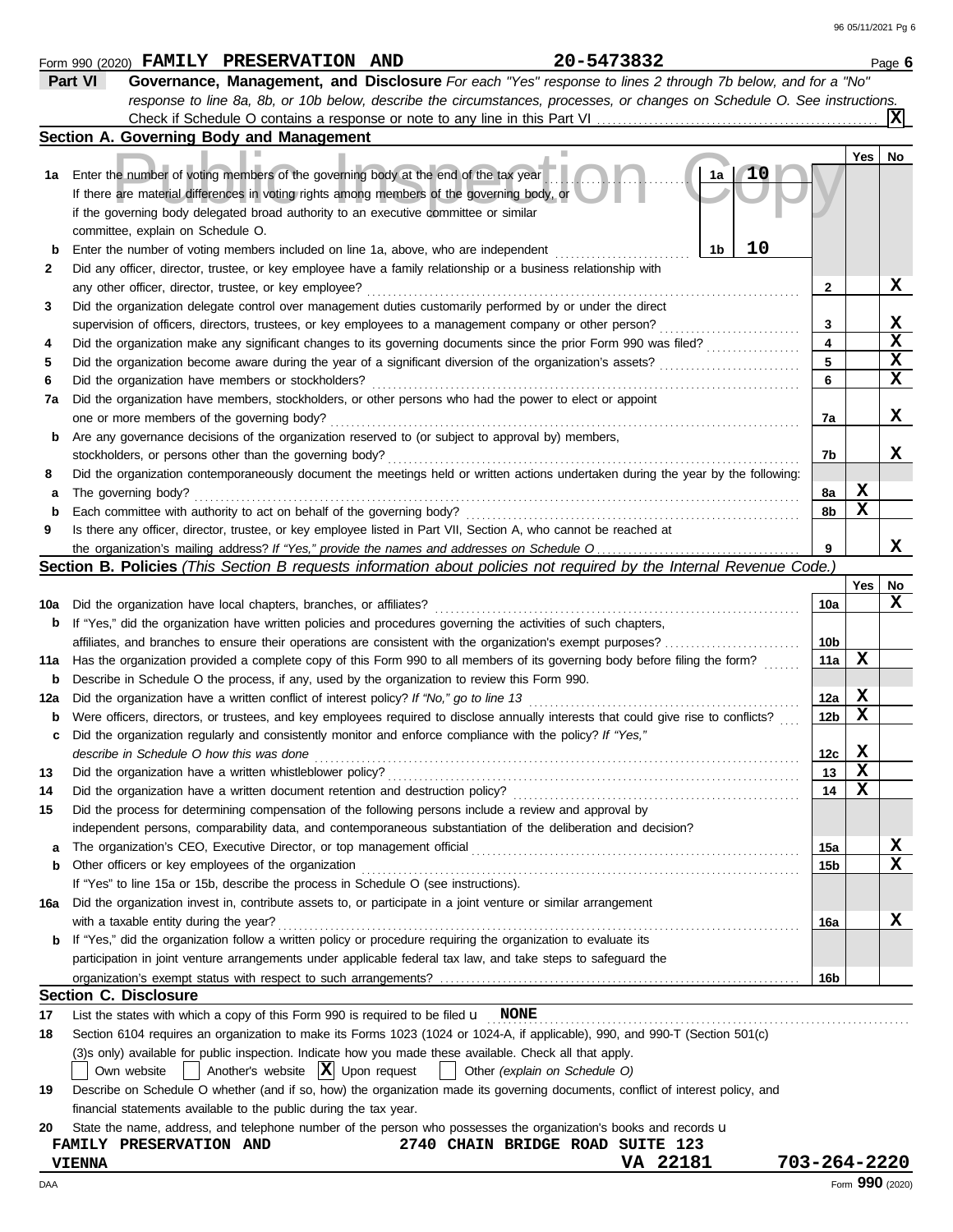## Form 990 (2020) Page **7 FAMILY PRESERVATION AND 20-5473832**

| Part VII Compensation of Officers, Directors, Trustees, Key Employees, Highest Compensated Employees, and<br><b>Independent Contractors</b>                                                                                                                                                                |                        |            |              |          |          |                                                              |        |                                                                                 |                              |                                           |
|------------------------------------------------------------------------------------------------------------------------------------------------------------------------------------------------------------------------------------------------------------------------------------------------------------|------------------------|------------|--------------|----------|----------|--------------------------------------------------------------|--------|---------------------------------------------------------------------------------|------------------------------|-------------------------------------------|
|                                                                                                                                                                                                                                                                                                            |                        |            |              |          |          |                                                              |        | Check if Schedule O contains a response or note to any line in this Part VII    |                              |                                           |
| Section A.                                                                                                                                                                                                                                                                                                 |                        |            |              |          |          |                                                              |        | Officers, Directors, Trustees, Key Employees, and Highest Compensated Employees |                              |                                           |
| 1a Complete this table for all persons required to be listed. Report compensation for the calendar year ending with or within the<br>organization's tax year.                                                                                                                                              |                        |            |              |          |          |                                                              |        |                                                                                 |                              |                                           |
| List all of the organization's <b>current</b> officers, directors, trustees (whether individuals or organizations), regardless of amount of<br>compensation. Enter -0- in columns (D), (E), and (F) if no compensation was paid.                                                                           |                        |            |              |          |          |                                                              |        |                                                                                 |                              |                                           |
| • List all of the organization's current key employees, if any. See instructions for definition of "key employee."                                                                                                                                                                                         |                        |            |              |          |          |                                                              |        |                                                                                 |                              |                                           |
| • List the organization's five current highest compensated employees (other than an officer, director, trustee, or key employee)<br>who received reportable compensation (Box 5 of Form W-2 and/or Box 7 of Form 1099-MISC) of more than \$100,000 from the<br>organization and any related organizations. |                        |            |              |          |          |                                                              |        |                                                                                 |                              |                                           |
| • List all of the organization's former officers, key employees, and highest compensated employees who received more than<br>\$100,000 of reportable compensation from the organization and any related organizations.                                                                                     |                        |            |              |          |          |                                                              |        |                                                                                 |                              |                                           |
| • List all of the organization's former directors or trustees that received, in the capacity as a former director or trustee of the<br>organization, more than \$10,000 of reportable compensation from the organization and any related organizations.                                                    |                        |            |              |          |          |                                                              |        |                                                                                 |                              |                                           |
| See instructions for the order in which to list the persons above.<br>$\mathbf{\overline{x}}$<br>Check this box if neither the organization nor any related organization compensated any current officer, director, or trustee.                                                                            |                        |            |              |          |          |                                                              |        |                                                                                 |                              |                                           |
| (A)                                                                                                                                                                                                                                                                                                        | (B)                    |            |              |          | (C)      |                                                              |        | (D)                                                                             | (E)                          | (F)                                       |
| Name and title                                                                                                                                                                                                                                                                                             | Average                |            |              | Position |          |                                                              |        | Reportable                                                                      | Reportable                   | Estimated amount                          |
|                                                                                                                                                                                                                                                                                                            | hours<br>per week      |            |              |          |          | (do not check more than one<br>box, unless person is both an |        | compensation<br>from the                                                        | compensation<br>from related | of other<br>compensation                  |
|                                                                                                                                                                                                                                                                                                            | (list any              |            |              |          |          | officer and a director/trustee)                              |        | organization                                                                    | organizations                | from the                                  |
|                                                                                                                                                                                                                                                                                                            | hours for<br>related   |            |              | Officer  | Ķey      |                                                              | Former | (W-2/1099-MISC)                                                                 | (W-2/1099-MISC)              | organization and<br>related organizations |
|                                                                                                                                                                                                                                                                                                            | organizations<br>below | Individual | nstitutional |          |          |                                                              |        |                                                                                 |                              |                                           |
|                                                                                                                                                                                                                                                                                                            | dotted line)           |            |              |          | employee |                                                              |        |                                                                                 |                              |                                           |
|                                                                                                                                                                                                                                                                                                            |                        | trustee    | trustee      |          |          | Highest compensated<br>employee                              |        |                                                                                 |                              |                                           |
| $(1)$ ALLAN<br><b>STEINHARDT</b>                                                                                                                                                                                                                                                                           |                        |            |              |          |          |                                                              |        |                                                                                 |                              |                                           |
|                                                                                                                                                                                                                                                                                                            | 2.00                   |            |              |          |          |                                                              |        |                                                                                 |                              |                                           |
| <b>PRESIDENT</b><br><b>EMERITUS</b>                                                                                                                                                                                                                                                                        | 0.00                   | X          |              | х        |          |                                                              |        | 0                                                                               | 0                            | 0                                         |
| (2) MIKE WADDELL                                                                                                                                                                                                                                                                                           |                        |            |              |          |          |                                                              |        |                                                                                 |                              |                                           |
|                                                                                                                                                                                                                                                                                                            | 1.00                   |            |              |          |          |                                                              |        |                                                                                 |                              |                                           |
| <b>PRESIDENT</b>                                                                                                                                                                                                                                                                                           | 0.00                   | X          |              | х        |          |                                                              |        | 0                                                                               | 0                            | 0                                         |
| (3) NANCY SOCHER                                                                                                                                                                                                                                                                                           |                        |            |              |          |          |                                                              |        |                                                                                 |                              |                                           |
|                                                                                                                                                                                                                                                                                                            | 11.00                  |            |              |          |          |                                                              |        |                                                                                 |                              |                                           |
| <b>VICE PRESIDENT</b>                                                                                                                                                                                                                                                                                      | 0.00                   | X          |              | х        |          |                                                              |        | 0                                                                               | 0                            | 0                                         |
| (4) CLYDE ELLIS                                                                                                                                                                                                                                                                                            |                        |            |              |          |          |                                                              |        |                                                                                 |                              |                                           |
|                                                                                                                                                                                                                                                                                                            | 1.00<br>0.00           |            |              |          |          |                                                              |        | 0                                                                               |                              | 0                                         |
| <b>SECRETARY</b><br>(5) BRIAN WALLENHUR\$T                                                                                                                                                                                                                                                                 |                        | X          |              | X        |          |                                                              |        |                                                                                 | 0                            |                                           |
|                                                                                                                                                                                                                                                                                                            | 1.00                   |            |              |          |          |                                                              |        |                                                                                 |                              |                                           |
| <b>TREASURER</b>                                                                                                                                                                                                                                                                                           | 0.00                   | X          |              | х        |          |                                                              |        | 0                                                                               | 0                            | 0                                         |
| (6) BILL GROSSMAN                                                                                                                                                                                                                                                                                          |                        |            |              |          |          |                                                              |        |                                                                                 |                              |                                           |
|                                                                                                                                                                                                                                                                                                            | 5.00                   |            |              |          |          |                                                              |        |                                                                                 |                              |                                           |
| BOARD MEMBER                                                                                                                                                                                                                                                                                               | 0.00                   | X          |              |          |          |                                                              |        | 0                                                                               | 0                            | $\mathbf 0$                               |
| (7) PATTI COOKSEY                                                                                                                                                                                                                                                                                          |                        |            |              |          |          |                                                              |        |                                                                                 |                              |                                           |
|                                                                                                                                                                                                                                                                                                            | 18.00                  |            |              |          |          |                                                              |        |                                                                                 |                              |                                           |
| <b>BOARD MEMBER</b>                                                                                                                                                                                                                                                                                        | 0.00                   | X          |              |          |          |                                                              |        | 0                                                                               | 0                            | $\mathbf 0$                               |
| (8) JODI BENTLEY                                                                                                                                                                                                                                                                                           |                        |            |              |          |          |                                                              |        |                                                                                 |                              |                                           |
|                                                                                                                                                                                                                                                                                                            | 1.00                   |            |              |          |          |                                                              |        |                                                                                 |                              |                                           |
| BOARD MEMBER                                                                                                                                                                                                                                                                                               | 0.00                   | X          |              |          |          |                                                              |        | 0                                                                               | 0                            | $\mathbf 0$                               |
| (9) MONICA MITCHELL                                                                                                                                                                                                                                                                                        |                        |            |              |          |          |                                                              |        |                                                                                 |                              |                                           |
|                                                                                                                                                                                                                                                                                                            | 2.00                   |            |              |          |          |                                                              |        |                                                                                 |                              |                                           |
| <b>BOARD MEMBER</b>                                                                                                                                                                                                                                                                                        | 0.00                   | X          |              |          |          |                                                              |        | 0                                                                               | 0                            | $\mathbf 0$                               |
| (10) ANN COLE                                                                                                                                                                                                                                                                                              | 2.00                   |            |              |          |          |                                                              |        |                                                                                 |                              |                                           |
| <b>BOARD MEMBER</b>                                                                                                                                                                                                                                                                                        | 0.00                   | X          |              |          |          |                                                              |        | 0                                                                               | 0                            | $\mathbf 0$                               |
| (11) SUZANNE JENKINS                                                                                                                                                                                                                                                                                       |                        |            |              |          |          |                                                              |        |                                                                                 |                              |                                           |
|                                                                                                                                                                                                                                                                                                            | 5.00                   |            |              |          |          |                                                              |        |                                                                                 |                              |                                           |
| <b>BOARD MEMBER</b>                                                                                                                                                                                                                                                                                        | 0.00                   | X          |              |          |          |                                                              |        | 0                                                                               | 0                            | 0                                         |
|                                                                                                                                                                                                                                                                                                            |                        |            |              |          |          |                                                              |        |                                                                                 |                              | Form 990 (2020)                           |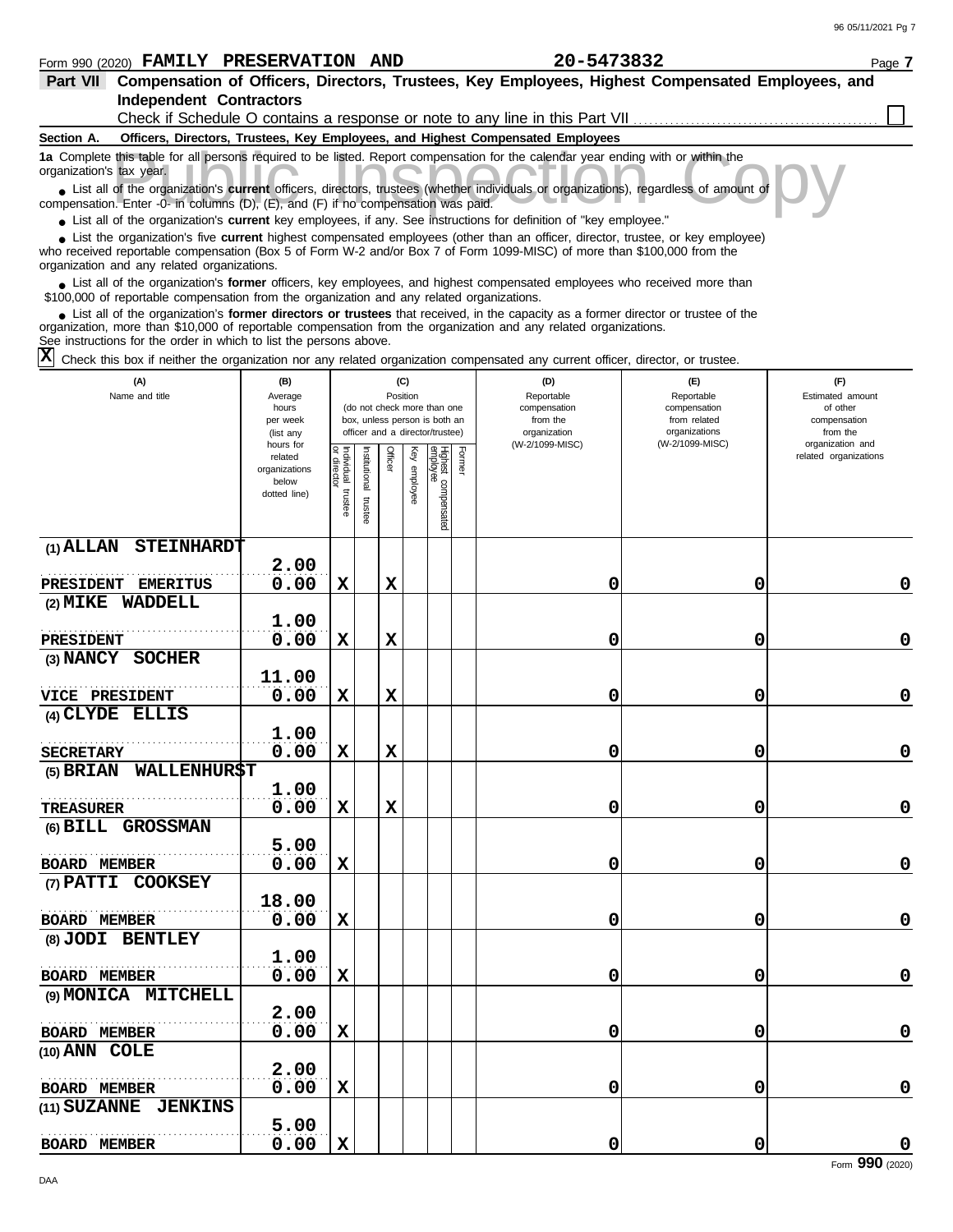| Form 990 (2020) FAMILY PRESERVATION AND                                                                                                                                                    |                                                                |                         |                       |                                                                                                                    |              |                                 |                  | 20-5473832                                                                                             |                                                                    |   | 96 05/11/2021 Pg 8                                              | Page 8 |
|--------------------------------------------------------------------------------------------------------------------------------------------------------------------------------------------|----------------------------------------------------------------|-------------------------|-----------------------|--------------------------------------------------------------------------------------------------------------------|--------------|---------------------------------|------------------|--------------------------------------------------------------------------------------------------------|--------------------------------------------------------------------|---|-----------------------------------------------------------------|--------|
| Part VII                                                                                                                                                                                   |                                                                |                         |                       |                                                                                                                    |              |                                 |                  | Section A. Officers, Directors, Trustees, Key Employees, and Highest Compensated Employees (continued) |                                                                    |   |                                                                 |        |
| (A)<br>Name and title                                                                                                                                                                      | (B)<br>Average<br>hours<br>per week<br>(list any               |                         |                       | (C)<br>Position<br>(do not check more than one<br>box, unless person is both an<br>officer and a director/trustee) |              |                                 |                  | (D)<br>Reportable<br>compensation<br>from the<br>organization                                          | (E)<br>Reportable<br>compensation<br>from related<br>organizations |   | (F)<br>Estimated amount<br>of other<br>compensation<br>from the |        |
| PU                                                                                                                                                                                         | hours for<br>related<br>organizations<br>below<br>dotted line) | Individual 1<br>trustee | Institutional trustee | Officer<br>٧                                                                                                       | Key employee | Highest compensated<br>employee | Former           | (W-2/1099-MISC)                                                                                        | (W-2/1099-MISC)                                                    |   | organization and<br>related organizations                       |        |
|                                                                                                                                                                                            |                                                                |                         |                       |                                                                                                                    |              |                                 |                  |                                                                                                        |                                                                    |   |                                                                 |        |
|                                                                                                                                                                                            |                                                                |                         |                       |                                                                                                                    |              |                                 |                  |                                                                                                        |                                                                    |   |                                                                 |        |
|                                                                                                                                                                                            |                                                                |                         |                       |                                                                                                                    |              |                                 |                  |                                                                                                        |                                                                    |   |                                                                 |        |
|                                                                                                                                                                                            |                                                                |                         |                       |                                                                                                                    |              |                                 |                  |                                                                                                        |                                                                    |   |                                                                 |        |
|                                                                                                                                                                                            |                                                                |                         |                       |                                                                                                                    |              |                                 |                  |                                                                                                        |                                                                    |   |                                                                 |        |
|                                                                                                                                                                                            |                                                                |                         |                       |                                                                                                                    |              |                                 |                  |                                                                                                        |                                                                    |   |                                                                 |        |
|                                                                                                                                                                                            |                                                                |                         |                       |                                                                                                                    |              |                                 |                  |                                                                                                        |                                                                    |   |                                                                 |        |
|                                                                                                                                                                                            |                                                                |                         |                       |                                                                                                                    |              |                                 |                  |                                                                                                        |                                                                    |   |                                                                 |        |
| Total from continuation sheets to Part VII, Section A                                                                                                                                      |                                                                |                         |                       |                                                                                                                    |              |                                 | u                |                                                                                                        |                                                                    |   |                                                                 |        |
| d                                                                                                                                                                                          |                                                                |                         |                       |                                                                                                                    |              |                                 | u<br>$\mathbf u$ |                                                                                                        |                                                                    |   |                                                                 |        |
| Total number of individuals (including but not limited to those listed above) who received more than \$100,000 of<br>$\mathbf{2}$                                                          |                                                                |                         |                       |                                                                                                                    |              |                                 |                  |                                                                                                        |                                                                    |   |                                                                 |        |
| reportable compensation from the organization $\bf{u}$ 0                                                                                                                                   |                                                                |                         |                       |                                                                                                                    |              |                                 |                  |                                                                                                        |                                                                    |   | Yes                                                             | No     |
| Did the organization list any former officer, director, trustee, key employee, or highest compensated<br>3                                                                                 |                                                                |                         |                       |                                                                                                                    |              |                                 |                  |                                                                                                        |                                                                    |   |                                                                 | X      |
| employee on line 1a? If "Yes," complete Schedule J for such individual<br>For any individual listed on line 1a, is the sum of reportable compensation and other compensation from the<br>4 |                                                                |                         |                       |                                                                                                                    |              |                                 |                  |                                                                                                        |                                                                    | 3 |                                                                 |        |
| organization and related organizations greater than \$150,000? If "Yes," complete Schedule J for such                                                                                      |                                                                |                         |                       |                                                                                                                    |              |                                 |                  |                                                                                                        |                                                                    | 4 |                                                                 | X      |
| individual<br>Did any person listed on line 1a receive or accrue compensation from any unrelated organization or individual<br>5                                                           |                                                                |                         |                       |                                                                                                                    |              |                                 |                  |                                                                                                        |                                                                    |   |                                                                 |        |
|                                                                                                                                                                                            |                                                                |                         |                       |                                                                                                                    |              |                                 |                  |                                                                                                        |                                                                    | 5 |                                                                 | X      |
| Section B. Independent Contractors<br>Complete this table for your five highest compensated independent contractors that received more than \$100,000 of<br>1                              |                                                                |                         |                       |                                                                                                                    |              |                                 |                  |                                                                                                        |                                                                    |   |                                                                 |        |
| compensation from the organization. Report compensation for the calendar year ending with or within the organization's tax year.                                                           |                                                                |                         |                       |                                                                                                                    |              |                                 |                  |                                                                                                        |                                                                    |   |                                                                 |        |
|                                                                                                                                                                                            | (A)<br>Name and business address                               |                         |                       |                                                                                                                    |              |                                 |                  |                                                                                                        | (B)<br>Description of services                                     |   | (C)<br>Compensation                                             |        |
|                                                                                                                                                                                            |                                                                |                         |                       |                                                                                                                    |              |                                 |                  |                                                                                                        |                                                                    |   |                                                                 |        |
|                                                                                                                                                                                            |                                                                |                         |                       |                                                                                                                    |              |                                 |                  |                                                                                                        |                                                                    |   |                                                                 |        |
|                                                                                                                                                                                            |                                                                |                         |                       |                                                                                                                    |              |                                 |                  |                                                                                                        |                                                                    |   |                                                                 |        |
|                                                                                                                                                                                            |                                                                |                         |                       |                                                                                                                    |              |                                 |                  |                                                                                                        |                                                                    |   |                                                                 |        |
| Total number of independent contractors (including but not limited to those listed above) who<br>2<br>received more than \$100,000 of compensation from the organization u                 |                                                                |                         |                       |                                                                                                                    |              |                                 |                  |                                                                                                        | 0                                                                  |   |                                                                 |        |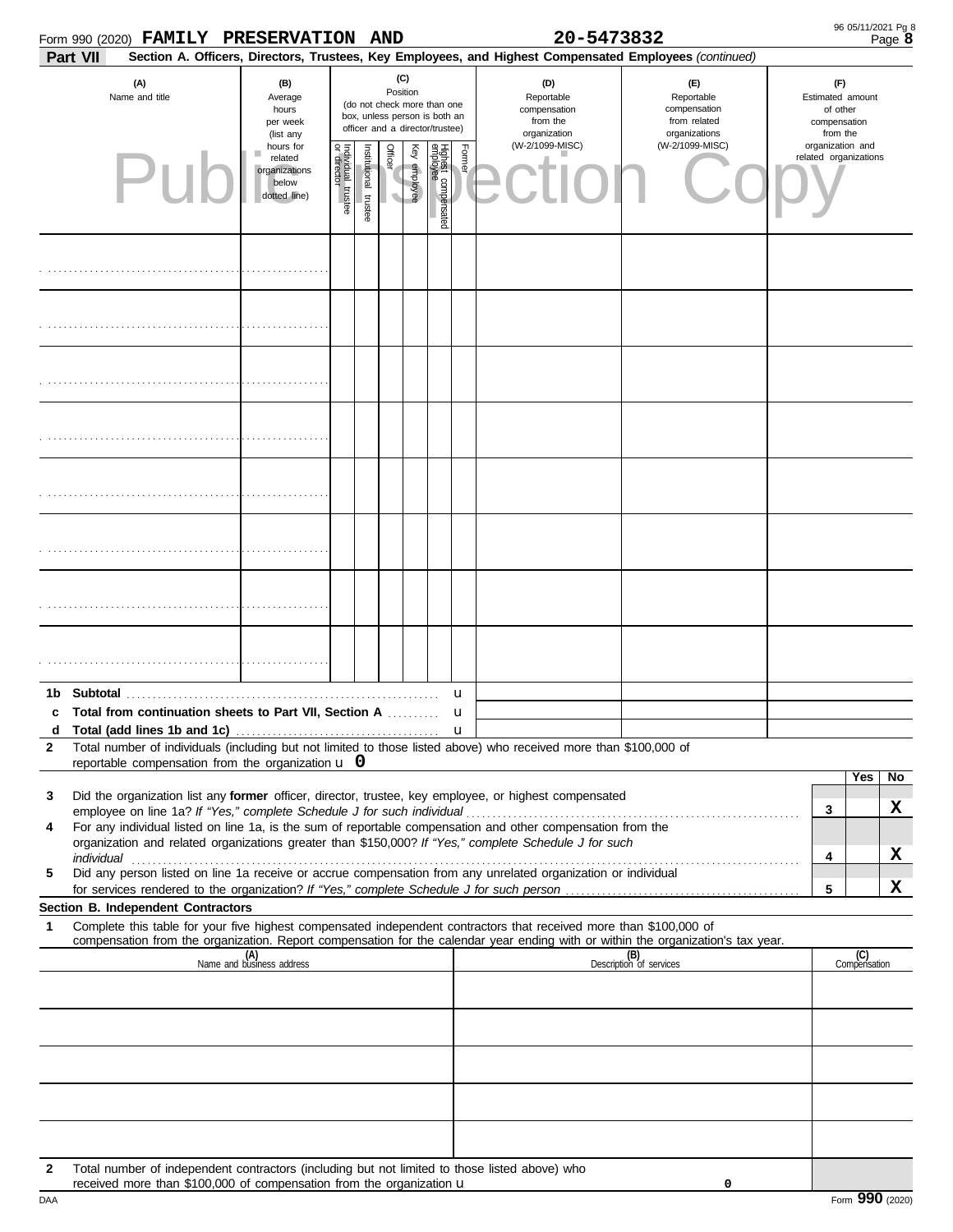|                                                                                                |                   | Form 990 (2020) FAMILY PRESERVATION AND                                                                                                                                                                                                                                              |    |                               |                                                                                                   |                                                                       |                      | 20-5473832                                   |                                      | Page 9                                                        |
|------------------------------------------------------------------------------------------------|-------------------|--------------------------------------------------------------------------------------------------------------------------------------------------------------------------------------------------------------------------------------------------------------------------------------|----|-------------------------------|---------------------------------------------------------------------------------------------------|-----------------------------------------------------------------------|----------------------|----------------------------------------------|--------------------------------------|---------------------------------------------------------------|
|                                                                                                | Part VIII         |                                                                                                                                                                                                                                                                                      |    | <b>Statement of Revenue</b>   |                                                                                                   |                                                                       |                      |                                              |                                      |                                                               |
|                                                                                                |                   |                                                                                                                                                                                                                                                                                      |    |                               |                                                                                                   |                                                                       |                      |                                              |                                      |                                                               |
|                                                                                                |                   |                                                                                                                                                                                                                                                                                      |    |                               |                                                                                                   |                                                                       | (A)<br>Total revenue | (B)<br>Related or exempt<br>function revenue | (C)<br>Unrelated<br>business revenue | (D)<br>Revenue excluded<br>from tax under<br>sections 512-514 |
| <b>Contributions, Gifts, Grants</b><br>and Other Similar Amounts<br>Program Service<br>Revenue | 2a<br>b<br>c<br>d | 1a Federated campaigns<br><b>b</b> Membership dues<br>c Fundraising events<br>d Related organizations<br>e Government grants (contributions)<br>f All other contributions, gifts, grants,<br>and similar amounts not included above<br>Noncash contributions included in lines 1a-1f |    |                               | 1a<br>1 <sub>b</sub><br>1 <sub>c</sub><br>1 <sub>d</sub><br>1e<br>1 <sub>f</sub><br>1g $\vert$ \$ | 454,878<br>239, 319<br>14,722<br>$\mathbf{u}$<br><b>Business Code</b> | 694,197              |                                              |                                      |                                                               |
|                                                                                                |                   |                                                                                                                                                                                                                                                                                      |    |                               |                                                                                                   |                                                                       |                      |                                              |                                      |                                                               |
|                                                                                                |                   | f All other program service revenue                                                                                                                                                                                                                                                  |    |                               |                                                                                                   |                                                                       |                      |                                              |                                      |                                                               |
|                                                                                                |                   |                                                                                                                                                                                                                                                                                      |    |                               |                                                                                                   | u                                                                     |                      |                                              |                                      |                                                               |
|                                                                                                | 3<br>4<br>5       | Investment income (including dividends, interest, and<br>other similar amounts)<br>Income from investment of tax-exempt bond proceeds                                                                                                                                                |    |                               |                                                                                                   | u<br>u                                                                | 314                  | 314                                          |                                      |                                                               |
|                                                                                                |                   |                                                                                                                                                                                                                                                                                      |    | (i) Real                      |                                                                                                   | u<br>(ii) Personal                                                    |                      |                                              |                                      |                                                               |
|                                                                                                |                   |                                                                                                                                                                                                                                                                                      |    |                               |                                                                                                   |                                                                       |                      |                                              |                                      |                                                               |
|                                                                                                | 6а                | Gross rents                                                                                                                                                                                                                                                                          | 6a |                               |                                                                                                   |                                                                       |                      |                                              |                                      |                                                               |
|                                                                                                | b                 | Less: rental expenses                                                                                                                                                                                                                                                                | 6b |                               |                                                                                                   |                                                                       |                      |                                              |                                      |                                                               |
|                                                                                                |                   | Rental inc. or (loss)                                                                                                                                                                                                                                                                | 6c |                               |                                                                                                   |                                                                       |                      |                                              |                                      |                                                               |
|                                                                                                | d                 | Net rental income or (loss)<br><b>7a</b> Gross amount from                                                                                                                                                                                                                           |    | (i) Securities                |                                                                                                   | u<br>(ii) Other                                                       |                      |                                              |                                      |                                                               |
|                                                                                                |                   | sales of assets                                                                                                                                                                                                                                                                      |    |                               |                                                                                                   |                                                                       |                      |                                              |                                      |                                                               |
|                                                                                                |                   | other than inventory<br><b>b</b> Less: cost or other                                                                                                                                                                                                                                 | 7a |                               |                                                                                                   |                                                                       |                      |                                              |                                      |                                                               |
| Revenue                                                                                        |                   | basis and sales exps.                                                                                                                                                                                                                                                                | 7b |                               |                                                                                                   |                                                                       |                      |                                              |                                      |                                                               |
|                                                                                                |                   | c Gain or (loss)                                                                                                                                                                                                                                                                     | 7c |                               |                                                                                                   |                                                                       |                      |                                              |                                      |                                                               |
|                                                                                                |                   |                                                                                                                                                                                                                                                                                      |    |                               |                                                                                                   |                                                                       |                      |                                              |                                      |                                                               |
| <b>Other</b>                                                                                   |                   | 8a Gross income from fundraising events<br>(not including \$<br>of contributions reported on line 1c).<br>See Part IV, line 18                                                                                                                                                       |    | .                             |                                                                                                   |                                                                       |                      |                                              |                                      |                                                               |
|                                                                                                |                   | <b>b</b> Less: direct expenses                                                                                                                                                                                                                                                       |    | .                             | 8а<br>8b                                                                                          |                                                                       |                      |                                              |                                      |                                                               |
|                                                                                                |                   |                                                                                                                                                                                                                                                                                      |    |                               |                                                                                                   |                                                                       |                      |                                              |                                      |                                                               |
|                                                                                                |                   | 9a Gross income from gaming activities.                                                                                                                                                                                                                                              |    |                               |                                                                                                   |                                                                       |                      |                                              |                                      |                                                               |
|                                                                                                |                   | See Part IV, line 19                                                                                                                                                                                                                                                                 |    |                               | 9а                                                                                                |                                                                       |                      |                                              |                                      |                                                               |
|                                                                                                |                   | <b>b</b> Less: direct expenses                                                                                                                                                                                                                                                       |    |                               | 9 <sub>b</sub>                                                                                    |                                                                       |                      |                                              |                                      |                                                               |
|                                                                                                |                   |                                                                                                                                                                                                                                                                                      |    |                               |                                                                                                   |                                                                       |                      |                                              |                                      |                                                               |
|                                                                                                |                   | 10a Gross sales of inventory, less                                                                                                                                                                                                                                                   |    |                               |                                                                                                   |                                                                       |                      |                                              |                                      |                                                               |
|                                                                                                |                   | returns and allowances                                                                                                                                                                                                                                                               |    | <b>College</b>                | 10a                                                                                               |                                                                       |                      |                                              |                                      |                                                               |
|                                                                                                |                   | <b>b</b> Less: cost of goods sold                                                                                                                                                                                                                                                    |    |                               | 10 <sub>b</sub>                                                                                   |                                                                       |                      |                                              |                                      |                                                               |
|                                                                                                |                   | <b>c</b> Net income or (loss) from sales of inventory                                                                                                                                                                                                                                |    |                               |                                                                                                   | $\mathbf u$                                                           |                      |                                              |                                      |                                                               |
|                                                                                                |                   |                                                                                                                                                                                                                                                                                      |    |                               |                                                                                                   | <b>Business Code</b>                                                  |                      |                                              |                                      |                                                               |
|                                                                                                | 11a               |                                                                                                                                                                                                                                                                                      |    | NOVA FAMILY SERVICE REMIBURSE |                                                                                                   |                                                                       | 21,730               | 21,730                                       |                                      |                                                               |
|                                                                                                | b                 |                                                                                                                                                                                                                                                                                      |    | GOOD SHEPHERD HOUSING REIMBUR |                                                                                                   |                                                                       | 6,240                | 6,240                                        |                                      |                                                               |
| Miscellaneous<br>Revenue                                                                       |                   |                                                                                                                                                                                                                                                                                      |    |                               |                                                                                                   |                                                                       |                      |                                              |                                      |                                                               |
|                                                                                                | d                 |                                                                                                                                                                                                                                                                                      |    |                               |                                                                                                   |                                                                       |                      |                                              |                                      |                                                               |

u

u

**27,970**

**722,481 28,284 0 0**

**d** All other revenue . . . . . . . . . . . . . . . . . . . . . . . . . . . . . . . . . . . . . **e Total.** Add lines 11a–11d . . . . . . . . . . . . . . . . . . . . . . . . . . . . . . . . . . . . **12 Total revenue.** See instructions ................................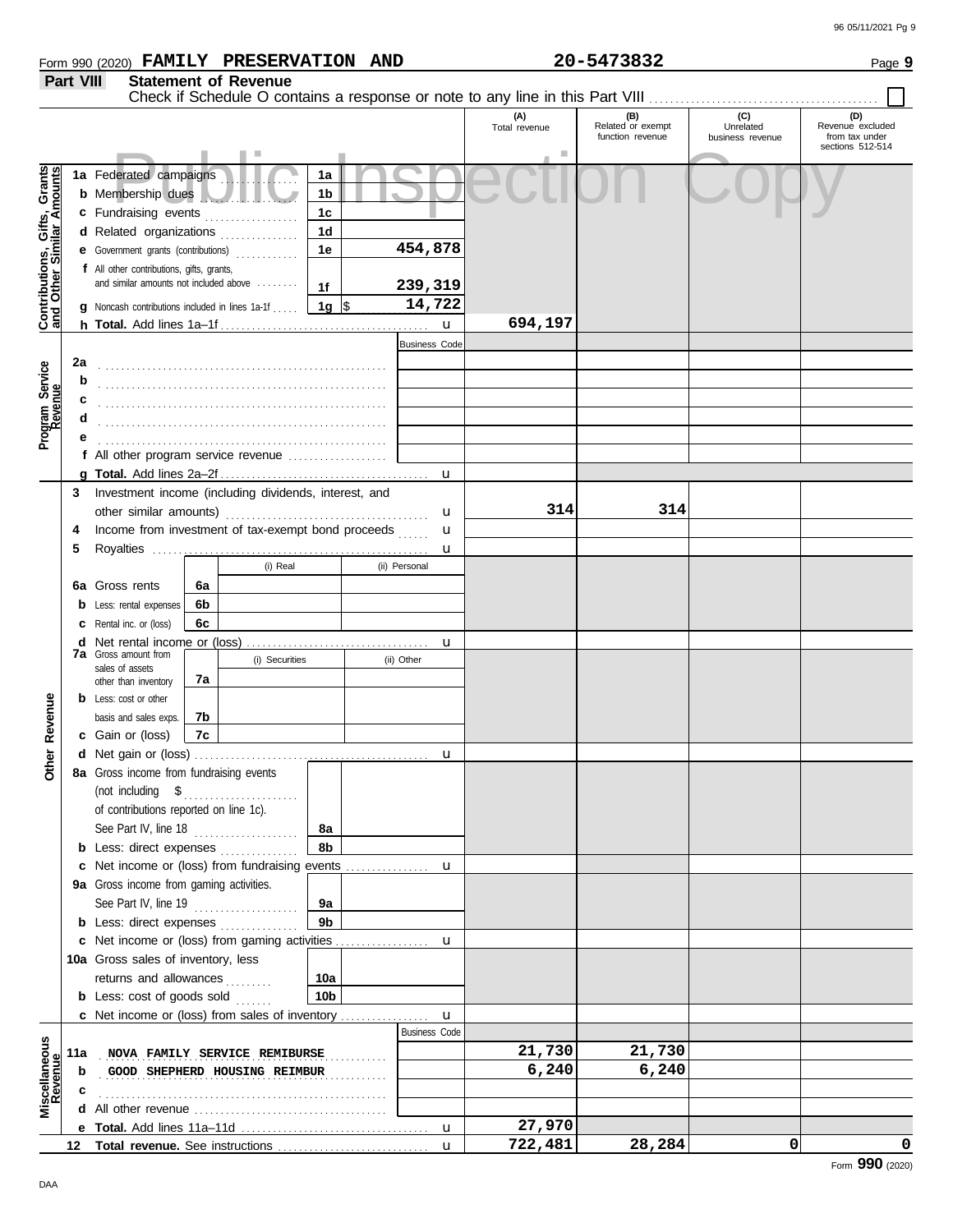#### nd 10b of Part VIII.<br>
dother assistance to domestic organizations<br>
and other assistance to domestic<br>
and other assistance to domestic **Part IX Statement of Functional Expenses** Form 990 (2020) Page **10 FAMILY PRESERVATION AND 20-5473832** *Section 501(c)(3) and 501(c)(4) organizations must complete all columns. All other organizations must complete column (A). Do not include amounts reported on lines 6b, 7b, 8b, 9b, and 10b of Part VIII.* **1 2 3 4 5 6 7 8 9 10 11 a** Management ................................. **b** Legal . . . . . . . . . . . . . . . . . . . . . . . . . . . . . . . . . . . . . . . . . **c** Accounting . . . . . . . . . . . . . . . . . . . . . . . . . . . . . . . . . . . **d** Lobbying . . . . . . . . . . . . . . . . . . . . . . . . . . . . . . . . . . . . . **e** Professional fundraising services. See Part IV, line 17 **f g** Other. (If line 11g amount exceeds 10% of line 25, column **12** Advertising and promotion . . . . . . . . . . . . . . . . . **13 14 15 16 17 18 19 20 21 22** Depreciation, depletion, and amortization . . . **23 24 a b c d e** All other expenses . . . . . . . . . . . . . . . . . . . . . . . . . . . **25 Total functional expenses.** Add lines 1 through 24e . . . . . **26** Grants and other assistance to domestic organizations and domestic governments. See Part IV, line 21 Grants and other assistance to domestic individuals. See Part IV, line 22 Grants and other assistance to foreign organizations, foreign governments, and foreign individuals. See Part IV, lines 15 and 16 Benefits paid to or for members ............. Compensation of current officers, directors, trustees, and key employees . . . . . . . . . . . . . . . . Compensation not included above to disqualified persons (as defined under section 4958(f)(1)) and persons described in section 4958(c)(3)(B) . . . . . . . . Other salaries and wages ................... Pension plan accruals and contributions (include section 401(k) and 403(b) employer contributions) Other employee benefits .................... Payroll taxes . . . . . . . . . . . . . . . . . . . . . . . . . . . . . . . . . Fees for services (nonemployees): Investment management fees ................ Office expenses ................................ Information technology ..................... Royalties . . . . . . . . . . . . . . . . . . . . . . . . . . . . . . . . . . . . . Occupancy . . . . . . . . . . . . . . . . . . . . . . . . . . . . . . . . . . Travel . . . . . . . . . . . . . . . . . . . . . . . . . . . . . . . . . . . . . . . . Payments of travel or entertainment expenses for any federal, state, or local public officials Conferences, conventions, and meetings Interest . . . . . . . . . . . . . . . . . . . . . . . . . . . . . . . . . . . . . . Payments to affiliates . . . . . . . . . . . . . . . . . . . . . . . . Insurance . . . . . . . . . . . . . . . . . . . . . . . . . . . . . . . . . . . . Other expenses. Itemize expenses not covered above (List miscellaneous expenses on line 24e. If line 24e amount exceeds 10% of line 25, column (A) amount, list line 24e expenses on Schedule O.) fundraising solicitation. Check here  $\mathbf{u}$  | if organization reported in column (B) joint costs from a combined educational campaign and **(A) (B) (C) (D)** Management and expenses and general expenses (D)<br>Fundraising expenses **FAMILY ASSISTANCE** 211,548 311,548 **STAFF DEVELOPMENT** 1,000 1,000 1,000 . . . . . . . . . . . . . . . . . . . . . . . . . . . . . . . . . . . . . . . . . . . . . . . **FUNDRAISING EXPENSES 696 696** . . . . . . . . . . . . . . . . . . . . . . . . . . . . . . . . . . . . . . . . . . . . . . . Check if Schedule O contains a response or note to any line in this Part IX **Joint costs.** Complete this line only if the (A) amount, list line 11g expenses on Schedule O.) . . . . . . . . **94,191 56,184 19,059 18,948 136,861 111,460 25,401 9,237 8,311 926 17,650 12,806 3,397 1,447 16,365 3,850 12,515 7,500 7,500 3,163 1,553 1,136 474 5,547 719 2,055 2,773 6,402 4,446 1,956 20,400 14,280 6,120 275 275 305 89 216 921 921 3,141 3,141 SUBSCRIPTIONS 150 150 635,352 525,521 77,843 31,988**

following SOP 98-2 (ASC 958-720)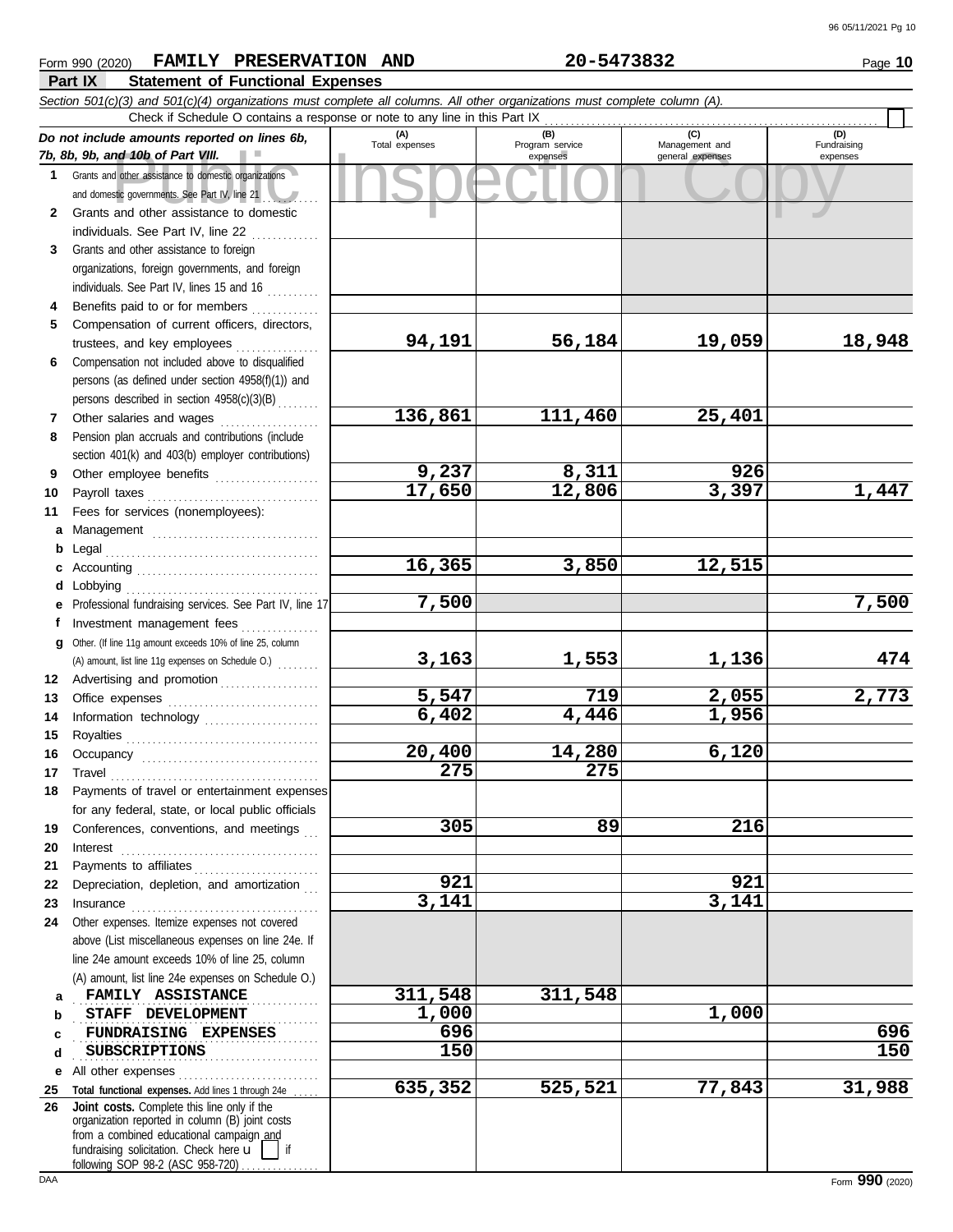|  | Form 990 (2020) |  | FAMILY PRESERVATION AND |  | 20-5473832 | Page |
|--|-----------------|--|-------------------------|--|------------|------|
|--|-----------------|--|-------------------------|--|------------|------|

# **Part X Balance Sheet**

Check if Schedule O contains a response or note to any line in this Part X . . . . . . . . . . . . . . . . . . . . . . . . . . . . . . . . . . . . . . . . . . . . . . . . . . . . . . . . . . . . . . . . .

|                         |    |                                                                                                                                                                                                                                      |                 |                         | (A)               |                | (B)             |
|-------------------------|----|--------------------------------------------------------------------------------------------------------------------------------------------------------------------------------------------------------------------------------------|-----------------|-------------------------|-------------------|----------------|-----------------|
|                         |    |                                                                                                                                                                                                                                      |                 |                         | Beginning of year |                | End of year     |
|                         | 1  | Cash-non-interest-bearing                                                                                                                                                                                                            |                 |                         | 126,701           | $\overline{1}$ | 207,751         |
|                         | 2  | Savings and temporary cash investments <b>the same of the Savings</b>                                                                                                                                                                |                 |                         |                   | $\overline{2}$ |                 |
|                         | 3  |                                                                                                                                                                                                                                      |                 |                         | 10,525            | 3              | 13,865          |
|                         | 4  | Accounts receivable, net                                                                                                                                                                                                             |                 |                         | 7,280             | $\overline{4}$ | 9,250           |
|                         | 5  | Loans and other receivables from any current or former officer, director,                                                                                                                                                            |                 |                         |                   |                |                 |
|                         |    | trustee, key employee, creator or founder, substantial contributor, or 35%                                                                                                                                                           |                 |                         |                   |                |                 |
|                         |    | controlled entity or family member of any of these persons                                                                                                                                                                           |                 |                         |                   | 5              |                 |
|                         | 6  | Loans and other receivables from other disqualified persons (as defined                                                                                                                                                              |                 |                         |                   |                |                 |
|                         |    | under section 4958(f)(1)), and persons described in section 4958(c)(3)(B)                                                                                                                                                            |                 |                         |                   | 6              |                 |
| Assets                  | 7  |                                                                                                                                                                                                                                      |                 |                         |                   | $\overline{7}$ |                 |
|                         | 8  | Inventories for sale or use                                                                                                                                                                                                          |                 |                         |                   | 8              |                 |
|                         | 9  |                                                                                                                                                                                                                                      |                 |                         | 1,797             | 9              | 4,721           |
|                         |    | 10a Land, buildings, and equipment: cost or other                                                                                                                                                                                    |                 |                         |                   |                |                 |
|                         |    |                                                                                                                                                                                                                                      |                 | $\frac{14,734}{13,373}$ |                   |                |                 |
|                         | b  | Less: accumulated depreciation                                                                                                                                                                                                       | 10 <sub>b</sub> |                         | 1,890             | 10c            | 1,361           |
|                         | 11 | Investments-publicly traded securities                                                                                                                                                                                               |                 |                         |                   | 11             |                 |
|                         | 12 |                                                                                                                                                                                                                                      |                 |                         |                   | 12             |                 |
|                         | 13 |                                                                                                                                                                                                                                      |                 |                         |                   | 13             |                 |
|                         | 14 | Intangible assets                                                                                                                                                                                                                    |                 |                         |                   | 14             |                 |
|                         | 15 | Other assets. See Part IV, line 11                                                                                                                                                                                                   |                 |                         |                   | 15             |                 |
|                         | 16 |                                                                                                                                                                                                                                      |                 |                         | 148,193           | 16             | 236,948         |
|                         | 17 |                                                                                                                                                                                                                                      |                 |                         | 8,253             | $\vert$ 17     | 9,879           |
|                         | 18 | Grants payable                                                                                                                                                                                                                       |                 |                         |                   | 18             |                 |
|                         | 19 | Deferred revenue <b>contract and the contract of the contract of the contract of the contract of the contract of the contract of the contract of the contract of the contract of the contract of the contract of the contract of</b> |                 | 19                      |                   |                |                 |
|                         | 20 | Tax-exempt bond liabilities                                                                                                                                                                                                          |                 |                         | 20                |                |                 |
|                         | 21 | Escrow or custodial account liability. Complete Part IV of Schedule D                                                                                                                                                                |                 |                         |                   | 21             |                 |
|                         | 22 | Loans and other payables to any current or former officer, director,                                                                                                                                                                 |                 |                         |                   |                |                 |
| Liabilities             |    | trustee, key employee, creator or founder, substantial contributor, or 35%                                                                                                                                                           |                 |                         |                   |                |                 |
|                         |    | controlled entity or family member of any of these persons                                                                                                                                                                           |                 |                         |                   | 22             |                 |
|                         | 23 | Secured mortgages and notes payable to unrelated third parties [111] Secured mortgages and notes payable to unrelated third parties                                                                                                  |                 |                         |                   | 23             |                 |
|                         | 24 | Unsecured notes and loans payable to unrelated third parties                                                                                                                                                                         |                 |                         |                   | 24             |                 |
|                         | 25 | Other liabilities (including federal income tax, payables to related third                                                                                                                                                           |                 |                         |                   |                |                 |
|                         |    | parties, and other liabilities not included on lines 17-24). Complete Part X                                                                                                                                                         |                 |                         |                   |                |                 |
|                         |    | of Schedule D                                                                                                                                                                                                                        |                 |                         |                   | 25             |                 |
|                         | 26 |                                                                                                                                                                                                                                      |                 |                         | 8,253             | 26             | 9,879           |
|                         |    | Organizations that follow FASB ASC 958, check here $\mathbf{u}$ $\overline{\mathbf{X}}$                                                                                                                                              |                 |                         |                   |                |                 |
|                         |    | and complete lines 27, 28, 32, and 33.                                                                                                                                                                                               |                 |                         |                   |                |                 |
|                         | 27 | Net assets without donor restrictions                                                                                                                                                                                                |                 |                         | 139,940           | 27             | 227,069         |
|                         | 28 | Net assets with donor restrictions                                                                                                                                                                                                   |                 |                         |                   | 28             |                 |
|                         |    | Organizations that do not follow FASB ASC 958, check here u                                                                                                                                                                          |                 |                         |                   |                |                 |
|                         |    | and complete lines 29 through 33.                                                                                                                                                                                                    |                 |                         |                   |                |                 |
|                         | 29 | Capital stock or trust principal, or current funds                                                                                                                                                                                   |                 |                         |                   | 29             |                 |
| Assets or Fund Balances | 30 | Paid-in or capital surplus, or land, building, or equipment fund                                                                                                                                                                     |                 |                         |                   | 30             |                 |
|                         | 31 | Retained earnings, endowment, accumulated income, or other funds                                                                                                                                                                     |                 |                         |                   | 31             |                 |
| <b>Met</b>              | 32 | Total net assets or fund balances                                                                                                                                                                                                    |                 |                         | 139,940           | 32             | 227,069         |
|                         | 33 |                                                                                                                                                                                                                                      |                 |                         | 148,193           | 33             | 236,948         |
|                         |    |                                                                                                                                                                                                                                      |                 |                         |                   |                | Form 990 (2020) |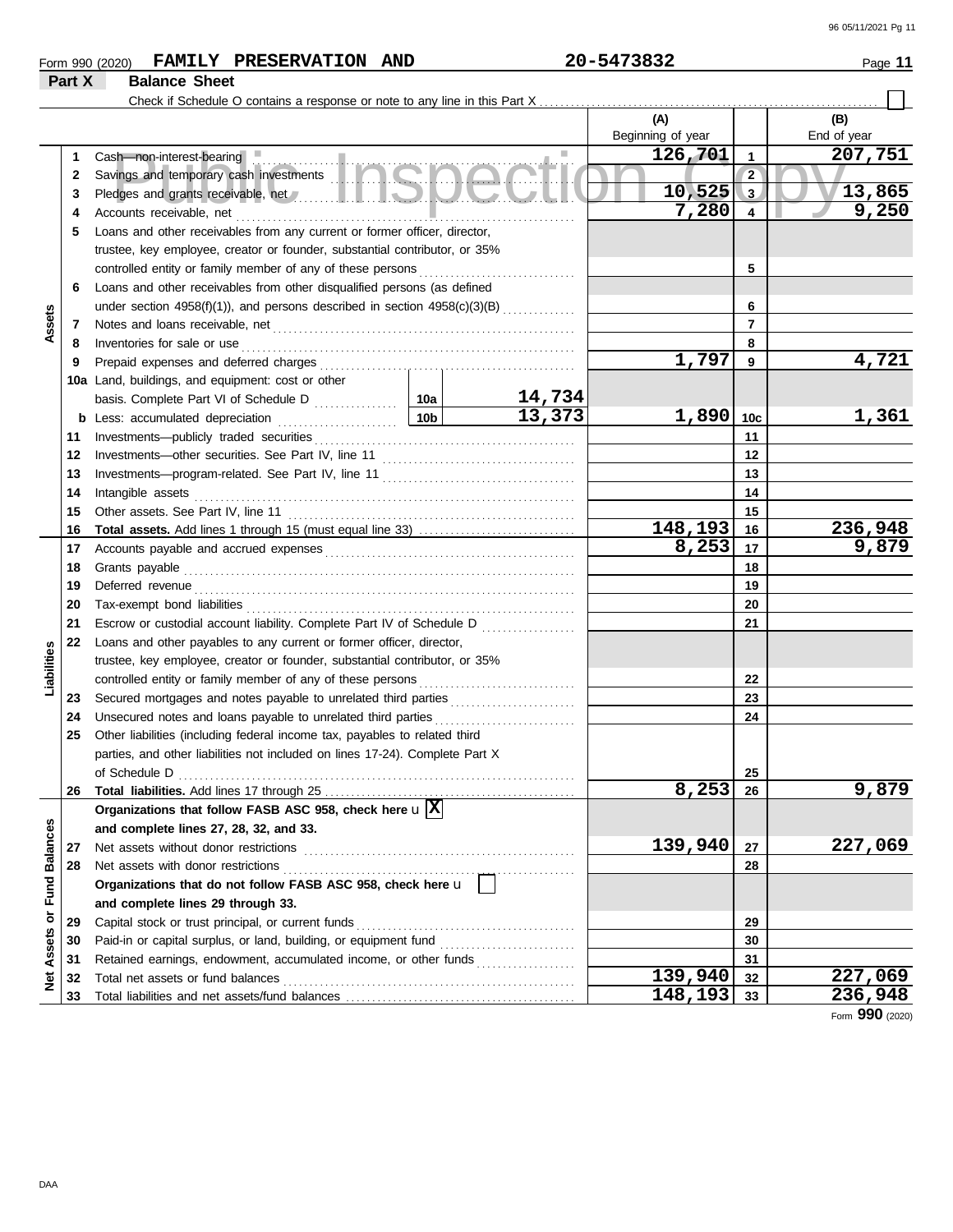|    | 20-5473832<br>Form 990 (2020) FAMILY PRESERVATION AND                                                                                                                                                                               |                 |    |          | Page 12 |
|----|-------------------------------------------------------------------------------------------------------------------------------------------------------------------------------------------------------------------------------------|-----------------|----|----------|---------|
|    | <b>Reconciliation of Net Assets</b><br>Part XI                                                                                                                                                                                      |                 |    |          |         |
|    |                                                                                                                                                                                                                                     |                 |    |          |         |
|    |                                                                                                                                                                                                                                     | $\mathbf{1}$    |    | 722, 481 |         |
| 2  |                                                                                                                                                                                                                                     | $\overline{2}$  |    | 635,352  |         |
| 3  |                                                                                                                                                                                                                                     | $\overline{3}$  |    | 87,129   |         |
| 4  | Revenue less expenses. Subtract line 2 from line 1<br>Net assets or fund balances at beginning of year (must equal Part X, line 32, column (A))                                                                                     | $\overline{4}$  |    | 139,940  |         |
| 5  |                                                                                                                                                                                                                                     | $5\phantom{.0}$ |    |          |         |
| 6  | Donated services and use of facilities <b>constructs</b> and the service of the service of the service of the service of the service of the service of the service of the service of the service of the service of the service of t | 6               |    |          |         |
| 7  |                                                                                                                                                                                                                                     | $\overline{7}$  |    |          |         |
| 8  | Prior period adjustments entertainments and a statements of the statement of the statement of the statements of the statement of the statement of the statement of the statement of the statement of the statement of the stat      | 8               |    |          |         |
| 9  |                                                                                                                                                                                                                                     | 9               |    |          |         |
| 10 | Net assets or fund balances at end of year. Combine lines 3 through 9 (must equal Part X, line                                                                                                                                      |                 |    |          |         |
|    |                                                                                                                                                                                                                                     | 10              |    | 227,069  |         |
|    | <b>Financial Statements and Reporting</b><br><b>Part XII</b>                                                                                                                                                                        |                 |    |          |         |
|    |                                                                                                                                                                                                                                     |                 |    |          |         |
|    |                                                                                                                                                                                                                                     |                 |    | Yes      | No      |
| 1  | $ \mathbf{x} $<br>Cash<br>Accounting method used to prepare the Form 990:<br>Accrual<br>Other                                                                                                                                       |                 |    |          |         |
|    | If the organization changed its method of accounting from a prior year or checked "Other," explain in                                                                                                                               |                 |    |          |         |
|    | Schedule O.                                                                                                                                                                                                                         |                 |    |          |         |
|    | 2a Were the organization's financial statements compiled or reviewed by an independent accountant?                                                                                                                                  |                 | 2a |          | X       |
|    | If "Yes," check a box below to indicate whether the financial statements for the year were compiled or                                                                                                                              |                 |    |          |         |
|    | reviewed on a separate basis, consolidated basis, or both:                                                                                                                                                                          |                 |    |          |         |
|    | Separate basis<br>  Consolidated basis<br>  Both consolidated and separate basis                                                                                                                                                    |                 |    |          |         |
|    | <b>b</b> Were the organization's financial statements audited by an independent accountant?                                                                                                                                         |                 | 2b | X        |         |
|    | If "Yes," check a box below to indicate whether the financial statements for the year were audited on a                                                                                                                             |                 |    |          |         |
|    | separate basis, consolidated basis, or both:                                                                                                                                                                                        |                 |    |          |         |
|    | IXI<br>Separate basis<br>  Consolidated basis<br>  Both consolidated and separate basis                                                                                                                                             |                 |    |          |         |
|    | c If "Yes" to line 2a or 2b, does the organization have a committee that assumes responsibility for oversight of                                                                                                                    |                 |    |          |         |
|    | the audit, review, or compilation of its financial statements and selection of an independent accountant?                                                                                                                           |                 | 2c | х        |         |
|    | If the organization changed either its oversight process or selection process during the tax year, explain on                                                                                                                       |                 |    |          |         |
|    | Schedule O.                                                                                                                                                                                                                         |                 |    |          |         |
|    | 3a As a result of a federal award, was the organization required to undergo an audit or audits as set forth in the                                                                                                                  |                 |    |          |         |
|    | Single Audit Act and OMB Circular A-133?                                                                                                                                                                                            |                 | За |          | x       |
|    | <b>b</b> If "Yes," did the organization undergo the required audit or audits? If the organization did not undergo the                                                                                                               |                 |    |          |         |
|    | required audit or audits, explain why on Schedule O and describe any steps taken to undergo such audits                                                                                                                             |                 | 3b |          |         |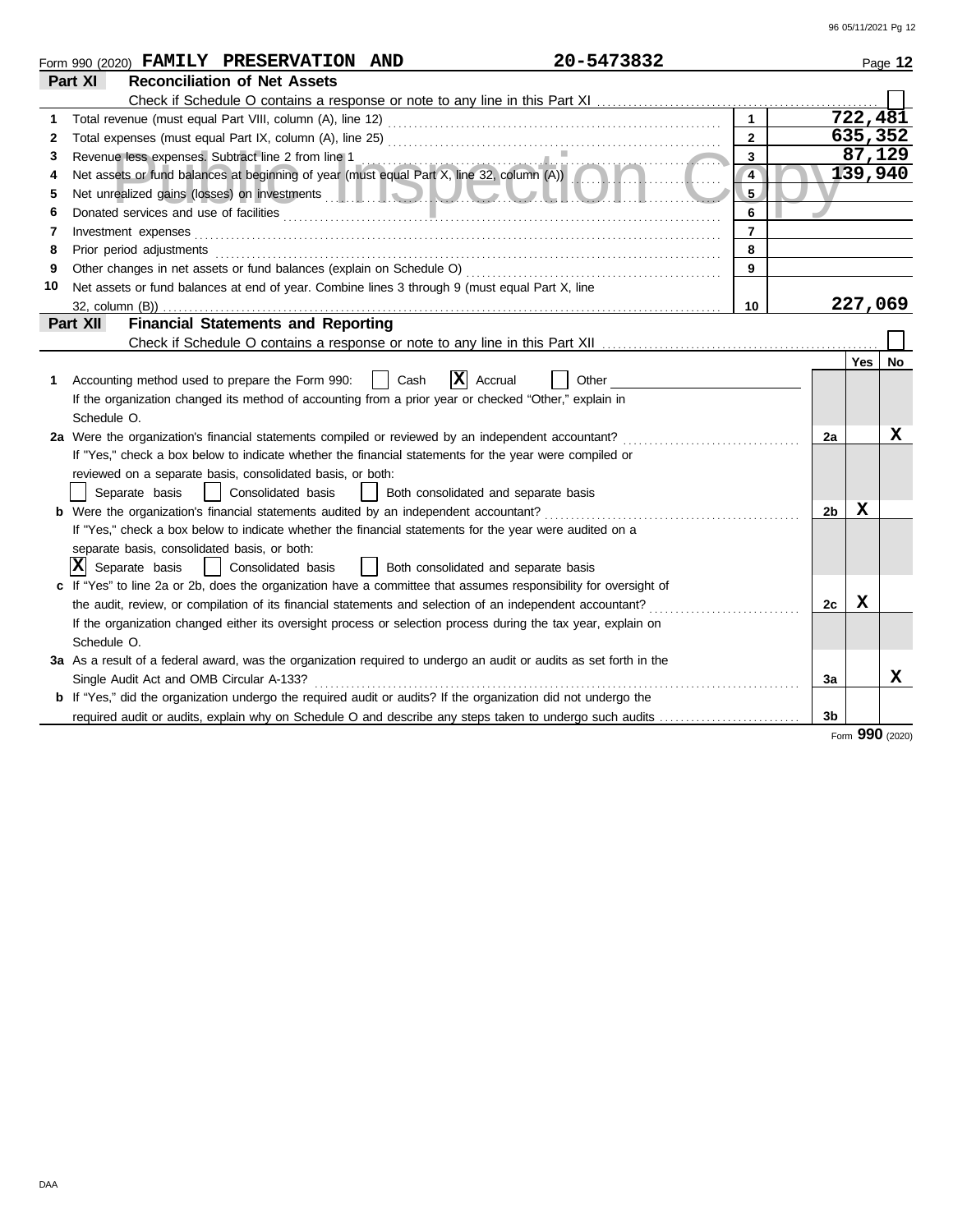| <b>SCHEDULE A</b>                                                                                                                                      |                                                                                                                                            | <b>Public Charity Status and Public Support</b>                                                                                                                                                                                                                |                                       |    |                                              | OMB No. 1545-0047                   |
|--------------------------------------------------------------------------------------------------------------------------------------------------------|--------------------------------------------------------------------------------------------------------------------------------------------|----------------------------------------------------------------------------------------------------------------------------------------------------------------------------------------------------------------------------------------------------------------|---------------------------------------|----|----------------------------------------------|-------------------------------------|
| (Form 990 or 990-EZ)                                                                                                                                   |                                                                                                                                            | Complete if the organization is a section 501(c)(3) organization or a section 4947(a)(1) nonexempt charitable trust.                                                                                                                                           |                                       |    |                                              |                                     |
| Department of the Treasury                                                                                                                             |                                                                                                                                            | La Attach to Form 990 or Form 990-EZ.                                                                                                                                                                                                                          |                                       |    |                                              | Open to Public                      |
| Internal Revenue Service                                                                                                                               |                                                                                                                                            | <b>u</b> Go to www.irs.gov/Form990 for instructions and the latest information.                                                                                                                                                                                |                                       |    |                                              | Inspection                          |
| Name of the organization                                                                                                                               | <b>STRENGTHENING</b>                                                                                                                       | FAMILY PRESERVATION AND<br><b>SERVICES</b>                                                                                                                                                                                                                     |                                       |    | Employer identification number<br>20-5473832 |                                     |
| Part I                                                                                                                                                 |                                                                                                                                            | Reason for Public Charity Status. (All organizations must complete this part.)                                                                                                                                                                                 |                                       |    | See instructions.                            |                                     |
|                                                                                                                                                        |                                                                                                                                            | The organization is not a private foundation because it is: (For lines 1 through 12, check only one box.)                                                                                                                                                      |                                       |    |                                              |                                     |
| 1                                                                                                                                                      |                                                                                                                                            | A church, convention of churches, or association of churches described in section 170(b)(1)(A)(i).                                                                                                                                                             |                                       |    |                                              |                                     |
| 2                                                                                                                                                      |                                                                                                                                            | A school described in section 170(b)(1)(A)(ii). (Attach Schedule E (Form 990 or 990-EZ).)                                                                                                                                                                      |                                       |    |                                              |                                     |
| 3<br>4                                                                                                                                                 |                                                                                                                                            | A hospital or a cooperative hospital service organization described in section 170(b)(1)(A)(iii).<br>A medical research organization operated in conjunction with a hospital described in section 170(b)(1)(A)(iii). Enter the hospital's name,                |                                       |    |                                              |                                     |
| city, and state:                                                                                                                                       |                                                                                                                                            |                                                                                                                                                                                                                                                                |                                       |    |                                              |                                     |
| 5                                                                                                                                                      |                                                                                                                                            | An organization operated for the benefit of a college or university owned or operated by a governmental unit described in                                                                                                                                      |                                       |    |                                              |                                     |
| section 170(b)(1)(A)(iv). (Complete Part II.)<br>A federal, state, or local government or governmental unit described in section 170(b)(1)(A)(v).<br>6 |                                                                                                                                            |                                                                                                                                                                                                                                                                |                                       |    |                                              |                                     |
| X<br>7<br>An organization that normally receives a substantial part of its support from a governmental unit or from the general public                 |                                                                                                                                            |                                                                                                                                                                                                                                                                |                                       |    |                                              |                                     |
| 8                                                                                                                                                      | described in section 170(b)(1)(A)(vi). (Complete Part II.)<br>A community trust described in section 170(b)(1)(A)(vi). (Complete Part II.) |                                                                                                                                                                                                                                                                |                                       |    |                                              |                                     |
| 9                                                                                                                                                      |                                                                                                                                            | An agricultural research organization described in section 170(b)(1)(A)(ix) operated in conjunction with a land-grant college                                                                                                                                  |                                       |    |                                              |                                     |
| university:                                                                                                                                            | or university or a non-land-grant college of agriculture (see instructions). Enter the name, city, and state of the college or             |                                                                                                                                                                                                                                                                |                                       |    |                                              |                                     |
| 10                                                                                                                                                     |                                                                                                                                            | An organization that normally receives: (1) more than 33 1/3% of its support from contributions, membership fees, and gross                                                                                                                                    |                                       |    |                                              |                                     |
|                                                                                                                                                        |                                                                                                                                            | receipts from activities related to its exempt functions, subject to certain exceptions; and (2) no more than 331/3% of its<br>support from gross investment income and unrelated business taxable income (less section 511 tax) from businesses               |                                       |    |                                              |                                     |
|                                                                                                                                                        |                                                                                                                                            | acquired by the organization after June 30, 1975. See section 509(a)(2). (Complete Part III.)                                                                                                                                                                  |                                       |    |                                              |                                     |
| 11<br>12                                                                                                                                               |                                                                                                                                            | An organization organized and operated exclusively to test for public safety. See section 509(a)(4).<br>An organization organized and operated exclusively for the benefit of, to perform the functions of, or to carry out the purposes                       |                                       |    |                                              |                                     |
|                                                                                                                                                        |                                                                                                                                            | of one or more publicly supported organizations described in section 509(a)(1) or section 509(a)(2). See section 509(a)(3).                                                                                                                                    |                                       |    |                                              |                                     |
| a                                                                                                                                                      |                                                                                                                                            | Check the box in lines 12a through 12d that describes the type of supporting organization and complete lines 12e, 12f, and 12g.<br>Type I. A supporting organization operated, supervised, or controlled by its supported organization(s), typically by giving |                                       |    |                                              |                                     |
|                                                                                                                                                        |                                                                                                                                            | the supported organization(s) the power to regularly appoint or elect a majority of the directors or trustees of the<br>supporting organization. You must complete Part IV, Sections A and B.                                                                  |                                       |    |                                              |                                     |
| b                                                                                                                                                      |                                                                                                                                            | Type II. A supporting organization supervised or controlled in connection with its supported organization(s), by having                                                                                                                                        |                                       |    |                                              |                                     |
|                                                                                                                                                        |                                                                                                                                            | control or management of the supporting organization vested in the same persons that control or manage the supported<br>organization(s). You must complete Part IV, Sections A and C.                                                                          |                                       |    |                                              |                                     |
| c                                                                                                                                                      |                                                                                                                                            | Type III functionally integrated. A supporting organization operated in connection with, and functionally integrated with,                                                                                                                                     |                                       |    |                                              |                                     |
| d                                                                                                                                                      |                                                                                                                                            | its supported organization(s) (see instructions). You must complete Part IV, Sections A, D, and E.<br>Type III non-functionally integrated. A supporting organization operated in connection with its supported organization(s)                                |                                       |    |                                              |                                     |
|                                                                                                                                                        |                                                                                                                                            | that is not functionally integrated. The organization generally must satisfy a distribution requirement and an attentiveness                                                                                                                                   |                                       |    |                                              |                                     |
| е                                                                                                                                                      |                                                                                                                                            | requirement (see instructions). You must complete Part IV, Sections A and D, and Part V.<br>Check this box if the organization received a written determination from the IRS that it is a Type I, Type II, Type III                                            |                                       |    |                                              |                                     |
|                                                                                                                                                        |                                                                                                                                            | functionally integrated, or Type III non-functionally integrated supporting organization.                                                                                                                                                                      |                                       |    |                                              |                                     |
| f<br>g                                                                                                                                                 | Enter the number of supported organizations                                                                                                | Provide the following information about the supported organization(s).                                                                                                                                                                                         |                                       |    |                                              |                                     |
| (i) Name of supported                                                                                                                                  | (ii) EIN                                                                                                                                   | (iii) Type of organization                                                                                                                                                                                                                                     | (iv) Is the organization              |    | (v) Amount of monetary                       | (vi) Amount of                      |
| organization                                                                                                                                           |                                                                                                                                            | (described on lines 1-10<br>above (see instructions))                                                                                                                                                                                                          | listed in your governing<br>document? |    | support (see<br>instructions)                | other support (see<br>instructions) |
|                                                                                                                                                        |                                                                                                                                            |                                                                                                                                                                                                                                                                | Yes                                   | No |                                              |                                     |
| (A)                                                                                                                                                    |                                                                                                                                            |                                                                                                                                                                                                                                                                |                                       |    |                                              |                                     |
| (B)                                                                                                                                                    |                                                                                                                                            |                                                                                                                                                                                                                                                                |                                       |    |                                              |                                     |
| (C)                                                                                                                                                    |                                                                                                                                            |                                                                                                                                                                                                                                                                |                                       |    |                                              |                                     |
|                                                                                                                                                        |                                                                                                                                            |                                                                                                                                                                                                                                                                |                                       |    |                                              |                                     |
| (D)                                                                                                                                                    |                                                                                                                                            |                                                                                                                                                                                                                                                                |                                       |    |                                              |                                     |
| (E)                                                                                                                                                    |                                                                                                                                            |                                                                                                                                                                                                                                                                |                                       |    |                                              |                                     |
| Total                                                                                                                                                  |                                                                                                                                            |                                                                                                                                                                                                                                                                |                                       |    |                                              |                                     |

**For Paperwork Reduction Act Notice, see the Instructions for Form 990 or 990-EZ.**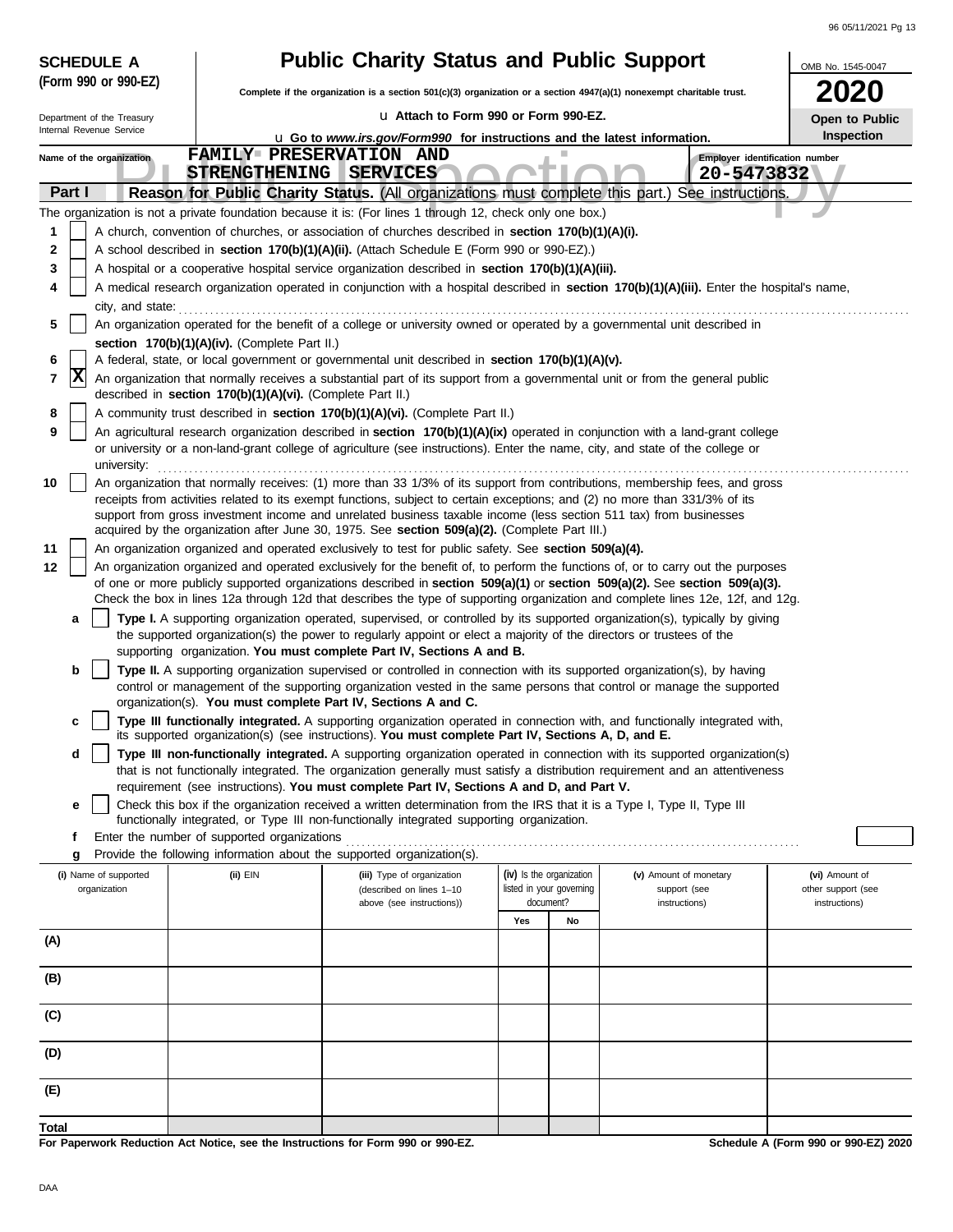|              | Schedule A (Form 990 or 990-EZ) 2020                                                                                                                                                                                                                                                  | FAMILY PRESERVATION AND |          |            |            | 20-5473832 | Page 2                             |
|--------------|---------------------------------------------------------------------------------------------------------------------------------------------------------------------------------------------------------------------------------------------------------------------------------------|-------------------------|----------|------------|------------|------------|------------------------------------|
|              | Support Schedule for Organizations Described in Sections 170(b)(1)(A)(iv) and 170(b)(1)(A)(vi)<br>Part II                                                                                                                                                                             |                         |          |            |            |            |                                    |
|              | (Complete only if you checked the box on line 5, 7, or 8 of Part I or if the organization failed to qualify under                                                                                                                                                                     |                         |          |            |            |            |                                    |
|              | Part III. If the organization fails to qualify under the tests listed below, please complete Part III.)                                                                                                                                                                               |                         |          |            |            |            |                                    |
|              | Section A. Public Support                                                                                                                                                                                                                                                             |                         |          |            |            |            |                                    |
|              | Calendar year (or fiscal year beginning in)<br>$\mathbf{u}$                                                                                                                                                                                                                           | (a) 2016                | (b) 2017 | $(c)$ 2018 | $(d)$ 2019 | (e) 2020   | (f) Total                          |
| 1            | Gifts, grants, contributions, and<br>membership fees received. (Do not<br>include any "unusual grants.")                                                                                                                                                                              | 373,298                 | 342,305  | 423,839    | 329,565    | 694,197    | 2,163,204                          |
| $\mathbf{2}$ | Tax revenues levied for the<br>organization's benefit and either paid<br>to or expended on its behalf                                                                                                                                                                                 |                         |          |            |            |            |                                    |
| 3            | The value of services or facilities<br>furnished by a governmental unit to the<br>organization without charge                                                                                                                                                                         |                         |          |            |            |            |                                    |
| 4            | Total. Add lines 1 through 3                                                                                                                                                                                                                                                          | 373,298                 | 342,305  | 423,839    | 329,565    | 694,197    | 2,163,204                          |
| 5            | The portion of total contributions by<br>each person (other than a<br>governmental unit or publicly<br>supported organization) included on<br>line 1 that exceeds 2% of the amount<br>shown on line 11, column (f)                                                                    |                         |          |            |            |            | 65,100                             |
| 6            | Public support. Subtract line 5 from line 4.                                                                                                                                                                                                                                          |                         |          |            |            |            | 2,098,104                          |
|              | <b>Section B. Total Support</b>                                                                                                                                                                                                                                                       |                         |          |            |            |            |                                    |
|              | Calendar year (or fiscal year beginning in)<br>$\mathbf{u}$                                                                                                                                                                                                                           | (a) 2016                | (b) 2017 | $(c)$ 2018 | $(d)$ 2019 | (e) 2020   | (f) Total                          |
| 7            | Amounts from line 4                                                                                                                                                                                                                                                                   | 373,298                 | 342,305  | 423,839    | 329,565    | 694,197    | 2,163,204                          |
| 8            | Gross income from interest, dividends,<br>payments received on securities loans,<br>rents, royalties, and income from<br>similar sources                                                                                                                                              |                         | 246      | 720        | 525        | 314        | 1,805                              |
| 9            | Net income from unrelated business<br>activities, whether or not the business                                                                                                                                                                                                         |                         |          |            |            |            |                                    |
| 10<br>11     | Other income. Do not include gain or<br>loss from the sale of capital assets<br>(Explain in Part VI.)<br>Total support. Add lines 7 through 10                                                                                                                                        |                         |          |            |            |            |                                    |
|              |                                                                                                                                                                                                                                                                                       |                         |          |            |            |            | 2,165,009                          |
| 12           | Gross receipts from related activities, etc. (see instructions)                                                                                                                                                                                                                       |                         |          |            |            | 12         | 169,556                            |
| 13           | First 5 years. If the Form 990 is for the organization's first, second, third, fourth, or fifth tax year as a section 501(c)(3)                                                                                                                                                       |                         |          |            |            |            |                                    |
|              | organization, check this box and stop here manufactured and content to the state of the state of the state of the state of the state of the state of the state of the state of the state of the state of the state of the stat<br>Section C. Computation of Public Support Percentage |                         |          |            |            |            |                                    |
|              |                                                                                                                                                                                                                                                                                       |                         |          |            |            |            |                                    |
| 14           |                                                                                                                                                                                                                                                                                       |                         |          |            |            | 14         | 96.91%                             |
| 15           | Public support percentage from 2019 Schedule A, Part II, line 14                                                                                                                                                                                                                      |                         |          |            |            | 15         | 99.92%                             |
| 16a          | 33 1/3% support test-2020. If the organization did not check the box on line 13, and line 14 is 33 1/3% or more, check this                                                                                                                                                           |                         |          |            |            |            |                                    |
|              | box and stop here. The organization qualifies as a publicly supported organization                                                                                                                                                                                                    |                         |          |            |            |            | $\blacktriangleright \overline{X}$ |
| b            | 33 1/3% support test-2019. If the organization did not check a box on line 13 or 16a, and line 15 is 33 1/3% or more, check                                                                                                                                                           |                         |          |            |            |            |                                    |
|              | this box and stop here. The organization qualifies as a publicly supported organization                                                                                                                                                                                               |                         |          |            |            |            |                                    |
|              | 17a 10%-facts-and-circumstances test-2020. If the organization did not check a box on line 13, 16a, or 16b, and line 14 is                                                                                                                                                            |                         |          |            |            |            |                                    |
|              | 10% or more, and if the organization meets the "facts-and-circumstances" test, check this box and stop here. Explain in                                                                                                                                                               |                         |          |            |            |            |                                    |
|              | Part VI how the organization meets the "facts-and-circumstances" test. The organization qualifies as a publicly supported                                                                                                                                                             |                         |          |            |            |            |                                    |
|              | organization                                                                                                                                                                                                                                                                          |                         |          |            |            |            |                                    |
| b            | 10%-facts-and-circumstances test-2019. If the organization did not check a box on line 13, 16a, 16b, or 17a, and line                                                                                                                                                                 |                         |          |            |            |            |                                    |
|              | 15 is 10% or more, and if the organization meets the "facts-and-circumstances" test, check this box and stop here. Explain                                                                                                                                                            |                         |          |            |            |            |                                    |
|              | in Part VI how the organization meets the "facts-and-circumstances" test. The organization qualifies as a publicly supported                                                                                                                                                          |                         |          |            |            |            |                                    |
|              | organization                                                                                                                                                                                                                                                                          |                         |          |            |            |            |                                    |
| 18           | Private foundation. If the organization did not check a box on line 13, 16a, 16b, 17a, or 17b, check this box and see<br>instructions                                                                                                                                                 |                         |          |            |            |            |                                    |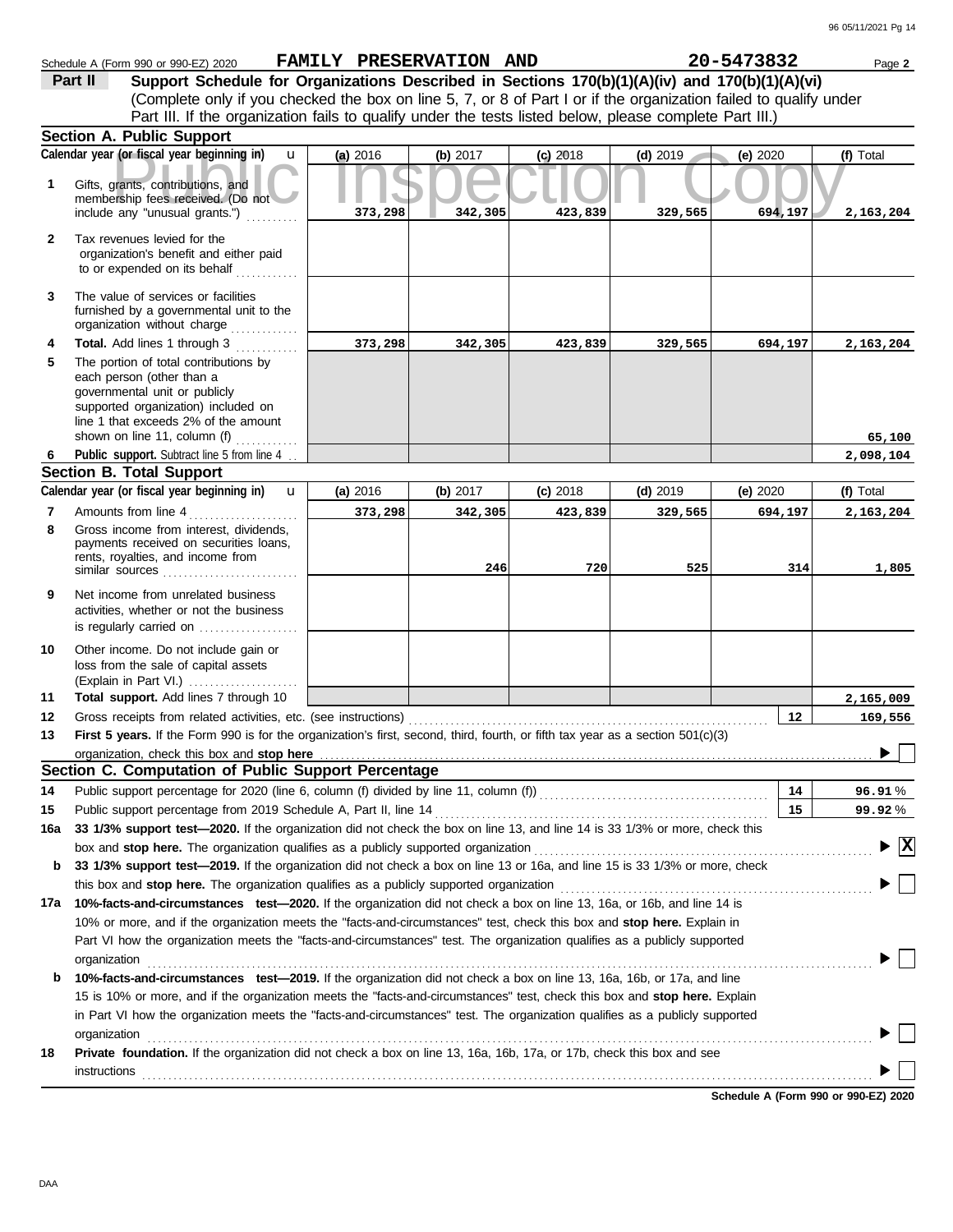|          | Schedule A (Form 990 or 990-EZ) 2020                                                                                                                                                                               |          | <b>FAMILY PRESERVATION</b> | AND        |            | 20-5473832 | Page 3    |
|----------|--------------------------------------------------------------------------------------------------------------------------------------------------------------------------------------------------------------------|----------|----------------------------|------------|------------|------------|-----------|
| Part III | Support Schedule for Organizations Described in Section 509(a)(2)                                                                                                                                                  |          |                            |            |            |            |           |
|          | (Complete only if you checked the box on line 10 of Part I or if the organization failed to qualify under Part II.<br>If the organization fails to qualify under the tests listed below, please complete Part II.) |          |                            |            |            |            |           |
|          | <b>Section A. Public Support</b>                                                                                                                                                                                   |          |                            |            |            |            |           |
|          | Calendar year (or fiscal year beginning in)<br>u                                                                                                                                                                   | (a) 2016 | (b) $2017$                 | $(c)$ 2018 | $(d)$ 2019 | (e) $2020$ | (f) Total |
|          | Gifts, grants, contributions, and membership fees<br>received. (Do not include any "unusual grants.")<br>Alberta B                                                                                                 |          |                            |            |            |            |           |
|          | Gross receipts from admissions, merchandise<br>sold or services performed, or facilities<br>furnished in any activity that is related to the<br>organization's tax-exempt purpose                                  |          |                            |            |            |            |           |

unrelated trade or business under section 513 **3** Gross receipts from activities that are not an

**4** Tax revenues levied for the organization's benefit and either paid to or expended on its behalf when  $\cdots$ 

organization without charge .............. furnished by a governmental unit to the **5** The value of services or facilities

**6 Total.** Add lines 1 through 5 ............. **7a** Amounts included on lines 1, 2, and 3 received from disqualified persons

**b** Amounts included on lines 2 and 3 received from other than disqualified persons that exceed the greater of \$5,000 or 1% of the amount on line 13 for the year  $\ldots$ 

**8 Public support.** (Subtract line 7c from **c** Add lines 7a and 7b . . . . . . . . . . . . . . . . . . . . . line 6.)

### **Section B. Total Support** . . . . . . . . . . . . . . . . . . . . . . . . . . . . . . . . . . .

|       | Calendar year (or fiscal year beginning in)<br>$\mathbf{u}$                                                                                                                                                                              | (a) 2016 | (b) 2017 | $(c)$ 2018 | $(d)$ 2019 | (e) 2020 | (f) Total                  |
|-------|------------------------------------------------------------------------------------------------------------------------------------------------------------------------------------------------------------------------------------------|----------|----------|------------|------------|----------|----------------------------|
| 9     | Amounts from line 6                                                                                                                                                                                                                      |          |          |            |            |          |                            |
| 10a   | Gross income from interest, dividends,<br>payments received on securities loans, rents,<br>royalties, and income from similar sources                                                                                                    |          |          |            |            |          |                            |
| b     | Unrelated business taxable income (less<br>section 511 taxes) from businesses<br>acquired after June 30, 1975                                                                                                                            |          |          |            |            |          |                            |
| C     | Add lines 10a and 10b                                                                                                                                                                                                                    |          |          |            |            |          |                            |
| 11    | Net income from unrelated business<br>activities not included in line 10b, whether<br>or not the business is regularly carried on<br>.                                                                                                   |          |          |            |            |          |                            |
| 12    | Other income. Do not include gain or<br>loss from the sale of capital assets<br>(Explain in Part VI.)                                                                                                                                    |          |          |            |            |          |                            |
| 13    | Total support. (Add lines 9, 10c, 11,                                                                                                                                                                                                    |          |          |            |            |          |                            |
|       | and 12.) $\ldots$                                                                                                                                                                                                                        |          |          |            |            |          |                            |
| 14    | First 5 years. If the Form 990 is for the organization's first, second, third, fourth, or fifth tax year as a section 501(c)(3)                                                                                                          |          |          |            |            |          |                            |
|       | organization, check this box and stop here <b>constant and an interventional constant and stop here</b> constant and stop here <b>constant and stop here</b> constant and an interventional constant and stop here constant and stop her |          |          |            |            |          |                            |
|       | Section C. Computation of Public Support Percentage                                                                                                                                                                                      |          |          |            |            |          |                            |
| 15    |                                                                                                                                                                                                                                          |          |          |            |            | 15       | %                          |
| 16    |                                                                                                                                                                                                                                          |          |          |            |            | 16       | %                          |
|       | Section D. Computation of Investment Income Percentage                                                                                                                                                                                   |          |          |            |            |          |                            |
| 17    |                                                                                                                                                                                                                                          |          |          |            |            | 17       | %                          |
| 18    | Investment income percentage from 2019 Schedule A, Part III, line 17                                                                                                                                                                     |          |          |            |            | 18       | %                          |
| 19a l | 33 1/3% support tests-2020. If the organization did not check the box on line 14, and line 15 is more than 33 1/3%, and line                                                                                                             |          |          |            |            |          |                            |
|       |                                                                                                                                                                                                                                          |          |          |            |            |          | $\blacktriangleright \bot$ |
| b     | 33 1/3% support tests—2019. If the organization did not check a box on line 14 or line 19a, and line 16 is more than 33 1/3%, and                                                                                                        |          |          |            |            |          |                            |
|       | line 18 is not more than 33 1/3%, check this box and stop here. The organization qualifies as a publicly supported organization $(1, 2, 3, 3, 4)$                                                                                        |          |          |            |            |          |                            |
| 20    |                                                                                                                                                                                                                                          |          |          |            |            |          |                            |
|       |                                                                                                                                                                                                                                          |          |          |            |            |          |                            |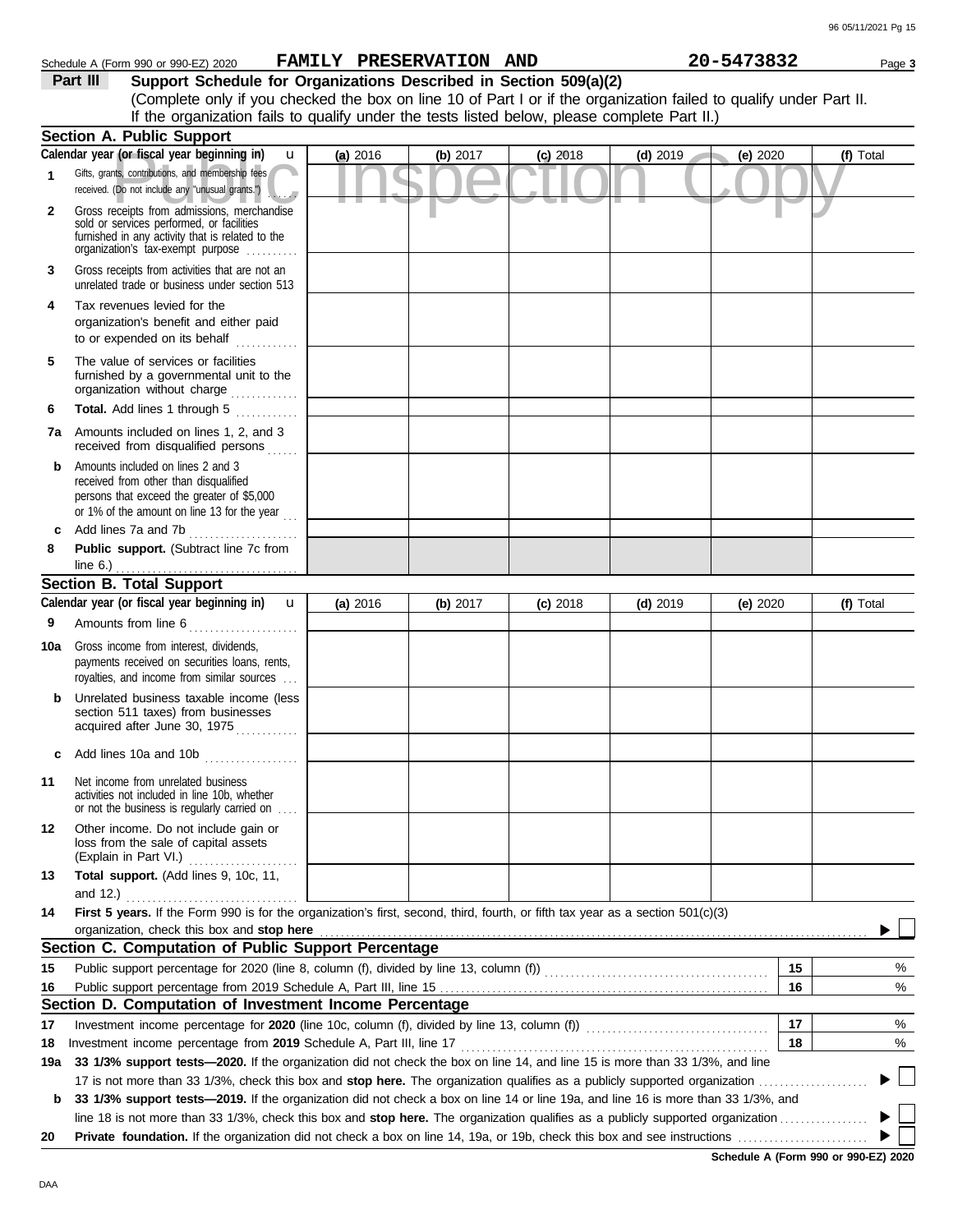|         | FAMILY PRESERVATION AND<br>Schedule A (Form 990 or 990-EZ) 2020                                                                                                                       | 20-5473832      | Page 4 |
|---------|---------------------------------------------------------------------------------------------------------------------------------------------------------------------------------------|-----------------|--------|
| Part IV | <b>Supporting Organizations</b>                                                                                                                                                       |                 |        |
|         | (Complete only if you checked a box in line 12 on Part I. If you checked box 12a, Part I, complete Sections A                                                                         |                 |        |
|         | and B. If you checked box 12b, Part I, complete Sections A and C. If you checked box 12c, Part I, complete                                                                            |                 |        |
|         | Sections A, D, and E. If you checked box 12d, Part I, complete Sections A and D, and complete Part V.)                                                                                |                 |        |
|         | Section A. All Supporting Organizations                                                                                                                                               |                 |        |
|         |                                                                                                                                                                                       | Yes             | No     |
| 1       | Are all of the organization's supported organizations listed by name in the organization's governing                                                                                  |                 |        |
|         | documents? If "No," describe in Part VI how the supported organizations are designated. If designated by                                                                              |                 |        |
|         | class or purpose, describe the designation. If historic and continuing relationship, explain.                                                                                         | 1               |        |
| 2       | Did the organization have any supported organization that does not have an IRS determination of status                                                                                |                 |        |
|         | under section 509(a)(1) or (2)? If "Yes," explain in Part VI how the organization determined that the supported                                                                       |                 |        |
|         | organization was described in section 509(a)(1) or (2).                                                                                                                               | $\mathbf{2}$    |        |
| За      | Did the organization have a supported organization described in section $501(c)(4)$ , (5), or (6)? If "Yes," answer                                                                   |                 |        |
|         | lines 3b and 3c below.                                                                                                                                                                | 3a              |        |
| b       | Did the organization confirm that each supported organization qualified under section $501(c)(4)$ , $(5)$ , or $(6)$ and                                                              |                 |        |
|         | satisfied the public support tests under section 509(a)(2)? If "Yes," describe in Part VI when and how the                                                                            |                 |        |
|         | organization made the determination.                                                                                                                                                  | 3b              |        |
| c       | Did the organization ensure that all support to such organizations was used exclusively for section $170(c)(2)(B)$                                                                    |                 |        |
|         |                                                                                                                                                                                       | 3c              |        |
|         | purposes? If "Yes," explain in Part VI what controls the organization put in place to ensure such use.                                                                                |                 |        |
| 4a      | Was any supported organization not organized in the United States ("foreign supported organization")? If<br>"Yes," and if you checked 12a or 12b in Part I, answer (b) and (c) below. | 4a              |        |
|         | Did the organization have ultimate control and discretion in deciding whether to make grants to the foreign                                                                           |                 |        |
| b       |                                                                                                                                                                                       |                 |        |
|         | supported organization? If "Yes," describe in Part VI how the organization had such control and discretion                                                                            |                 |        |
|         | despite being controlled or supervised by or in connection with its supported organizations.                                                                                          | 4b              |        |
| c       | Did the organization support any foreign supported organization that does not have an IRS determination                                                                               |                 |        |
|         | under sections $501(c)(3)$ and $509(a)(1)$ or (2)? If "Yes," explain in Part VI what controls the organization used                                                                   |                 |        |
|         | to ensure that all support to the foreign supported organization was used exclusively for section $170(c)(2)(B)$                                                                      |                 |        |
|         | purposes.                                                                                                                                                                             | 4c              |        |
| 5a      | Did the organization add, substitute, or remove any supported organizations during the tax year? If "Yes,"                                                                            |                 |        |
|         | answer lines 5b and 5c below (if applicable). Also, provide detail in Part VI, including (i) the names and EIN                                                                        |                 |        |
|         | numbers of the supported organizations added, substituted, or removed; (ii) the reasons for each such action;                                                                         |                 |        |
|         | (iii) the authority under the organization's organizing document authorizing such action; and (iv) how the action                                                                     |                 |        |
|         | was accomplished (such as by amendment to the organizing document).                                                                                                                   | 5a              |        |
| b       | Type I or Type II only. Was any added or substituted supported organization part of a class already                                                                                   |                 |        |
|         | designated in the organization's organizing document?                                                                                                                                 | 5b              |        |
| с       | Substitutions only. Was the substitution the result of an event beyond the organization's control?                                                                                    | 5 <sub>c</sub>  |        |
| 6       | Did the organization provide support (whether in the form of grants or the provision of services or facilities) to                                                                    |                 |        |
|         | anyone other than (i) its supported organizations, (ii) individuals that are part of the charitable class benefited                                                                   |                 |        |
|         | by one or more of its supported organizations, or (iii) other supporting organizations that also support or                                                                           |                 |        |
|         | benefit one or more of the filing organization's supported organizations? If "Yes," provide detail in Part VI.                                                                        | 6               |        |
| 7       | Did the organization provide a grant, loan, compensation, or other similar payment to a substantial contributor                                                                       |                 |        |
|         | (as defined in section $4958(c)(3)(C)$ ), a family member of a substantial contributor, or a 35% controlled entity                                                                    |                 |        |
|         | with regard to a substantial contributor? If "Yes," complete Part I of Schedule L (Form 990 or 990-EZ).                                                                               | 7               |        |
| 8       | Did the organization make a loan to a disqualified person (as defined in section 4958) not described in line 7?                                                                       |                 |        |
|         | If "Yes," complete Part I of Schedule L (Form 990 or 990-EZ).                                                                                                                         | 8               |        |
| 9а      | Was the organization controlled directly or indirectly at any time during the tax year by one or more                                                                                 |                 |        |
|         | disqualified persons, as defined in section 4946 (other than foundation managers and organizations                                                                                    |                 |        |
|         | described in section 509(a)(1) or (2))? If "Yes," provide detail in Part VI.                                                                                                          | 9а              |        |
| b       | Did one or more disqualified persons (as defined in line 9a) hold a controlling interest in any entity in which                                                                       |                 |        |
|         | the supporting organization had an interest? If "Yes," provide detail in Part VI.                                                                                                     | 9b              |        |
| c       | Did a disqualified person (as defined in line 9a) have an ownership interest in, or derive any personal benefit                                                                       |                 |        |
|         | from, assets in which the supporting organization also had an interest? If "Yes," provide detail in Part VI.                                                                          | 9с              |        |
| 10a     | Was the organization subject to the excess business holdings rules of section 4943 because of section                                                                                 |                 |        |
|         | 4943(f) (regarding certain Type II supporting organizations, and all Type III non-functionally integrated                                                                             |                 |        |
|         | supporting organizations)? If "Yes," answer line 10b below.                                                                                                                           | 10a             |        |
| b       | Did the organization have any excess business holdings in the tax year? (Use Schedule C, Form 4720, to                                                                                |                 |        |
|         | determine whether the organization had excess business holdings.)                                                                                                                     | 10 <sub>b</sub> |        |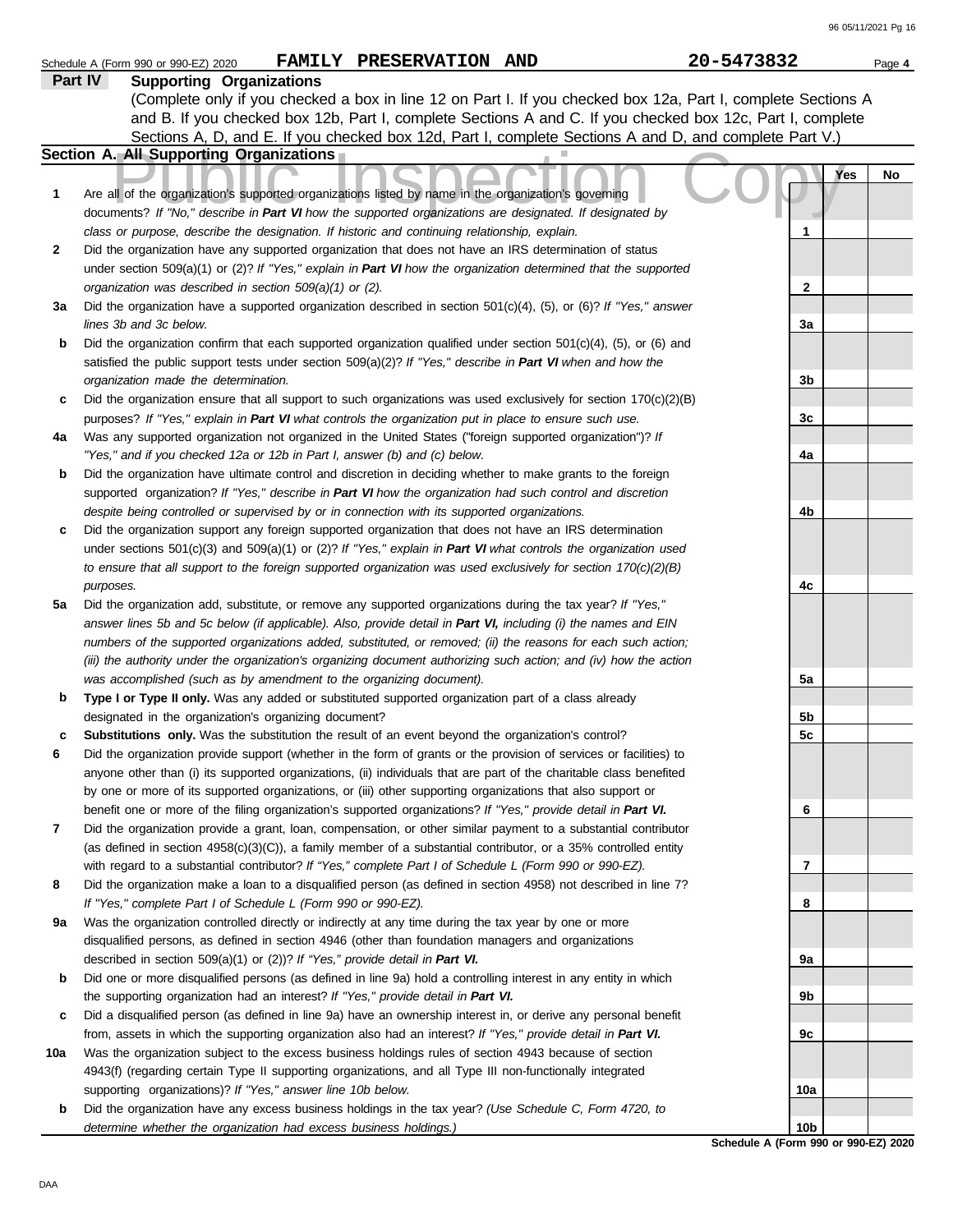|         | FAMILY PRESERVATION AND<br>Schedule A (Form 990 or 990-EZ) 2020                                                                   | 20-5473832                           | Page 5 |
|---------|-----------------------------------------------------------------------------------------------------------------------------------|--------------------------------------|--------|
| Part IV | <b>Supporting Organizations (continued)</b>                                                                                       |                                      |        |
|         |                                                                                                                                   | Yes                                  | No     |
| 11      | Has the organization accepted a gift or contribution from any of the following persons?                                           |                                      |        |
| а       | A person who directly or indirectly controls, either alone or together with persons described in lines 11b and                    |                                      |        |
|         | 11c below, the governing body of a supported organization?                                                                        | 11a                                  |        |
| b       | A family member of a person described in line 11a above?                                                                          | 11 <sub>b</sub>                      |        |
|         | A 35% controlled entity of a person described in line 11a or 11b above? If "Yes" to line 11a, 11b, or 11c, provide                |                                      |        |
| c       |                                                                                                                                   | 11 <sub>c</sub>                      |        |
|         | detail in Part VI.<br>Section B. Type I Supporting Organizations                                                                  |                                      |        |
|         |                                                                                                                                   |                                      |        |
|         |                                                                                                                                   | Yes                                  | No     |
| 1       | Did the governing body, members of the governing body, officers acting in their official capacity, or membership of one or        |                                      |        |
|         | more supported organizations have the power to regularly appoint or elect at least a majority of the organization's officers,     |                                      |        |
|         | directors, or trustees at all times during the tax year? If "No," describe in Part VI how the supported organization(s)           |                                      |        |
|         | effectively operated, supervised, or controlled the organization's activities. If the organization had more than one supported    |                                      |        |
|         | organization, describe how the powers to appoint and/or remove officers, directors, or trustees were allocated among the          |                                      |        |
|         | supported organizations and what conditions or restrictions, if any, applied to such powers during the tax year.                  | 1                                    |        |
| 2       | Did the organization operate for the benefit of any supported organization other than the supported                               |                                      |        |
|         | organization(s) that operated, supervised, or controlled the supporting organization? If "Yes," explain in Part                   |                                      |        |
|         | VI how providing such benefit carried out the purposes of the supported organization(s) that operated,                            |                                      |        |
|         | supervised, or controlled the supporting organization.                                                                            | $\mathbf 2$                          |        |
|         | Section C. Type II Supporting Organizations                                                                                       |                                      |        |
|         |                                                                                                                                   |                                      |        |
|         |                                                                                                                                   | Yes                                  | No     |
| 1       | Were a majority of the organization's directors or trustees during the tax year also a majority of the directors                  |                                      |        |
|         | or trustees of each of the organization's supported organization(s)? If "No," describe in Part VI how control                     |                                      |        |
|         | or management of the supporting organization was vested in the same persons that controlled or managed                            |                                      |        |
|         | the supported organization(s).                                                                                                    | 1                                    |        |
|         | Section D. All Type III Supporting Organizations                                                                                  |                                      |        |
|         |                                                                                                                                   | Yes                                  | No     |
| 1       | Did the organization provide to each of its supported organizations, by the last day of the fifth month of the                    |                                      |        |
|         | organization's tax year, (i) a written notice describing the type and amount of support provided during the prior tax             |                                      |        |
|         | year, (ii) a copy of the Form 990 that was most recently filed as of the date of notification, and (iii) copies of the            |                                      |        |
|         | organization's governing documents in effect on the date of notification, to the extent not previously provided?                  | 1                                    |        |
| 2       | Were any of the organization's officers, directors, or trustees either (i) appointed or elected by the supported                  |                                      |        |
|         | organization(s) or (ii) serving on the governing body of a supported organization? If "No," explain in Part VI how                |                                      |        |
|         |                                                                                                                                   |                                      |        |
|         | the organization maintained a close and continuous working relationship with the supported organization(s).                       | $\mathbf{2}$                         |        |
| 3       | By reason of the relationship described in line 2, above, did the organization's supported organizations have                     |                                      |        |
|         | a significant voice in the organization's investment policies and in directing the use of the organization's                      |                                      |        |
|         | income or assets at all times during the tax year? If "Yes," describe in Part VI the role the organization's                      |                                      |        |
|         | supported organizations played in this regard.                                                                                    | 3                                    |        |
|         | Section E. Type III Functionally-Integrated Supporting Organizations                                                              |                                      |        |
| 1       | Check the box next to the method that the organization used to satisfy the Integral Part Test during the year (see instructions). |                                      |        |
| a       | The organization satisfied the Activities Test. Complete line 2 below.                                                            |                                      |        |
| b       | The organization is the parent of each of its supported organizations. Complete line 3 below.                                     |                                      |        |
| c       | The organization supported a governmental entity. Describe in Part VI how you supported a governmental entity (see instructions). |                                      |        |
| 2       | Activities Test. Answer lines 2a and 2b below.                                                                                    | Yes                                  | No     |
| a       | Did substantially all of the organization's activities during the tax year directly further the exempt purposes of                |                                      |        |
|         | the supported organization(s) to which the organization was responsive? If "Yes," then in Part VI identify                        |                                      |        |
|         | those supported organizations and explain how these activities directly furthered their exempt purposes,                          |                                      |        |
|         |                                                                                                                                   |                                      |        |
|         | how the organization was responsive to those supported organizations, and how the organization determined                         |                                      |        |
|         | that these activities constituted substantially all of its activities.                                                            | 2a                                   |        |
| b       | Did the activities described in line 2a, above, constitute activities that, but for the organization's involvement,               |                                      |        |
|         | one or more of the organization's supported organization(s) would have been engaged in? If "Yes," explain in                      |                                      |        |
|         | Part VI the reasons for the organization's position that its supported organization(s) would have engaged in                      |                                      |        |
|         | these activities but for the organization's involvement.                                                                          | 2b                                   |        |
| 3       | Parent of Supported Organizations. Answer lines 3a and 3b below.                                                                  |                                      |        |
| а       | Did the organization have the power to regularly appoint or elect a majority of the officers, directors, or                       |                                      |        |
|         | trustees of each of the supported organizations? If "Yes" or "No," provide details in Part VI.                                    | За                                   |        |
| b       | Did the organization exercise a substantial degree of direction over the policies, programs, and activities of each               |                                      |        |
|         | of its supported organizations? If "Yes," describe in Part VI the role played by the organization in this regard.                 | 3b                                   |        |
| DAA     |                                                                                                                                   | Schedule A (Form 990 or 990-EZ) 2020 |        |
|         |                                                                                                                                   |                                      |        |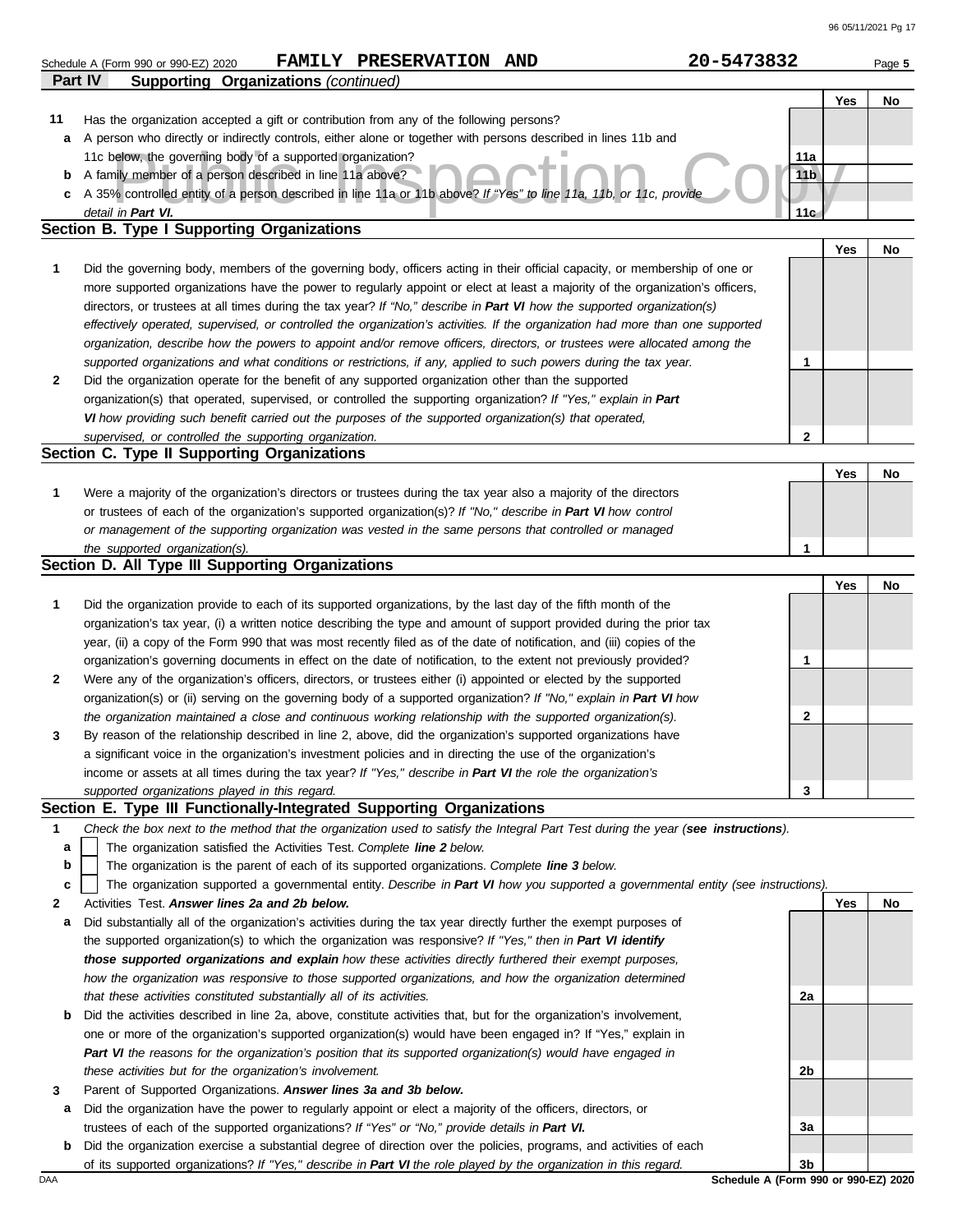|                         | FAMILY PRESERVATION AND<br>Schedule A (Form 990 or 990-EZ) 2020                                                                  |                | 20-5473832     | Page 6                         |
|-------------------------|----------------------------------------------------------------------------------------------------------------------------------|----------------|----------------|--------------------------------|
| <b>Part V</b>           | Type III Non-Functionally Integrated 509(a)(3) Supporting Organizations                                                          |                |                |                                |
| $\mathbf{1}$            | Check here if the organization satisfied the Integral Part Test as a qualifying trust on Nov. 20, 1970 (explain in Part VI). See |                |                |                                |
|                         | instructions. All other Type III non-functionally integrated supporting organizations must complete Sections A through E.        |                |                |                                |
|                         |                                                                                                                                  |                |                | (B) Current Year               |
|                         | Section A - Adjusted Net Income                                                                                                  |                | (A) Prior Year | (optional)                     |
| 1                       | Net short-term capital gain                                                                                                      | $\mathbf{1}$   |                |                                |
| $\mathbf{2}$            | Recoveries of prior-year distributions                                                                                           | $\overline{2}$ |                |                                |
| 3                       | Other gross income (see instructions)                                                                                            | 3              |                |                                |
| 4                       | Add lines 1 through 3.                                                                                                           | 4              |                |                                |
| 5                       | Depreciation and depletion                                                                                                       | 5              |                |                                |
| 6                       | Portion of operating expenses paid or incurred for production or collection of                                                   |                |                |                                |
|                         | gross income or for management, conservation, or maintenance of property                                                         |                |                |                                |
|                         | held for production of income (see instructions)                                                                                 | 6              |                |                                |
| $\overline{\mathbf{r}}$ | Other expenses (see instructions)                                                                                                | $\overline{7}$ |                |                                |
| 8                       | Adjusted Net Income (subtract lines 5, 6, and 7 from line 4)                                                                     | 8              |                |                                |
|                         | Section B - Minimum Asset Amount                                                                                                 |                | (A) Prior Year | (B) Current Year<br>(optional) |
| 1                       | Aggregate fair market value of all non-exempt-use assets (see                                                                    |                |                |                                |
|                         | instructions for short tax year or assets held for part of year):                                                                |                |                |                                |
|                         | <b>a</b> Average monthly value of securities                                                                                     | 1a             |                |                                |
|                         | <b>b</b> Average monthly cash balances                                                                                           | 1 <sub>b</sub> |                |                                |
|                         | c Fair market value of other non-exempt-use assets                                                                               | 1c             |                |                                |
|                         | d Total (add lines 1a, 1b, and 1c)                                                                                               | 1 <sub>d</sub> |                |                                |
|                         | e Discount claimed for blockage or other factors                                                                                 |                |                |                                |
|                         | (explain in detail in Part VI):                                                                                                  |                |                |                                |
| $\mathbf{2}$            | Acquisition indebtedness applicable to non-exempt-use assets                                                                     | $\overline{2}$ |                |                                |
| 3                       | Subtract line 2 from line 1d.                                                                                                    | 3              |                |                                |
| 4                       | Cash deemed held for exempt use. Enter 0.015 of line 3 (for greater amount,                                                      |                |                |                                |
|                         | see instructions).                                                                                                               | 4              |                |                                |
| 5                       | Net value of non-exempt-use assets (subtract line 4 from line 3)                                                                 | 5              |                |                                |
| 6                       | Multiply line 5 by 0.035.                                                                                                        | 6              |                |                                |
| 7                       | Recoveries of prior-year distributions                                                                                           | $\overline{7}$ |                |                                |
| 8                       | Minimum Asset Amount (add line 7 to line 6)                                                                                      | 8              |                |                                |
|                         | Section C - Distributable Amount                                                                                                 |                |                | <b>Current Year</b>            |
| $\mathbf 1$             | Adjusted net income for prior year (from Section A, line 8, column A)                                                            | 1              |                |                                |
| $\mathbf{2}$            | Enter 0.85 of line 1.                                                                                                            | $\overline{2}$ |                |                                |
| 3                       | Minimum asset amount for prior year (from Section B, line 8, column A)                                                           | 3              |                |                                |
| 4                       | Enter greater of line 2 or line 3.                                                                                               | 4              |                |                                |
| 5                       | Income tax imposed in prior year                                                                                                 | 5              |                |                                |
| 6                       | <b>Distributable Amount.</b> Subtract line 5 from line 4, unless subject to                                                      |                |                |                                |
|                         | emergency temporary reduction (see instructions).                                                                                | 6              |                |                                |

**7** | Check here if the current year is the organization's first as a non-functionally integrated Type III supporting organization (see instructions).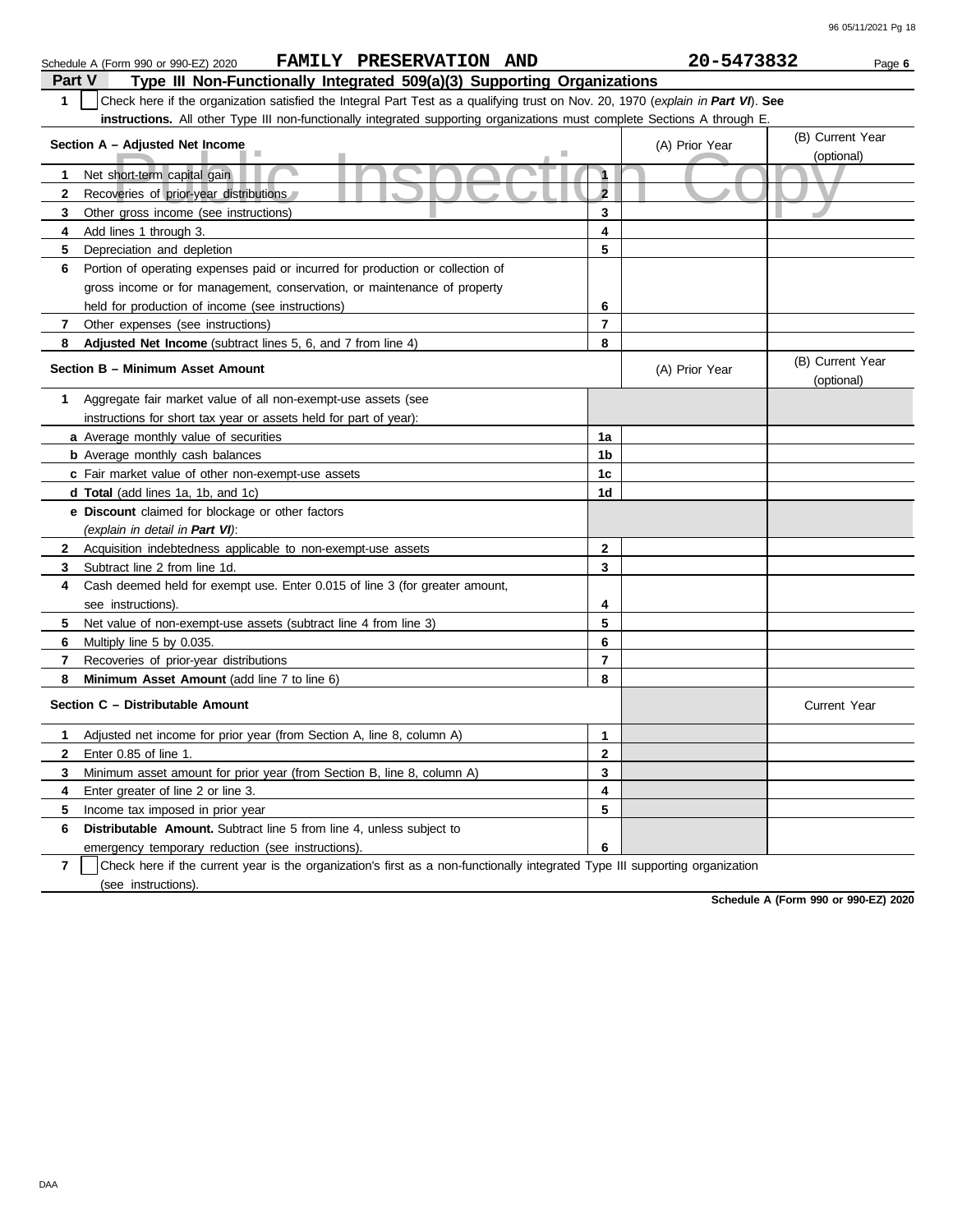| Part V<br>Type III Non-Functionally Integrated 509(a)(3) Supporting Organizations (continued) |                                                                                                                                          |                                    |                                               |                                                  |
|-----------------------------------------------------------------------------------------------|------------------------------------------------------------------------------------------------------------------------------------------|------------------------------------|-----------------------------------------------|--------------------------------------------------|
|                                                                                               | Section D - Distributions                                                                                                                |                                    |                                               | <b>Current Year</b>                              |
| 1                                                                                             | Amounts paid to supported organizations to accomplish exempt purposes                                                                    |                                    |                                               |                                                  |
| 2                                                                                             | Amounts paid to perform activity that directly furthers exempt purposes of supported<br>organizations, in excess of income from activity |                                    |                                               |                                                  |
| 3                                                                                             | Administrative expenses paid to accomplish exempt purposes of supported organizations                                                    |                                    |                                               |                                                  |
| 4                                                                                             | Amounts paid to acquire exempt-use assets                                                                                                |                                    |                                               |                                                  |
| 5                                                                                             | Qualified set-aside amounts (prior IRS approval required—provide details in Part VI)                                                     |                                    |                                               |                                                  |
| 6                                                                                             | Other distributions (describe in Part VI). See instructions.                                                                             |                                    |                                               |                                                  |
| 7                                                                                             | <b>Total annual distributions.</b> Add lines 1 through 6.                                                                                |                                    |                                               |                                                  |
| 8                                                                                             | Distributions to attentive supported organizations to which the organization is responsive                                               |                                    |                                               |                                                  |
|                                                                                               | (provide details in Part VI). See instructions.                                                                                          |                                    |                                               |                                                  |
| 9                                                                                             | Distributable amount for 2020 from Section C, line 6                                                                                     |                                    |                                               |                                                  |
| 10                                                                                            | Line 8 amount divided by line 9 amount                                                                                                   |                                    |                                               |                                                  |
|                                                                                               | <b>Section E - Distribution Allocations</b> (see instructions)                                                                           | (i)<br><b>Excess Distributions</b> | (ii)<br><b>Underdistributions</b><br>Pre-2020 | (iii)<br><b>Distributable</b><br>Amount for 2020 |
| 1                                                                                             | Distributable amount for 2020 from Section C, line 6                                                                                     |                                    |                                               |                                                  |
| 2                                                                                             | Underdistributions, if any, for years prior to 2020                                                                                      |                                    |                                               |                                                  |
|                                                                                               | (reasonable cause required-explain in Part VI). See<br>instructions.                                                                     |                                    |                                               |                                                  |
| 3                                                                                             | Excess distributions carryover, if any, to 2020                                                                                          |                                    |                                               |                                                  |
|                                                                                               | <b>a</b> From 2015                                                                                                                       |                                    |                                               |                                                  |
|                                                                                               |                                                                                                                                          |                                    |                                               |                                                  |
|                                                                                               |                                                                                                                                          |                                    |                                               |                                                  |
|                                                                                               |                                                                                                                                          |                                    |                                               |                                                  |
|                                                                                               |                                                                                                                                          |                                    |                                               |                                                  |
|                                                                                               | f Total of lines 3a through 3e                                                                                                           |                                    |                                               |                                                  |
|                                                                                               | <b>g</b> Applied to underdistributions of prior years                                                                                    |                                    |                                               |                                                  |
|                                                                                               | <b>h</b> Applied to 2020 distributable amount                                                                                            |                                    |                                               |                                                  |
|                                                                                               | <i>i</i> Carryover from 2015 not applied (see instructions)                                                                              |                                    |                                               |                                                  |
|                                                                                               | Remainder. Subtract lines 3q, 3h, and 3i from line 3f.                                                                                   |                                    |                                               |                                                  |
| 4                                                                                             | Distributions for 2020 from                                                                                                              |                                    |                                               |                                                  |
|                                                                                               | \$<br>Section D, line 7:                                                                                                                 |                                    |                                               |                                                  |
|                                                                                               | <b>a</b> Applied to underdistributions of prior years                                                                                    |                                    |                                               |                                                  |
|                                                                                               | <b>b</b> Applied to 2020 distributable amount                                                                                            |                                    |                                               |                                                  |
|                                                                                               | c Remainder. Subtract lines 4a and 4b from line 4.                                                                                       |                                    |                                               |                                                  |
| 5                                                                                             | Remaining underdistributions for years prior to 2020, if                                                                                 |                                    |                                               |                                                  |
|                                                                                               | any. Subtract lines 3g and 4a from line 2. For result                                                                                    |                                    |                                               |                                                  |
|                                                                                               | greater than zero, explain in Part VI. See instructions.                                                                                 |                                    |                                               |                                                  |
| 6                                                                                             | Remaining underdistributions for 2020 Subtract lines 3h                                                                                  |                                    |                                               |                                                  |
|                                                                                               | and 4b from line 1. For result greater than zero, explain in                                                                             |                                    |                                               |                                                  |
|                                                                                               | Part VI. See instructions.                                                                                                               |                                    |                                               |                                                  |
| 7                                                                                             | Excess distributions carryover to 2021. Add lines 3j                                                                                     |                                    |                                               |                                                  |
|                                                                                               | and 4c.                                                                                                                                  |                                    |                                               |                                                  |
| 8                                                                                             | Breakdown of line 7:                                                                                                                     |                                    |                                               |                                                  |
|                                                                                               | a Excess from 2016                                                                                                                       |                                    |                                               |                                                  |
|                                                                                               |                                                                                                                                          |                                    |                                               |                                                  |
|                                                                                               | c Excess from 2018                                                                                                                       |                                    |                                               |                                                  |
|                                                                                               |                                                                                                                                          |                                    |                                               |                                                  |
|                                                                                               | e Excess from 2020                                                                                                                       |                                    |                                               |                                                  |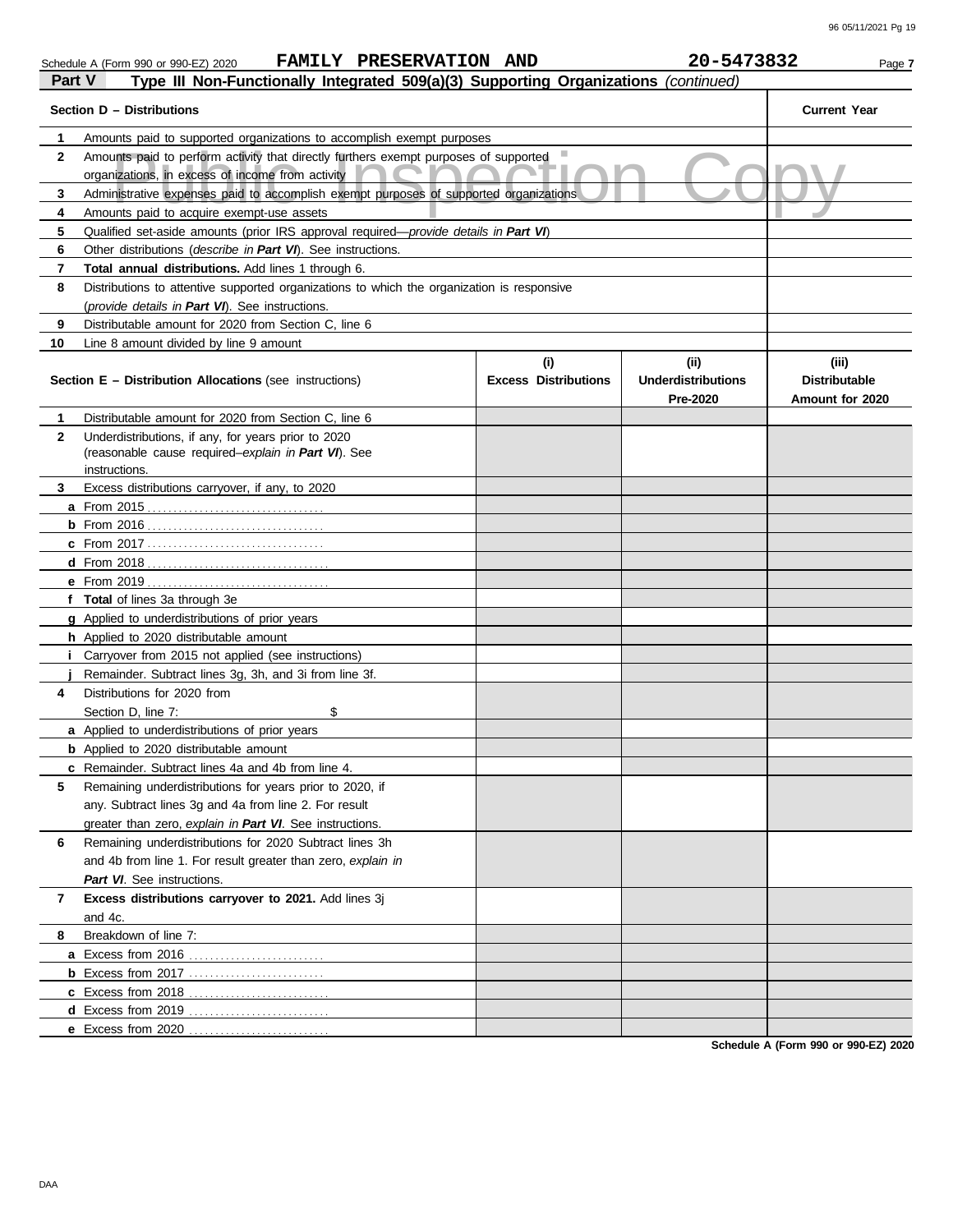|         | Schedule A (Form 990 or 990-EZ) 2020 | FAMILY PRESERVATION AND |                                                                                                | 20-5473832                                                                                                                                                                                                                                     | Page 8 |
|---------|--------------------------------------|-------------------------|------------------------------------------------------------------------------------------------|------------------------------------------------------------------------------------------------------------------------------------------------------------------------------------------------------------------------------------------------|--------|
| Part VI |                                      |                         |                                                                                                | Supplemental Information. Provide the explanations required by Part II, line 10; Part II, line 17a or 17b; Part                                                                                                                                |        |
|         |                                      |                         |                                                                                                | III, line 12; Part IV, Section A, lines 1, 2, 3b, 3c, 4b, 4c, 5a, 6, 9a, 9b, 9c, 11a, 11b, and 11c; Part IV, Section<br>B, lines 1 and 2; Part IV, Section C, line 1; Part IV, Section D, lines 2 and 3; Part IV, Section E, lines 1c, 2a, 2b, |        |
|         |                                      |                         |                                                                                                | 3a, and 3b; Part V, line 1; Part V, Section B, line 1e; Part V, Section D, lines 5, 6, and 8; and Part V, Section E,                                                                                                                           |        |
|         |                                      |                         | lines 2, 5, and 6. Also complete this part for any additional information. (See instructions.) |                                                                                                                                                                                                                                                |        |
|         |                                      |                         |                                                                                                |                                                                                                                                                                                                                                                |        |
|         |                                      |                         |                                                                                                |                                                                                                                                                                                                                                                |        |
|         |                                      |                         |                                                                                                |                                                                                                                                                                                                                                                |        |
|         |                                      |                         |                                                                                                |                                                                                                                                                                                                                                                |        |
|         |                                      |                         |                                                                                                |                                                                                                                                                                                                                                                |        |
|         |                                      |                         |                                                                                                |                                                                                                                                                                                                                                                |        |
|         |                                      |                         |                                                                                                |                                                                                                                                                                                                                                                |        |
|         |                                      |                         |                                                                                                |                                                                                                                                                                                                                                                |        |
|         |                                      |                         |                                                                                                |                                                                                                                                                                                                                                                |        |
|         |                                      |                         |                                                                                                |                                                                                                                                                                                                                                                |        |
|         |                                      |                         |                                                                                                |                                                                                                                                                                                                                                                |        |
|         |                                      |                         |                                                                                                |                                                                                                                                                                                                                                                |        |
|         |                                      |                         |                                                                                                |                                                                                                                                                                                                                                                |        |
|         |                                      |                         |                                                                                                |                                                                                                                                                                                                                                                |        |
|         |                                      |                         |                                                                                                |                                                                                                                                                                                                                                                |        |
|         |                                      |                         |                                                                                                |                                                                                                                                                                                                                                                |        |
|         |                                      |                         |                                                                                                |                                                                                                                                                                                                                                                |        |
|         |                                      |                         |                                                                                                |                                                                                                                                                                                                                                                |        |
|         |                                      |                         |                                                                                                |                                                                                                                                                                                                                                                |        |
|         |                                      |                         |                                                                                                |                                                                                                                                                                                                                                                |        |
|         |                                      |                         |                                                                                                |                                                                                                                                                                                                                                                |        |
|         |                                      |                         |                                                                                                |                                                                                                                                                                                                                                                |        |
|         |                                      |                         |                                                                                                |                                                                                                                                                                                                                                                |        |
|         |                                      |                         |                                                                                                |                                                                                                                                                                                                                                                |        |
|         |                                      |                         |                                                                                                |                                                                                                                                                                                                                                                |        |
|         |                                      |                         |                                                                                                |                                                                                                                                                                                                                                                |        |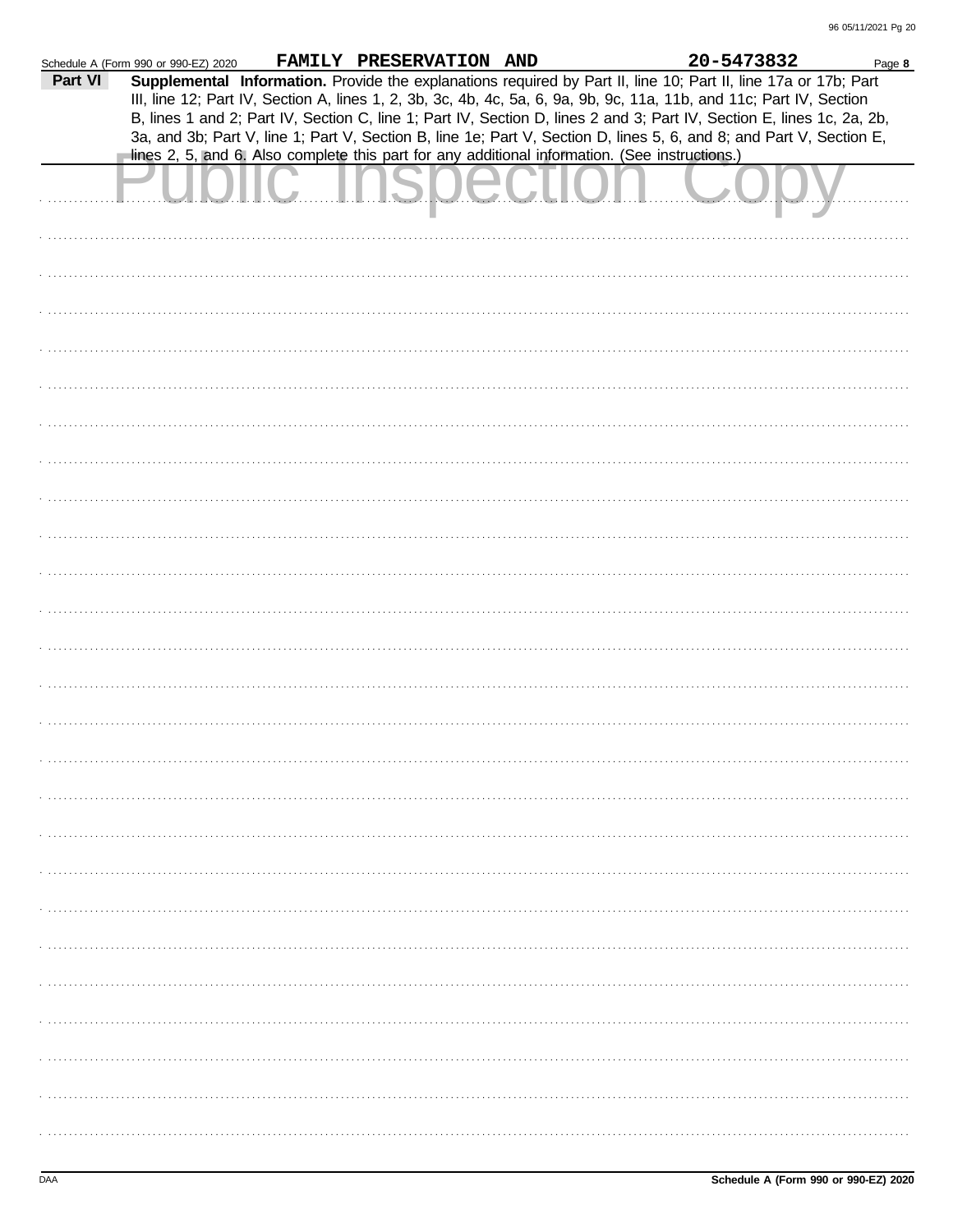|                                                                                                               |                                                                                                                                                                                                                                                                                                                                                                                                                                                                                                                       | 96 05/11/2021 Pg 21            |
|---------------------------------------------------------------------------------------------------------------|-----------------------------------------------------------------------------------------------------------------------------------------------------------------------------------------------------------------------------------------------------------------------------------------------------------------------------------------------------------------------------------------------------------------------------------------------------------------------------------------------------------------------|--------------------------------|
| <b>Schedule B</b><br>(Form 990, 990-EZ,                                                                       | <b>Schedule of Contributors</b>                                                                                                                                                                                                                                                                                                                                                                                                                                                                                       | OMB No. 1545-0047              |
| or 990-PF)<br>Department of the Treasury<br>Internal Revenue Service                                          | u Attach to Form 990, Form 990-EZ, or Form 990-PF.<br>u Go to www.irs.gov/Form990 for the latest information.                                                                                                                                                                                                                                                                                                                                                                                                         | 2020                           |
| Name of the organization<br>FAMILY PRESERVATION AND<br><b>STRENGTHENING</b><br>Organization type (check one): | 20-5473832<br><b>SERVICES</b>                                                                                                                                                                                                                                                                                                                                                                                                                                                                                         | Employer identification number |
| Filers of:                                                                                                    | Section:                                                                                                                                                                                                                                                                                                                                                                                                                                                                                                              |                                |
| Form 990 or 990-EZ                                                                                            | $ X $ 501(c)(<br>3 ) (enter number) organization                                                                                                                                                                                                                                                                                                                                                                                                                                                                      |                                |
|                                                                                                               | $4947(a)(1)$ nonexempt charitable trust not treated as a private foundation                                                                                                                                                                                                                                                                                                                                                                                                                                           |                                |
|                                                                                                               | 527 political organization                                                                                                                                                                                                                                                                                                                                                                                                                                                                                            |                                |
| Form 990-PF                                                                                                   | 501(c)(3) exempt private foundation                                                                                                                                                                                                                                                                                                                                                                                                                                                                                   |                                |
|                                                                                                               | 4947(a)(1) nonexempt charitable trust treated as a private foundation                                                                                                                                                                                                                                                                                                                                                                                                                                                 |                                |
|                                                                                                               | 501(c)(3) taxable private foundation                                                                                                                                                                                                                                                                                                                                                                                                                                                                                  |                                |
|                                                                                                               |                                                                                                                                                                                                                                                                                                                                                                                                                                                                                                                       |                                |
| instructions.                                                                                                 | Check if your organization is covered by the General Rule or a Special Rule.<br>Note: Only a section 501(c)(7), (8), or (10) organization can check boxes for both the General Rule and a Special Rule. See                                                                                                                                                                                                                                                                                                           |                                |
| <b>General Rule</b>                                                                                           |                                                                                                                                                                                                                                                                                                                                                                                                                                                                                                                       |                                |
| contributor's total contributions.                                                                            | For an organization filing Form 990, 990-EZ, or 990-PF that received, during the year, contributions totaling \$5,000<br>or more (in money or property) from any one contributor. Complete Parts I and II. See instructions for determining a                                                                                                                                                                                                                                                                         |                                |
| <b>Special Rules</b>                                                                                          |                                                                                                                                                                                                                                                                                                                                                                                                                                                                                                                       |                                |
| X                                                                                                             | For an organization described in section 501(c)(3) filing Form 990 or 990-EZ that met the 33 <sup>1</sup> /3% support test of the<br>regulations under sections 509(a)(1) and 170(b)(1)(A)(vi), that checked Schedule A (Form 990 or 990-EZ), Part II, line<br>13, 16a, or 16b, and that received from any one contributor, during the year, total contributions of the greater of (1)<br>\$5,000; or (2) 2% of the amount on (i) Form 990, Part VIII, line 1h; or (ii) Form 990-EZ, line 1. Complete Parts I and II. |                                |
|                                                                                                               | For an organization described in section 501(c)(7), (8), or (10) filing Form 990 or 990-EZ that received from any one<br>contributor, during the year, total contributions of more than \$1,000 exclusively for religious, charitable, scientific,                                                                                                                                                                                                                                                                    |                                |

literary, or educational purposes, or for the prevention of cruelty to children or animals. Complete Parts I (entering "N/A" in column (b) instead of the contributor name and address), II, and III.

For an organization described in section 501(c)(7), (8), or (10) filing Form 990 or 990-EZ that received from any one contributor, during the year, contributions *exclusively* for religious, charitable, etc., purposes, but no such contributions totaled more than \$1,000. If this box is checked, enter here the total contributions that were received during the year for an *exclusively* religious, charitable, etc., purpose. Don't complete any of the parts unless the **General Rule** applies to this organization because it received *nonexclusively* religious, charitable, etc., contributions totaling \$5,000 or more during the year . . . . . . . . . . . . . . . . . . . . . . . . . . . . . . . . . . . . . . . . . . . . . . . . . . . . . . . . . . . . . . . . . . . . . . . . . . . . . . . .

990-EZ, or 990-PF), but it **must** answer "No" on Part IV, line 2, of its Form 990; or check the box on line H of its Form 990-EZ or on its Form 990-PF, Part I, line 2, to certify that it doesn't meet the filing requirements of Schedule B (Form 990, 990-EZ, or 990-PF). **Caution:** An organization that isn't covered by the General Rule and/or the Special Rules doesn't file Schedule B (Form 990,

**For Paperwork Reduction Act Notice, see the instructions for Form 990, 990-EZ, or 990-PF.**

 $\triangleright$  \$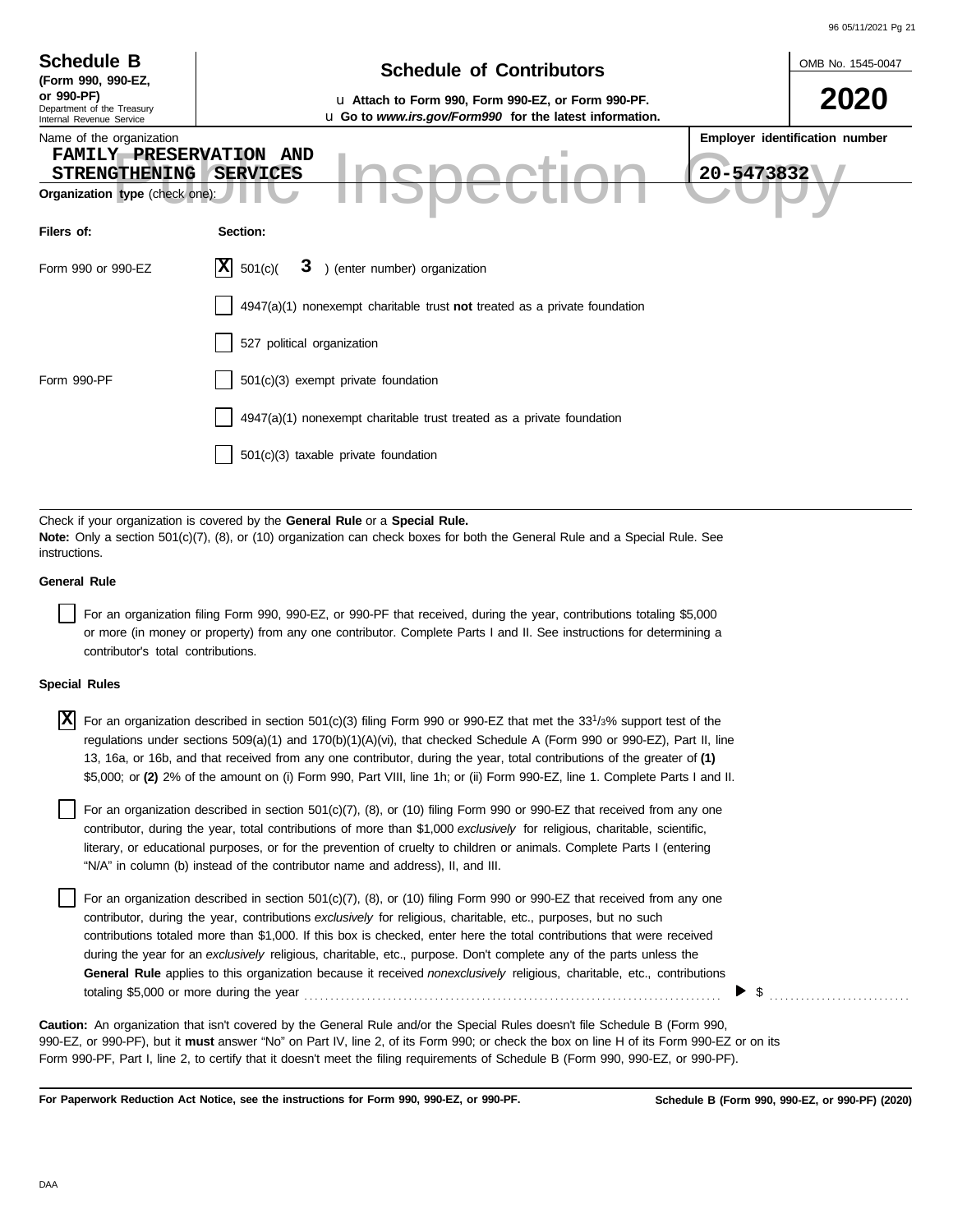Schedule B (Form 990, 990-EZ, or 990-PF) (2020)<br>Name of organization

| <b>FAMILY</b>              | Name of organization<br>PRESERVATION AND                                                       |                                                               | Employer identification number<br>20-5473832                                                                                      |
|----------------------------|------------------------------------------------------------------------------------------------|---------------------------------------------------------------|-----------------------------------------------------------------------------------------------------------------------------------|
| Part I                     | Contributors (see instructions). Use duplicate copies of Part I if additional space is needed. |                                                               |                                                                                                                                   |
| (a)<br>No.<br>$\mathbf{1}$ | (b)<br>Name, address, and ZIP + 4                                                              | (c)<br><b>Total contributions</b><br>180,961<br>$\frac{1}{2}$ | (d)<br>Type of contribution<br>$ \mathbf{x} $<br>Person<br>Payroll<br>Noncash<br>(Complete Part II for<br>noncash contributions.) |
| (a)<br>No.                 | (b)<br>Name, address, and ZIP + 4                                                              | (c)<br><b>Total contributions</b>                             | (d)<br>Type of contribution                                                                                                       |
| $\frac{2}{\cdot}$          |                                                                                                | 15,000<br>$\mathsf{\$}$                                       | х<br>Person<br>Payroll<br>Noncash<br>(Complete Part II for<br>noncash contributions.)                                             |
| (a)<br>No.                 | (b)<br>Name, address, and ZIP + 4                                                              | (c)<br><b>Total contributions</b>                             | (d)<br>Type of contribution                                                                                                       |
| $\overline{3}$             |                                                                                                | 15,000<br>\$                                                  | ΙX<br>Person<br>Payroll<br>Noncash<br>(Complete Part II for<br>noncash contributions.)                                            |
| (a)<br>No.                 | (b)<br>Name, address, and ZIP + 4                                                              | (c)<br><b>Total contributions</b>                             | (d)<br>Type of contribution                                                                                                       |
| $\frac{4}{1}$              |                                                                                                | 48,917<br>$\frac{1}{2}$                                       | х<br>Person<br>Payroll<br><b>Noncash</b><br>(Complete Part II for<br>noncash contributions.)                                      |
| (a)<br>No.                 | (b)<br>Name, address, and ZIP + 4                                                              | (c)<br><b>Total contributions</b>                             | (d)<br>Type of contribution                                                                                                       |
| $\overline{5}$             |                                                                                                | 200,000<br>\$                                                 | Person<br>Payroll<br>Noncash<br>(Complete Part II for<br>noncash contributions.)                                                  |
| (a)                        | (b)                                                                                            | (c)                                                           | (d)                                                                                                                               |
| No.<br>6                   | Name, address, and ZIP + 4                                                                     | <b>Total contributions</b><br>25,000<br>\$                    | Type of contribution<br>Person<br>Payroll<br>Noncash<br>(Complete Part II for<br>noncash contributions.)                          |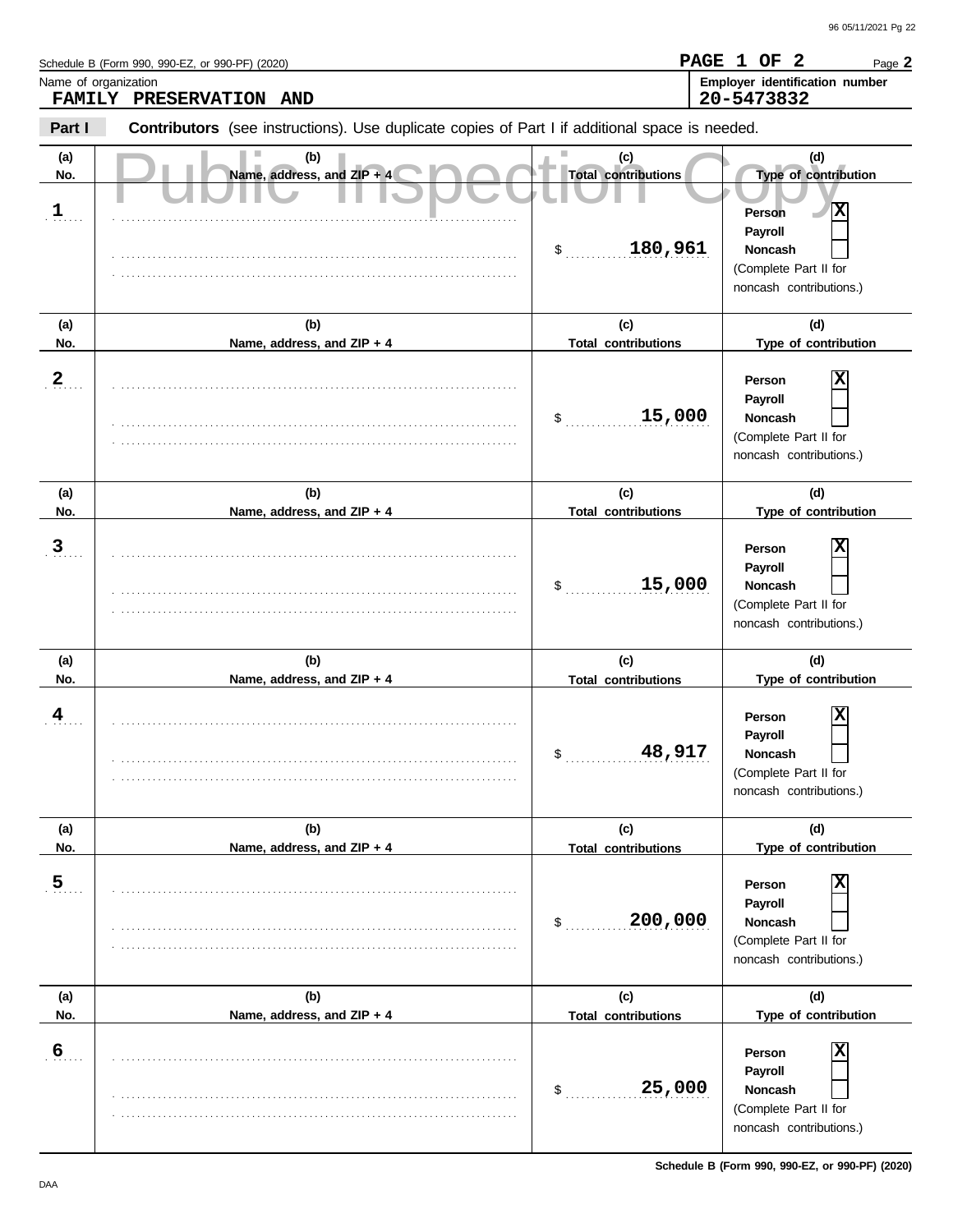|                              | Schedule B (Form 990, 990-EZ, or 990-PF) (2020)                                                |                                                   | PAGE 2 OF 2<br>Page 2                                                                                                |
|------------------------------|------------------------------------------------------------------------------------------------|---------------------------------------------------|----------------------------------------------------------------------------------------------------------------------|
| Name of organization         | FAMILY PRESERVATION AND                                                                        |                                                   | Employer identification number<br>20-5473832                                                                         |
| Part I                       | Contributors (see instructions). Use duplicate copies of Part I if additional space is needed. |                                                   |                                                                                                                      |
| (a)<br>No.<br>$\overline{7}$ | (b)<br>Name, address, and ZIP + 4                                                              | (c)<br><b>Total contributions</b><br>20,000<br>\$ | (d)<br>Type of contribution<br>x<br>Person<br>Payroll<br>Noncash<br>(Complete Part II for<br>noncash contributions.) |
| (a)<br>No.                   | (b)<br>Name, address, and ZIP + 4                                                              | (c)<br><b>Total contributions</b>                 | (d)<br>Type of contribution                                                                                          |
| $\overline{8}$               |                                                                                                | 14,000<br>\$                                      | Person<br>Payroll<br>Noncash<br>(Complete Part II for<br>noncash contributions.)                                     |
| (a)<br>No.                   | (b)<br>Name, address, and ZIP + 4                                                              | (c)<br><b>Total contributions</b>                 | (d)<br>Type of contribution                                                                                          |
|                              |                                                                                                | \$                                                | Person<br>Payroll<br>Noncash<br>(Complete Part II for<br>noncash contributions.)                                     |
| (a)<br>No.                   | (b)<br>Name, address, and ZIP + 4                                                              | (c)<br><b>Total contributions</b>                 | (d)<br>Type of contribution                                                                                          |
|                              |                                                                                                | \$                                                | Person<br>Payroll<br>Noncash<br>(Complete Part II for<br>noncash contributions.)                                     |
| (a)<br>No.                   | (b)<br>Name, address, and ZIP + 4                                                              | (c)<br><b>Total contributions</b>                 | (d)<br>Type of contribution                                                                                          |
| .                            |                                                                                                | $\$\ldots$                                        | Person<br>Payroll<br>Noncash<br>(Complete Part II for<br>noncash contributions.)                                     |
| (a)                          | (b)                                                                                            | (c)                                               | (d)                                                                                                                  |
| No.<br>.                     | Name, address, and ZIP + 4                                                                     | <b>Total contributions</b><br>$\$\ldots$          | Type of contribution<br>Person<br>Payroll<br>Noncash<br>(Complete Part II for<br>noncash contributions.)             |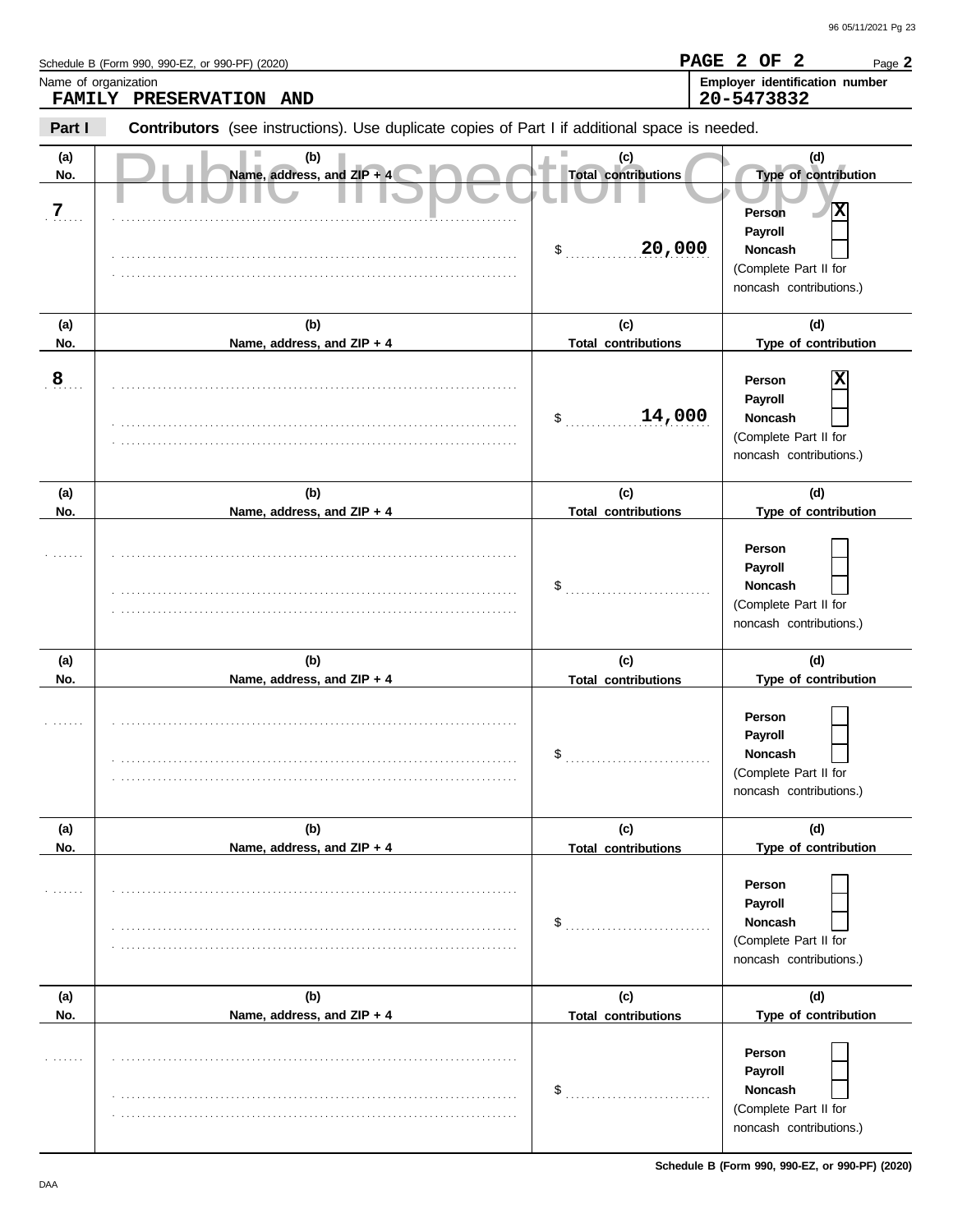| 96 05/11/2021 Pg 24 |  |
|---------------------|--|

|        | <b>Supplemental Financial Statements</b><br><b>SCHEDULE D</b><br>u Complete if the organization answered "Yes" on Form 990,<br>(Form 990)<br>Part IV, line 6, 7, 8, 9, 10, 11a, 11b, 11c, 11d, 11e, 11f, 12a, or 12b. |                                                                                                                                                                                    |       |            |                                                     |  |
|--------|-----------------------------------------------------------------------------------------------------------------------------------------------------------------------------------------------------------------------|------------------------------------------------------------------------------------------------------------------------------------------------------------------------------------|-------|------------|-----------------------------------------------------|--|
|        | Department of the Treasury                                                                                                                                                                                            | u Attach to Form 990.                                                                                                                                                              |       |            | Open to Public                                      |  |
|        | Internal Revenue Service<br>Name of the organization                                                                                                                                                                  | <b>u</b> Go to <i>www.irs.gov/Form990</i> for instructions and the latest information.                                                                                             |       |            | <b>Inspection</b><br>Employer identification number |  |
|        | <b>FAMILY PRESERVATION AND</b>                                                                                                                                                                                        |                                                                                                                                                                                    |       |            |                                                     |  |
|        | STRENGTHENING SERVICES                                                                                                                                                                                                |                                                                                                                                                                                    |       | 20-5473832 |                                                     |  |
|        | Part I                                                                                                                                                                                                                | Organizations Maintaining Donor Advised Funds or Other Similar Funds or Accounts.                                                                                                  |       |            |                                                     |  |
|        |                                                                                                                                                                                                                       | Complete if the organization answered "Yes" on Form 990, Part IV, line 6.                                                                                                          |       |            |                                                     |  |
|        |                                                                                                                                                                                                                       | (a) Donor advised funds                                                                                                                                                            |       |            | (b) Funds and other accounts                        |  |
| 1      | Total number at end of year                                                                                                                                                                                           |                                                                                                                                                                                    |       |            |                                                     |  |
| 2      |                                                                                                                                                                                                                       | Aggregate value of contributions to (during year) [1] [1] [1] Aggregate value of contributions to (during year)                                                                    |       |            |                                                     |  |
| 3<br>4 |                                                                                                                                                                                                                       | Aggregate value of grants from (during year)                                                                                                                                       |       |            |                                                     |  |
| 5      |                                                                                                                                                                                                                       | Did the organization inform all donors and donor advisors in writing that the assets held in donor advised                                                                         |       |            |                                                     |  |
|        | Yes<br>No                                                                                                                                                                                                             |                                                                                                                                                                                    |       |            |                                                     |  |
| 6      |                                                                                                                                                                                                                       | Did the organization inform all grantees, donors, and donor advisors in writing that grant funds can be used                                                                       |       |            |                                                     |  |
|        |                                                                                                                                                                                                                       | only for charitable purposes and not for the benefit of the donor or donor advisor, or for any other purpose                                                                       |       |            |                                                     |  |
|        | conferring impermissible private benefit?                                                                                                                                                                             |                                                                                                                                                                                    |       |            | Yes<br><b>No</b>                                    |  |
|        | Part II                                                                                                                                                                                                               | <b>Conservation Easements.</b>                                                                                                                                                     |       |            |                                                     |  |
|        |                                                                                                                                                                                                                       | Complete if the organization answered "Yes" on Form 990, Part IV, line 7.                                                                                                          |       |            |                                                     |  |
| 1      |                                                                                                                                                                                                                       | Purpose(s) of conservation easements held by the organization (check all that apply).                                                                                              |       |            |                                                     |  |
|        |                                                                                                                                                                                                                       | Preservation of land for public use (for example, recreation or education)<br>Preservation of a historically important land area                                                   |       |            |                                                     |  |
|        | Protection of natural habitat                                                                                                                                                                                         | Preservation of a certified historic structure                                                                                                                                     |       |            |                                                     |  |
|        | Preservation of open space                                                                                                                                                                                            |                                                                                                                                                                                    |       |            |                                                     |  |
| 2      |                                                                                                                                                                                                                       | Complete lines 2a through 2d if the organization held a qualified conservation contribution in the form of a conservation                                                          |       |            |                                                     |  |
|        | easement on the last day of the tax year.                                                                                                                                                                             |                                                                                                                                                                                    |       |            | Held at the End of the Tax Year                     |  |
| а      |                                                                                                                                                                                                                       |                                                                                                                                                                                    | 2a    |            |                                                     |  |
| b      |                                                                                                                                                                                                                       |                                                                                                                                                                                    | 2b    |            |                                                     |  |
|        |                                                                                                                                                                                                                       | Number of conservation easements on a certified historic structure included in (a) [[[[[[ [ ]]]]                                                                                   | 2c    |            |                                                     |  |
| d      |                                                                                                                                                                                                                       | Number of conservation easements included in (c) acquired after 7/25/06, and not on a                                                                                              |       |            |                                                     |  |
| 3      |                                                                                                                                                                                                                       | historic structure listed in the National Register<br>Number of conservation easements modified, transferred, released, extinguished, or terminated by the organization during the | 2d    |            |                                                     |  |
|        |                                                                                                                                                                                                                       |                                                                                                                                                                                    |       |            |                                                     |  |
|        | tax year $\mathbf u$                                                                                                                                                                                                  | Number of states where property subject to conservation easement is located <b>u</b>                                                                                               |       |            |                                                     |  |
| 5      |                                                                                                                                                                                                                       | Does the organization have a written policy regarding the periodic monitoring, inspection, handling of                                                                             |       |            |                                                     |  |
|        |                                                                                                                                                                                                                       | violations, and enforcement of the conservation easements it holds?                                                                                                                |       |            | Yes<br>No                                           |  |
| 6      |                                                                                                                                                                                                                       | Staff and volunteer hours devoted to monitoring, inspecting, handling of violations, and enforcing conservation easements during the year                                          |       |            |                                                     |  |
|        | u <sub></sub> .                                                                                                                                                                                                       |                                                                                                                                                                                    |       |            |                                                     |  |
| 7      |                                                                                                                                                                                                                       | Amount of expenses incurred in monitoring, inspecting, handling of violations, and enforcing conservation easements during the year                                                |       |            |                                                     |  |
|        |                                                                                                                                                                                                                       |                                                                                                                                                                                    |       |            |                                                     |  |
| 8      |                                                                                                                                                                                                                       | Does each conservation easement reported on line 2(d) above satisfy the requirements of section 170(h)(4)(B)(i)                                                                    |       |            |                                                     |  |
|        |                                                                                                                                                                                                                       |                                                                                                                                                                                    |       |            | Yes<br>No                                           |  |
| 9      |                                                                                                                                                                                                                       | In Part XIII, describe how the organization reports conservation easements in its revenue and expense statement and                                                                |       |            |                                                     |  |
|        |                                                                                                                                                                                                                       | balance sheet, and include, if applicable, the text of the footnote to the organization's financial statements that describes the                                                  |       |            |                                                     |  |
|        |                                                                                                                                                                                                                       | organization's accounting for conservation easements.                                                                                                                              |       |            |                                                     |  |
|        | Part III                                                                                                                                                                                                              | Organizations Maintaining Collections of Art, Historical Treasures, or Other Similar Assets.<br>Complete if the organization answered "Yes" on Form 990, Part IV, line 8.          |       |            |                                                     |  |
|        |                                                                                                                                                                                                                       | 1a If the organization elected, as permitted under FASB ASC 958, not to report in its revenue statement and balance sheet works                                                    |       |            |                                                     |  |
|        |                                                                                                                                                                                                                       | of art, historical treasures, or other similar assets held for public exhibition, education, or research in furtherance of public                                                  |       |            |                                                     |  |
|        |                                                                                                                                                                                                                       | service, provide in Part XIII the text of the footnote to its financial statements that describes these items.                                                                     |       |            |                                                     |  |
| b      |                                                                                                                                                                                                                       | If the organization elected, as permitted under FASB ASC 958, to report in its revenue statement and balance sheet works of                                                        |       |            |                                                     |  |
|        |                                                                                                                                                                                                                       | art, historical treasures, or other similar assets held for public exhibition, education, or research in furtherance of public service,                                            |       |            |                                                     |  |
|        |                                                                                                                                                                                                                       | provide the following amounts relating to these items:                                                                                                                             |       |            |                                                     |  |
|        |                                                                                                                                                                                                                       |                                                                                                                                                                                    |       |            | $\mathbf{u}$ \$                                     |  |
|        |                                                                                                                                                                                                                       | If the organization received or held works of art, historical treasures, or other similar assets for financial gain, provide the                                                   |       |            | <b>u</b> \$                                         |  |
| 2      |                                                                                                                                                                                                                       | following amounts required to be reported under FASB ASC 958 relating to these items:                                                                                              |       |            |                                                     |  |
| a      |                                                                                                                                                                                                                       |                                                                                                                                                                                    |       |            |                                                     |  |
| b      |                                                                                                                                                                                                                       |                                                                                                                                                                                    | $u \$ |            |                                                     |  |
|        |                                                                                                                                                                                                                       | For Paperwork Reduction Act Notice, see the Instructions for Form 990.                                                                                                             |       |            | Schedule D (Form 990) 2020                          |  |

FOF I<br>Daa **For Paperwork Reduction Act Notice, see the Instructions for Form 990.**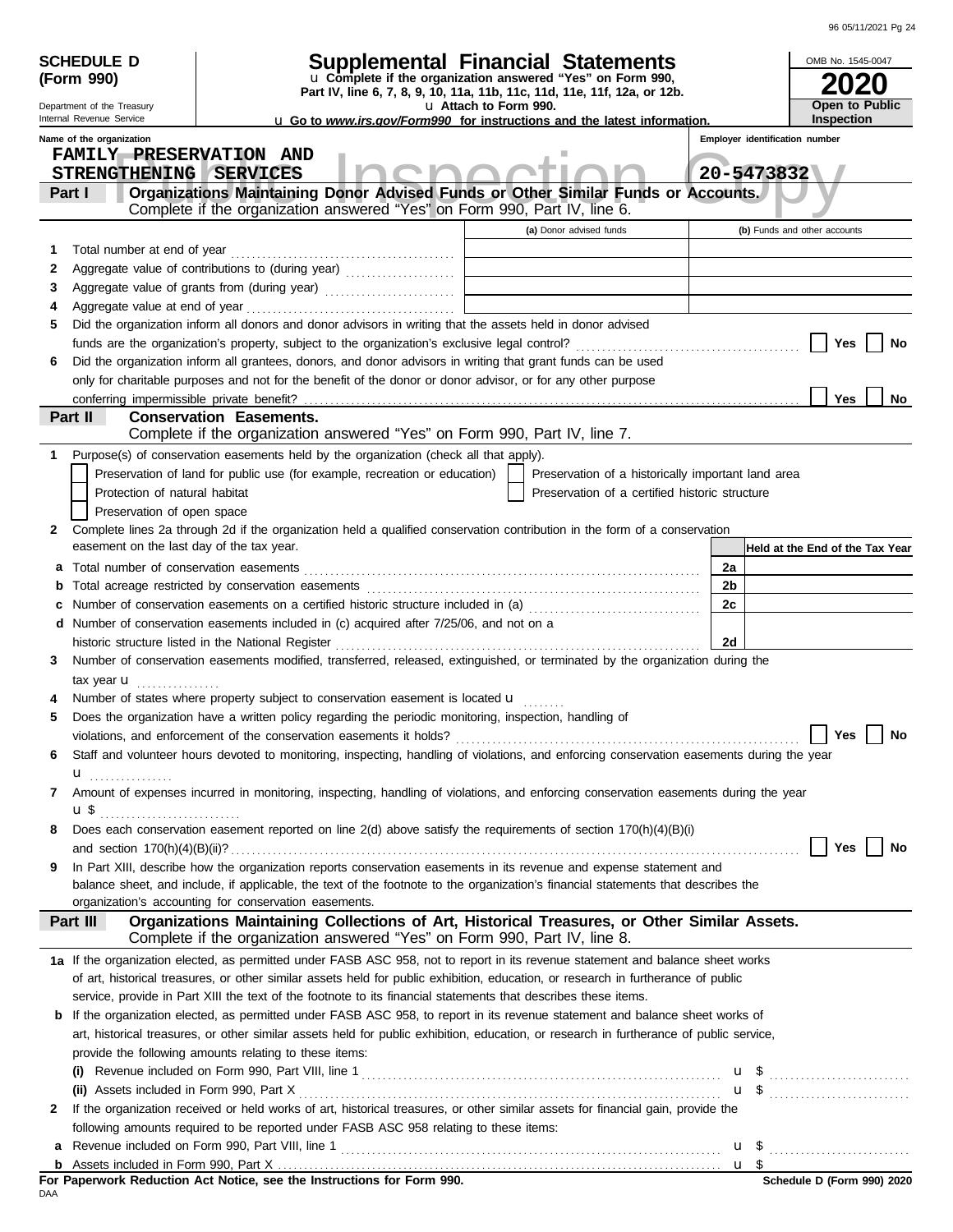| Schedule D (Form 990) 2020 FAMILY PRESERVATION AND                                                                                                                                                                                   |                                                                                                               |                          |                         | 20-5473832      |                      |                | Page 2              |
|--------------------------------------------------------------------------------------------------------------------------------------------------------------------------------------------------------------------------------------|---------------------------------------------------------------------------------------------------------------|--------------------------|-------------------------|-----------------|----------------------|----------------|---------------------|
| Organizations Maintaining Collections of Art, Historical Treasures, or Other Similar Assets (continued)<br>Part III                                                                                                                  |                                                                                                               |                          |                         |                 |                      |                |                     |
| Using the organization's acquisition, accession, and other records, check any of the following that make significant use of its<br>3<br>collection items (check all that apply):                                                     |                                                                                                               |                          |                         |                 |                      |                |                     |
| Public exhibition<br>a                                                                                                                                                                                                               | d                                                                                                             | Loan or exchange program |                         |                 |                      |                |                     |
| Scholarly research<br>b                                                                                                                                                                                                              | e                                                                                                             | Other Change of Times    |                         |                 |                      |                |                     |
| Preservation for future generations<br>c                                                                                                                                                                                             |                                                                                                               |                          |                         |                 |                      |                |                     |
| Provide a description of the organization's collections and explain how they further the organization's exempt purpose in Part                                                                                                       |                                                                                                               |                          |                         |                 |                      |                |                     |
| XIII.                                                                                                                                                                                                                                |                                                                                                               |                          |                         |                 |                      |                |                     |
| During the year, did the organization solicit or receive donations of art, historical treasures, or other similar<br>5.                                                                                                              |                                                                                                               |                          |                         |                 |                      |                |                     |
|                                                                                                                                                                                                                                      |                                                                                                               |                          |                         |                 |                      | Yes            | No                  |
| Part IV<br><b>Escrow and Custodial Arrangements.</b>                                                                                                                                                                                 |                                                                                                               |                          |                         |                 |                      |                |                     |
| Complete if the organization answered "Yes" on Form 990, Part IV, line 9, or reported an amount on Form                                                                                                                              |                                                                                                               |                          |                         |                 |                      |                |                     |
| 990, Part X, line 21.                                                                                                                                                                                                                |                                                                                                               |                          |                         |                 |                      |                |                     |
| 1a Is the organization an agent, trustee, custodian or other intermediary for contributions or other assets not                                                                                                                      |                                                                                                               |                          |                         |                 |                      |                |                     |
|                                                                                                                                                                                                                                      |                                                                                                               |                          |                         |                 |                      | Yes            |                     |
| <b>b</b> If "Yes," explain the arrangement in Part XIII and complete the following table:                                                                                                                                            |                                                                                                               |                          |                         |                 |                      |                |                     |
|                                                                                                                                                                                                                                      |                                                                                                               |                          |                         |                 |                      | Amount         |                     |
| c Beginning balance <b>contract to the contract of the set of the contract of the contract of the contract of the contract of the contract of the contract of the contract of the contract of the contract of the contract of th</b> |                                                                                                               |                          |                         |                 | 1c                   |                |                     |
|                                                                                                                                                                                                                                      |                                                                                                               |                          |                         |                 | 1d                   |                |                     |
| е                                                                                                                                                                                                                                    |                                                                                                               |                          |                         |                 | 1е                   |                |                     |
| f                                                                                                                                                                                                                                    |                                                                                                               |                          |                         |                 | 1f                   |                |                     |
| 2a Did the organization include an amount on Form 990, Part X, line 21, for escrow or custodial account liability?                                                                                                                   |                                                                                                               |                          |                         |                 |                      | Yes            | No                  |
|                                                                                                                                                                                                                                      |                                                                                                               |                          |                         |                 |                      |                |                     |
| Part V<br><b>Endowment Funds.</b>                                                                                                                                                                                                    |                                                                                                               |                          |                         |                 |                      |                |                     |
| Complete if the organization answered "Yes" on Form 990, Part IV, line 10.                                                                                                                                                           |                                                                                                               |                          |                         |                 |                      |                |                     |
|                                                                                                                                                                                                                                      | (a) Current year                                                                                              | (b) Prior year           | (c) Two years back      |                 | (d) Three years back |                | (e) Four years back |
| 1a Beginning of year balance                                                                                                                                                                                                         |                                                                                                               |                          |                         |                 |                      |                |                     |
| <b>b</b> Contributions                                                                                                                                                                                                               |                                                                                                               |                          |                         |                 |                      |                |                     |
| c Net investment earnings, gains, and                                                                                                                                                                                                |                                                                                                               |                          |                         |                 |                      |                |                     |
|                                                                                                                                                                                                                                      |                                                                                                               |                          |                         |                 |                      |                |                     |
| d Grants or scholarships                                                                                                                                                                                                             |                                                                                                               |                          |                         |                 |                      |                |                     |
| e Other expenditures for facilities and                                                                                                                                                                                              |                                                                                                               |                          |                         |                 |                      |                |                     |
|                                                                                                                                                                                                                                      |                                                                                                               |                          |                         |                 |                      |                |                     |
| f Administrative expenses                                                                                                                                                                                                            |                                                                                                               |                          |                         |                 |                      |                |                     |
| End of year balance<br>g                                                                                                                                                                                                             |                                                                                                               |                          |                         |                 |                      |                |                     |
| Provide the estimated percentage of the current year end balance (line 1g, column (a)) held as:<br>2                                                                                                                                 |                                                                                                               |                          |                         |                 |                      |                |                     |
| a Board designated or quasi-endowment u                                                                                                                                                                                              |                                                                                                               |                          |                         |                 |                      |                |                     |
| <b>b</b> Permanent endowment <b>u</b> %                                                                                                                                                                                              |                                                                                                               |                          |                         |                 |                      |                |                     |
| <b>c</b> Term endowment $\mathbf{u}$ %<br>The percentages on lines 2a, 2b, and 2c should equal 100%.                                                                                                                                 |                                                                                                               |                          |                         |                 |                      |                |                     |
| 3a Are there endowment funds not in the possession of the organization that are held and administered for the                                                                                                                        |                                                                                                               |                          |                         |                 |                      |                |                     |
| organization by:                                                                                                                                                                                                                     |                                                                                                               |                          |                         |                 |                      |                | Yes<br>No           |
|                                                                                                                                                                                                                                      |                                                                                                               |                          |                         |                 |                      | 3a(i)          |                     |
|                                                                                                                                                                                                                                      |                                                                                                               |                          |                         |                 |                      | 3a(ii)         |                     |
|                                                                                                                                                                                                                                      |                                                                                                               |                          |                         |                 |                      | 3b             |                     |
| Describe in Part XIII the intended uses of the organization's endowment funds.                                                                                                                                                       |                                                                                                               |                          |                         |                 |                      |                |                     |
| Land, Buildings, and Equipment.<br><b>Part VI</b>                                                                                                                                                                                    |                                                                                                               |                          |                         |                 |                      |                |                     |
| Complete if the organization answered "Yes" on Form 990, Part IV, line 11a. See Form 990, Part X, line 10.                                                                                                                           |                                                                                                               |                          |                         |                 |                      |                |                     |
| Description of property                                                                                                                                                                                                              | (a) Cost or other basis                                                                                       |                          | (b) Cost or other basis | (c) Accumulated |                      | (d) Book value |                     |
|                                                                                                                                                                                                                                      | (investment)                                                                                                  |                          | (other)                 | depreciation    |                      |                |                     |
|                                                                                                                                                                                                                                      |                                                                                                               |                          |                         |                 |                      |                |                     |
|                                                                                                                                                                                                                                      |                                                                                                               |                          |                         |                 |                      |                |                     |
| c Leasehold improvements                                                                                                                                                                                                             |                                                                                                               |                          |                         |                 |                      |                |                     |
|                                                                                                                                                                                                                                      |                                                                                                               |                          | 14,734                  |                 | 13,373               |                | 1,361               |
|                                                                                                                                                                                                                                      |                                                                                                               |                          |                         |                 |                      |                |                     |
|                                                                                                                                                                                                                                      | 1,361<br>Total. Add lines 1a through 1e. (Column (d) must equal Form 990, Part X, column (B), line 10c.)<br>u |                          |                         |                 |                      |                |                     |

**Schedule D (Form 990) 2020**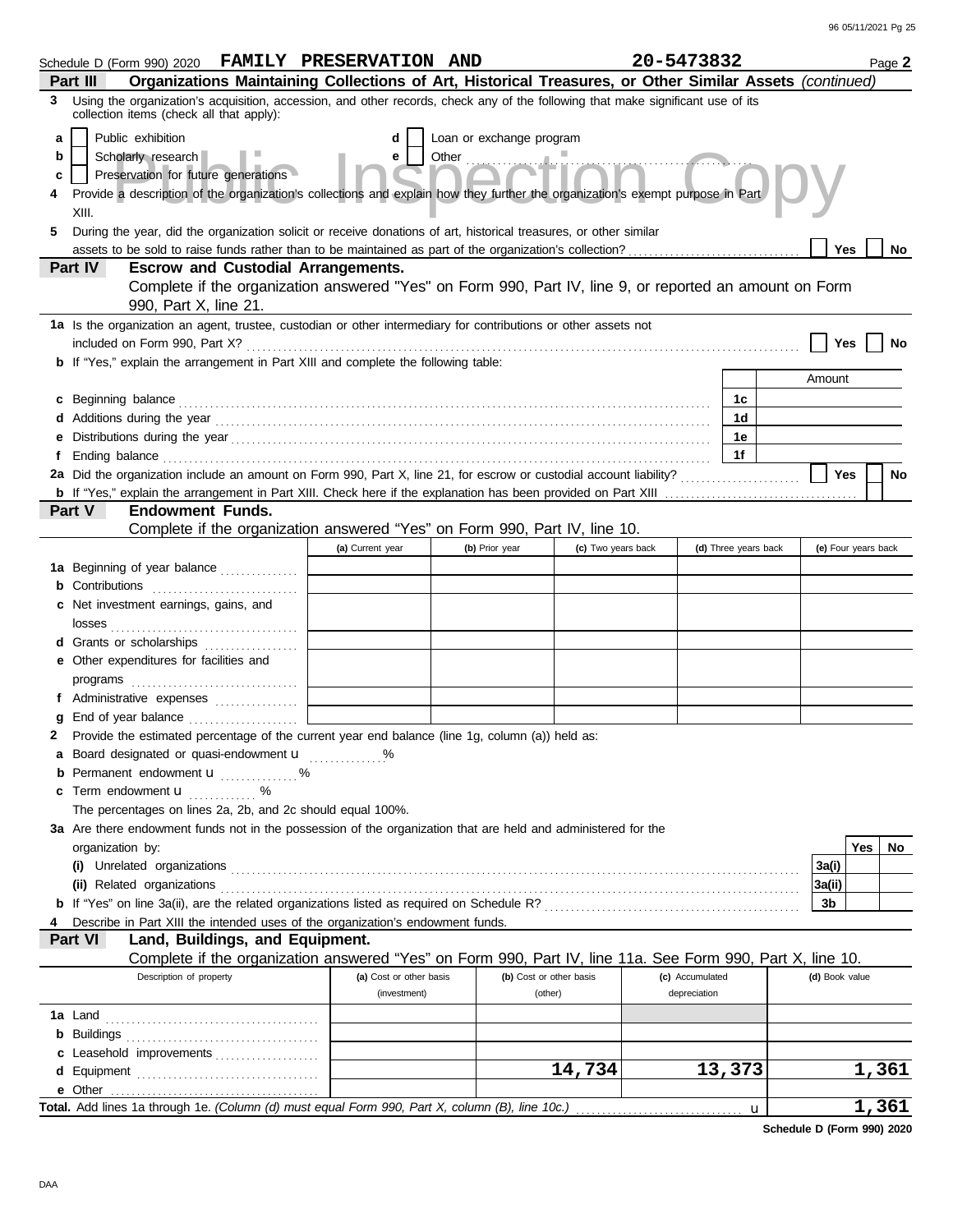|                           | PRESERVATION AND<br><b>FAMILY</b><br>Schedule D (Form 990) 2020                                            |                | 20-5473832                                                   | Page 3         |
|---------------------------|------------------------------------------------------------------------------------------------------------|----------------|--------------------------------------------------------------|----------------|
| Part VII                  | <b>Investments - Other Securities.</b>                                                                     |                |                                                              |                |
|                           | Complete if the organization answered "Yes" on Form 990, Part IV, line 11b. See Form 990, Part X, line 12. |                |                                                              |                |
|                           | (a) Description of security or category<br>(including name of security)                                    | (b) Book value | (c) Method of valuation:<br>Cost or end-of-year market value |                |
| (1) Financial derivatives | ш                                                                                                          | a.             |                                                              |                |
|                           | (2) Closely held equity interests                                                                          |                |                                                              |                |
| $(3)$ Other               |                                                                                                            |                |                                                              |                |
|                           |                                                                                                            |                |                                                              |                |
| $(B)$ .                   |                                                                                                            |                |                                                              |                |
| $\overline{C}$            |                                                                                                            |                |                                                              |                |
| $\Box$ (D) $\Box$         |                                                                                                            |                |                                                              |                |
| (E)                       |                                                                                                            |                |                                                              |                |
| $\cdot$ (F)               |                                                                                                            |                |                                                              |                |
|                           |                                                                                                            |                |                                                              |                |
| (H)                       |                                                                                                            |                |                                                              |                |
|                           | Total. (Column (b) must equal Form 990, Part X, col. (B) line 12.)<br>u                                    |                |                                                              |                |
| Part VIII                 | Investments - Program Related.                                                                             |                |                                                              |                |
|                           | Complete if the organization answered "Yes" on Form 990, Part IV, line 11c. See Form 990, Part X, line 13. |                |                                                              |                |
|                           | (a) Description of investment                                                                              | (b) Book value | (c) Method of valuation:                                     |                |
|                           |                                                                                                            |                | Cost or end-of-year market value                             |                |
| (1)                       |                                                                                                            |                |                                                              |                |
| (2)                       |                                                                                                            |                |                                                              |                |
| (3)                       |                                                                                                            |                |                                                              |                |
| (4)                       |                                                                                                            |                |                                                              |                |
| (5)                       |                                                                                                            |                |                                                              |                |
| (6)                       |                                                                                                            |                |                                                              |                |
| (7)                       |                                                                                                            |                |                                                              |                |
| (8)                       |                                                                                                            |                |                                                              |                |
| (9)                       |                                                                                                            |                |                                                              |                |
|                           | Total. (Column (b) must equal Form 990, Part X, col. (B) line 13.)<br>u                                    |                |                                                              |                |
| Part IX                   | Other Assets.                                                                                              |                |                                                              |                |
|                           | Complete if the organization answered "Yes" on Form 990, Part IV, line 11d. See Form 990, Part X, line 15. |                |                                                              |                |
|                           | (a) Description                                                                                            |                |                                                              | (b) Book value |
| (1)                       |                                                                                                            |                |                                                              |                |
| (2)                       |                                                                                                            |                |                                                              |                |
| (3)                       |                                                                                                            |                |                                                              |                |
| (4)                       |                                                                                                            |                |                                                              |                |
| (5)                       |                                                                                                            |                |                                                              |                |
| (6)                       |                                                                                                            |                |                                                              |                |
| (7)                       |                                                                                                            |                |                                                              |                |
| (8)                       |                                                                                                            |                |                                                              |                |
| (9)                       |                                                                                                            |                |                                                              |                |
| Part X                    | Other Liabilities.                                                                                         |                | u                                                            |                |
|                           | Complete if the organization answered "Yes" on Form 990, Part IV, line 11e or 11f. See Form 990, Part X,   |                |                                                              |                |
|                           | line $25$ .                                                                                                |                |                                                              |                |
| 1.                        | (a) Description of liability                                                                               |                |                                                              | (b) Book value |
| (1)                       | Federal income taxes                                                                                       |                |                                                              |                |
| (2)                       |                                                                                                            |                |                                                              |                |
| (3)                       |                                                                                                            |                |                                                              |                |
| (4)                       |                                                                                                            |                |                                                              |                |
| (5)                       |                                                                                                            |                |                                                              |                |
| (6)                       |                                                                                                            |                |                                                              |                |
| (7)                       |                                                                                                            |                |                                                              |                |
| (8)                       |                                                                                                            |                |                                                              |                |
| (9)                       |                                                                                                            |                |                                                              |                |
|                           | Total. (Column (b) must equal Form 990, Part X, col. (B) line 25.)                                         |                | u                                                            |                |

Liability for uncertain tax positions. In Part XIII, provide the text of the footnote to the organization's financial statements that reports the **2.** organization's liability for uncertain tax positions under FASB ASC 740. Check here if the text of the footnote has been provided in Part XIII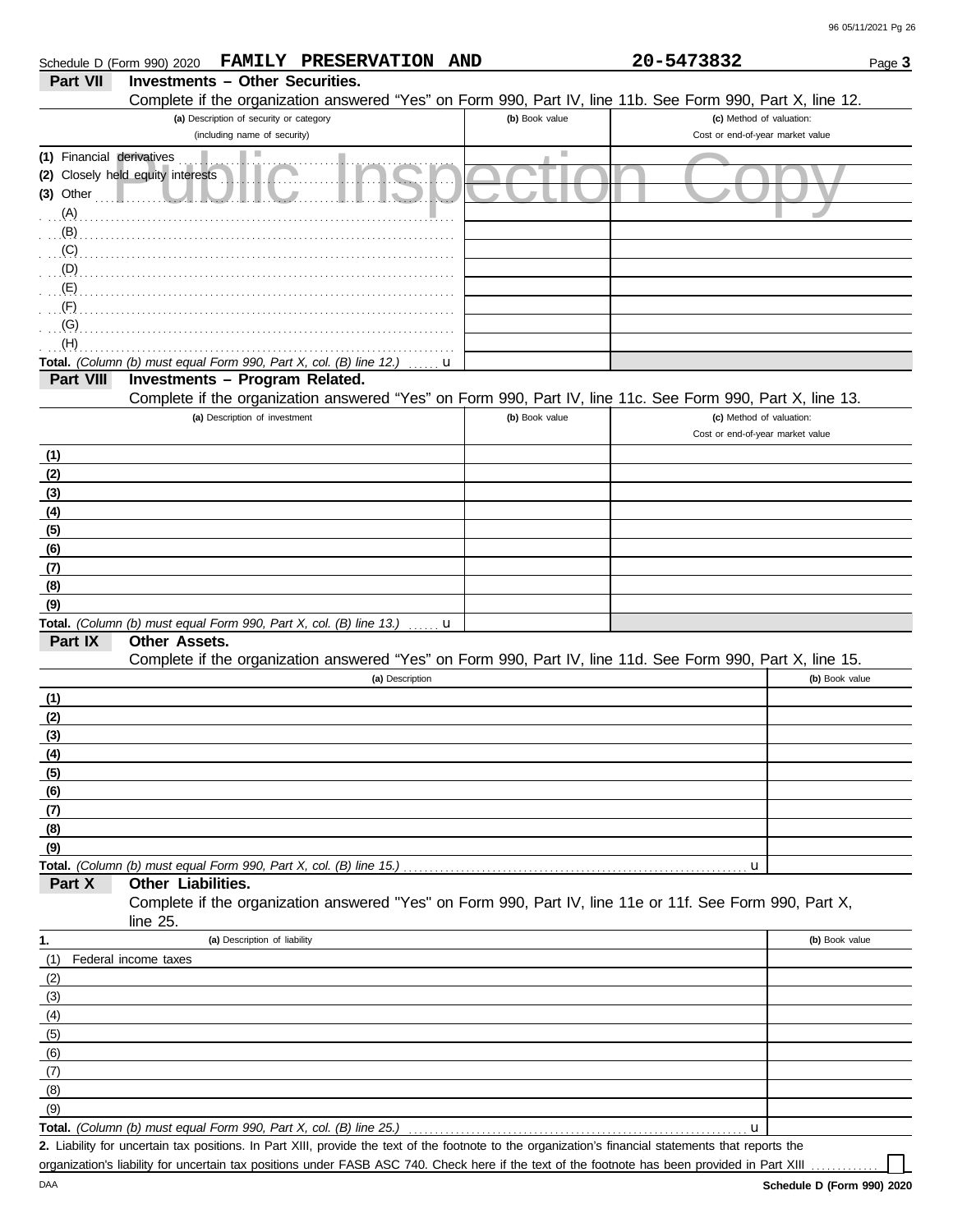|        | Schedule D (Form 990) 2020 FAMILY PRESERVATION AND                                                                                                                                                                                   |                      | 20-5473832   | Page 4  |
|--------|--------------------------------------------------------------------------------------------------------------------------------------------------------------------------------------------------------------------------------------|----------------------|--------------|---------|
|        | Reconciliation of Revenue per Audited Financial Statements With Revenue per Return.<br>Part XI                                                                                                                                       |                      |              |         |
|        | Complete if the organization answered "Yes" on Form 990, Part IV, line 12a.                                                                                                                                                          |                      |              |         |
| 1.     |                                                                                                                                                                                                                                      |                      | 1            | 722,481 |
| 2      | Amounts included on line 1 but not on Form 990, Part VIII, line 12:                                                                                                                                                                  |                      |              |         |
| a      | Net unrealized gains (losses) on investments                                                                                                                                                                                         | 2a                   |              |         |
| b      |                                                                                                                                                                                                                                      | 2 <sub>b</sub>       |              |         |
| с      | Recoveries of prior year grants <b>The Community of the Community of the Community of the Community of the Community of the Community of the Community of the Community of the Community of the Community of the Community of th</b> | 2c                   |              |         |
| d      |                                                                                                                                                                                                                                      | 2d                   |              |         |
| е      | Add lines 2a through 2d [11] March 20 [11] March 20 [11] March 20 [11] March 20 [11] March 20 [11] March 20 [11] March 20 [11] March 20 [11] March 20 [11] March 20 [11] March 20 [11] March 20 [11] March 20 [11] March 20 [1       |                      | 2e           |         |
| 3      |                                                                                                                                                                                                                                      |                      | 3            | 722,481 |
|        | Amounts included on Form 990, Part VIII, line 12, but not on line 1:                                                                                                                                                                 |                      |              |         |
|        |                                                                                                                                                                                                                                      | 4a<br>4 <sub>b</sub> |              |         |
| b      |                                                                                                                                                                                                                                      |                      |              |         |
| c<br>5 | Add lines 4a and 4b <b>contract and 4b</b> and 10 minutes and 10 minutes and 10 minutes and 10 minutes and 10 minutes and 10 minutes and 10 minutes and 10 minutes and 10 minutes and 10 minutes and 10 minutes and 10 minutes and   |                      | 4с<br>5      | 722,481 |
|        | Reconciliation of Expenses per Audited Financial Statements With Expenses per Return.<br>Part XII                                                                                                                                    |                      |              |         |
|        | Complete if the organization answered "Yes" on Form 990, Part IV, line 12a.                                                                                                                                                          |                      |              |         |
| 1.     |                                                                                                                                                                                                                                      |                      | $\mathbf{1}$ | 635,352 |
| 2      | Amounts included on line 1 but not on Form 990, Part IX, line 25:                                                                                                                                                                    |                      |              |         |
| а      |                                                                                                                                                                                                                                      | 2a                   |              |         |
| b      |                                                                                                                                                                                                                                      | 2 <sub>b</sub>       |              |         |
| с      | Other losses                                                                                                                                                                                                                         | 2c                   |              |         |
| d      |                                                                                                                                                                                                                                      | 2d                   |              |         |
| е      | Add lines 2a through 2d [11] March 2014 [12] March 2014 [12] March 2014 [12] March 2014 [12] March 2014 [12] March 2015 [12] March 2014 [12] March 2014 [12] March 2014 [12] March 2014 [12] March 2014 [12] March 2014 [12] M       |                      | 2e           |         |
| 3      |                                                                                                                                                                                                                                      |                      | 3            | 635,352 |
|        | Amounts included on Form 990, Part IX, line 25, but not on line 1:                                                                                                                                                                   |                      |              |         |
|        |                                                                                                                                                                                                                                      | 4a                   |              |         |
| b      |                                                                                                                                                                                                                                      | 4 <sub>b</sub>       |              |         |
|        | c Add lines 4a and 4b (a) and the contract of the contract of the contract of the contract of the contract of the contract of the contract of the contract of the contract of the contract of the contract of the contract of        |                      | 4c           |         |
|        |                                                                                                                                                                                                                                      |                      | 5            | 635,352 |
|        | Part XIII Supplemental Information.                                                                                                                                                                                                  |                      |              |         |
|        | Provide the descriptions required for Part II, lines 3, 5, and 9; Part III, lines 1a and 4; Part IV, lines 1b and 2b; Part V, line 4; Part X, line                                                                                   |                      |              |         |
|        | 2; Part XI, lines 2d and 4b; and Part XII, lines 2d and 4b. Also complete this part to provide any additional information.                                                                                                           |                      |              |         |
|        |                                                                                                                                                                                                                                      |                      |              |         |
|        |                                                                                                                                                                                                                                      |                      |              |         |
|        |                                                                                                                                                                                                                                      |                      |              |         |
|        |                                                                                                                                                                                                                                      |                      |              |         |
|        |                                                                                                                                                                                                                                      |                      |              |         |
|        |                                                                                                                                                                                                                                      |                      |              |         |
|        |                                                                                                                                                                                                                                      |                      |              |         |
|        |                                                                                                                                                                                                                                      |                      |              |         |
|        |                                                                                                                                                                                                                                      |                      |              |         |
|        |                                                                                                                                                                                                                                      |                      |              |         |
|        |                                                                                                                                                                                                                                      |                      |              |         |
|        |                                                                                                                                                                                                                                      |                      |              |         |
|        |                                                                                                                                                                                                                                      |                      |              |         |
|        |                                                                                                                                                                                                                                      |                      |              |         |
|        |                                                                                                                                                                                                                                      |                      |              |         |
|        |                                                                                                                                                                                                                                      |                      |              |         |
|        |                                                                                                                                                                                                                                      |                      |              |         |
|        |                                                                                                                                                                                                                                      |                      |              |         |
|        |                                                                                                                                                                                                                                      |                      |              |         |
|        |                                                                                                                                                                                                                                      |                      |              |         |
|        |                                                                                                                                                                                                                                      |                      |              |         |
|        |                                                                                                                                                                                                                                      |                      |              |         |
|        |                                                                                                                                                                                                                                      |                      |              |         |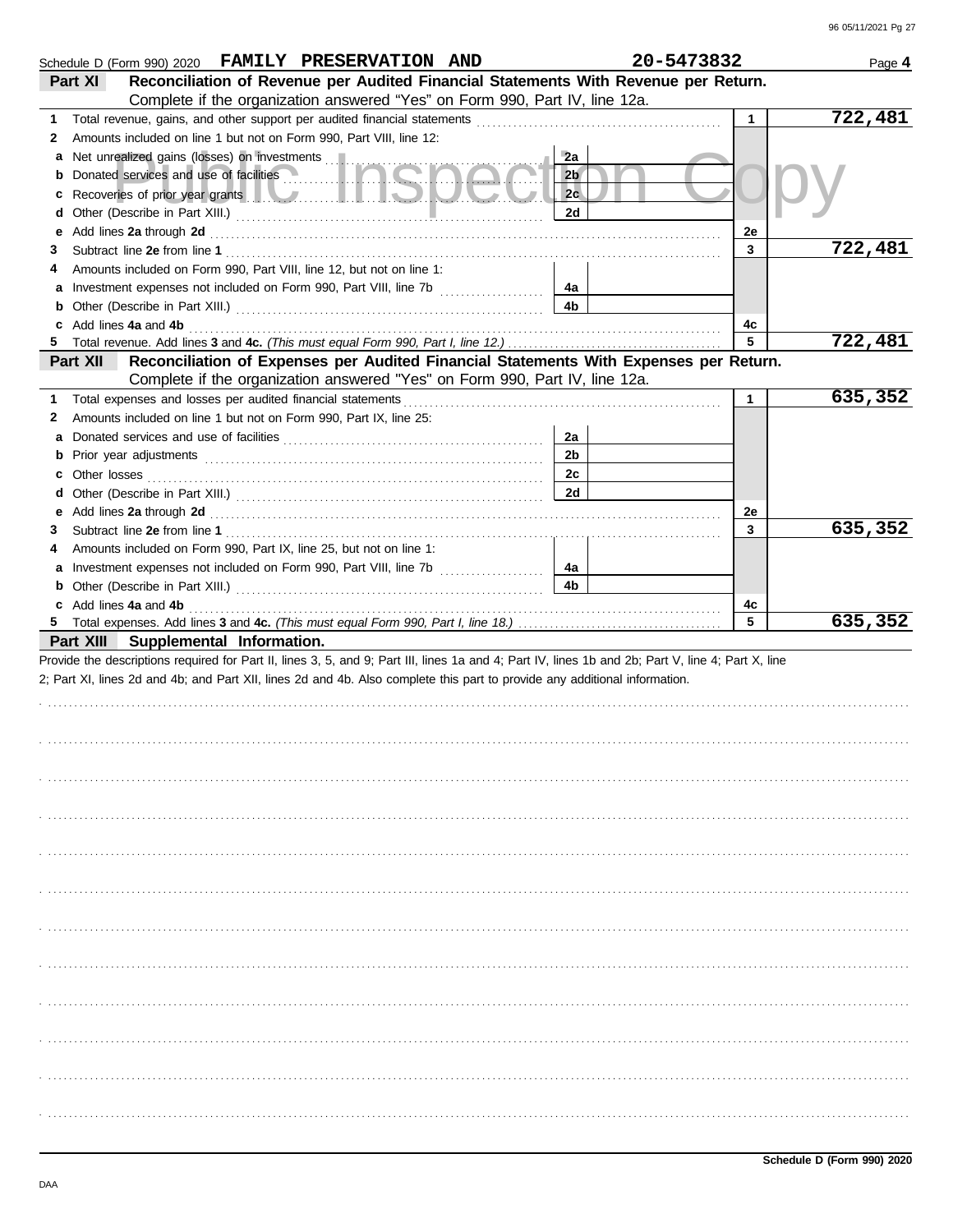| Schedule D (Form 990) 2020 FAMILY PRESERVATION AND | 20-5473832 | Page 5 |
|----------------------------------------------------|------------|--------|
| Supplemental Information (continued)<br>Part XIII  |            |        |
|                                                    |            |        |
|                                                    |            |        |
|                                                    |            |        |
| <b>Public Inspection Copy</b>                      |            |        |
|                                                    |            |        |
|                                                    |            |        |
|                                                    |            |        |
|                                                    |            |        |
|                                                    |            |        |
|                                                    |            |        |
|                                                    |            |        |
|                                                    |            |        |
|                                                    |            |        |
|                                                    |            |        |
|                                                    |            |        |
|                                                    |            |        |
|                                                    |            |        |
|                                                    |            |        |
|                                                    |            |        |
|                                                    |            |        |
|                                                    |            |        |
|                                                    |            |        |
|                                                    |            |        |
|                                                    |            |        |
|                                                    |            |        |
|                                                    |            |        |
|                                                    |            |        |
|                                                    |            |        |
|                                                    |            |        |
|                                                    |            |        |
|                                                    |            |        |
|                                                    |            |        |
|                                                    |            |        |
|                                                    |            |        |
|                                                    |            |        |
|                                                    |            |        |
|                                                    |            |        |
|                                                    |            |        |
|                                                    |            |        |
|                                                    |            |        |
|                                                    |            |        |
|                                                    |            |        |
|                                                    |            |        |
|                                                    |            |        |
|                                                    |            |        |
|                                                    |            |        |
|                                                    |            |        |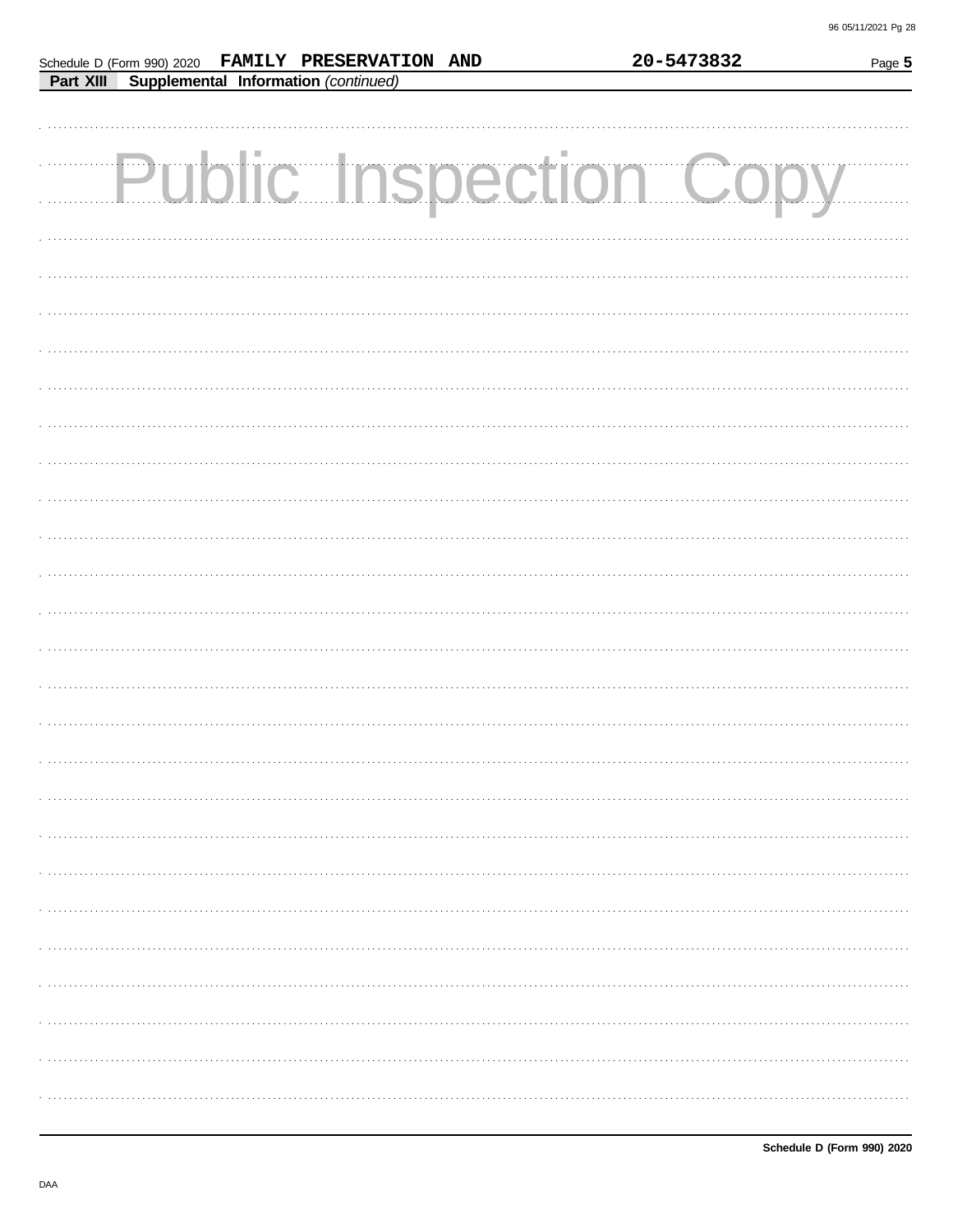| <b>SCHEDULE O</b>                                    | Supplemental Information to Form 990 or 990-EZ                                                                                         | OMB No. 1545-0047     |
|------------------------------------------------------|----------------------------------------------------------------------------------------------------------------------------------------|-----------------------|
| (Form 990 or 990-EZ)                                 | Complete to provide information for responses to specific questions on<br>Form 990 or 990-EZ or to provide any additional information. | 2020                  |
| Department of the Treasury                           | u Attach to Form 990 or 990-EZ.                                                                                                        | <b>Open to Public</b> |
| Internal Revenue Service<br>Name of the organization | u Go to www.irs.gov/Form990 for the latest information.<br>ш<br>Employer identification number<br>FAMILY PRESERVATION AND              | <b>Inspection</b>     |
|                                                      | 20-5473832<br><b>STRENGTHENING</b><br><b>SERVICES</b>                                                                                  |                       |
|                                                      | FORM 990, PART VI, LINE 11B - ORGANIZATION'S PROCESS TO REVIEW FORM 990                                                                |                       |
|                                                      | BOARD OF DIRECTORS REVIEWS AND APPROVES THE FORM 990 BEFORE FILING                                                                     |                       |
|                                                      | FORM 990, PART VI, LINE 12C - ENFORCEMENT OF CONFLICTS POLICY                                                                          |                       |
|                                                      | ANNUAL DISCLOSURE IS REQUIRED OF ALL OFFICERS, DIRECTORS, AND KEY                                                                      |                       |
| EMPLOYEES.                                           |                                                                                                                                        |                       |
|                                                      | THE BOARD OF DIRECTORS REVIEWS THE POLICY ANNUALLY.                                                                                    |                       |
|                                                      | FORM 990, PART VI, LINE 19 - GOVERNING DOCUMENTS DISCLOSURE EXPLANATION                                                                |                       |
|                                                      | GOVERNING DOCUMENTS ARE MADE AVAILABLE TO THE PUBLIC UPON WRITTEN REQUEST                                                              |                       |
|                                                      |                                                                                                                                        |                       |
|                                                      |                                                                                                                                        |                       |
|                                                      |                                                                                                                                        |                       |
|                                                      |                                                                                                                                        |                       |
|                                                      |                                                                                                                                        |                       |
|                                                      |                                                                                                                                        |                       |
|                                                      |                                                                                                                                        |                       |
|                                                      |                                                                                                                                        |                       |
|                                                      |                                                                                                                                        |                       |
|                                                      |                                                                                                                                        |                       |
|                                                      |                                                                                                                                        |                       |
|                                                      |                                                                                                                                        |                       |
|                                                      |                                                                                                                                        |                       |
|                                                      |                                                                                                                                        |                       |
|                                                      |                                                                                                                                        |                       |